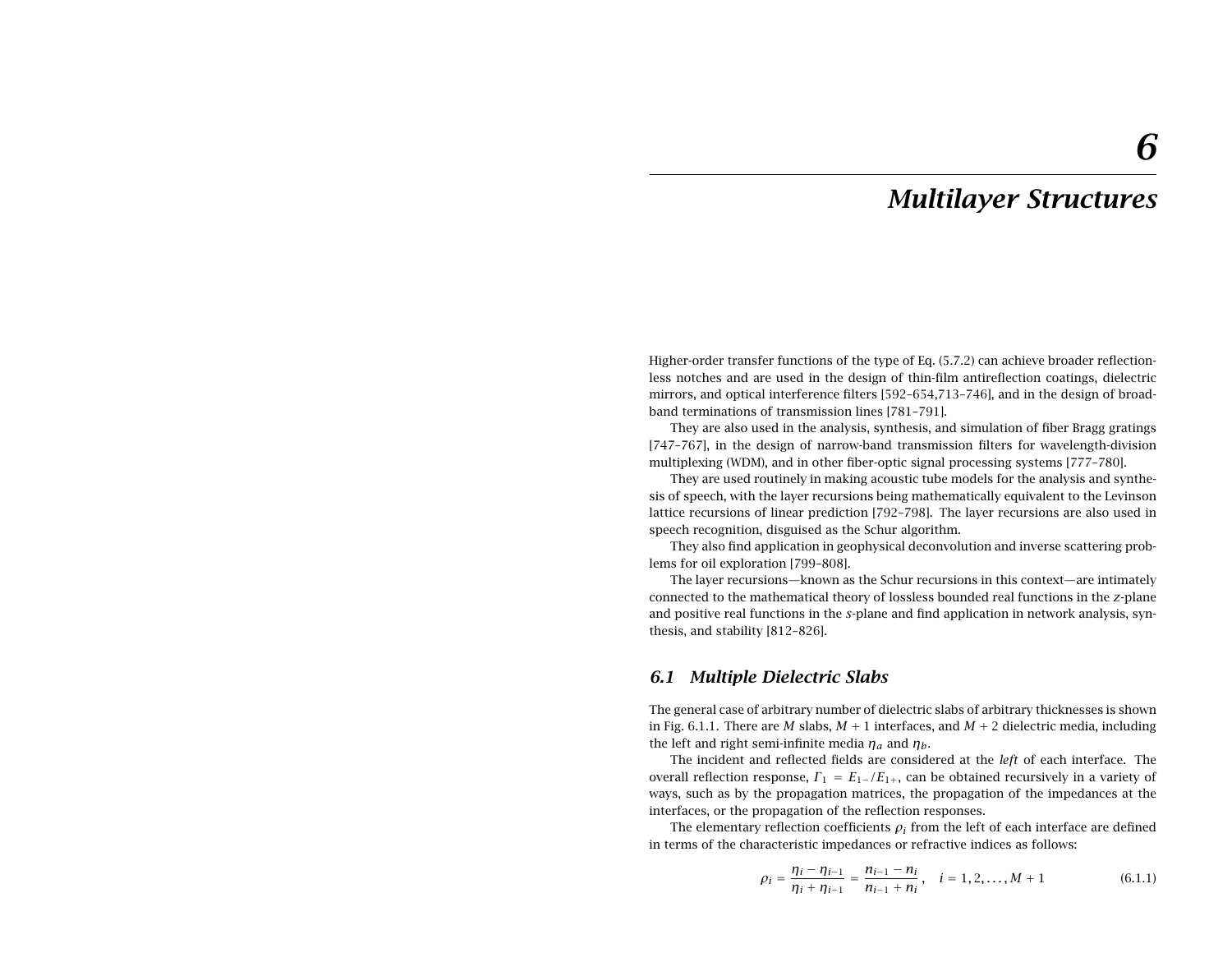

**Fig. 6.1.1** Multilayer dielectric slab structure.

where  $\eta_i = \eta_0/n_i$ , and we must use the convention  $n_0 = n_a$  and  $n_{M+1} = n_b$ , so that  $\rho_1 = (n_a - n_1)/(n_a + n_1)$  and  $\rho_{M+1} = (n_M - n_b)/(n_M + n_b)$ . The forward/backward fields at the left of interface i are related to those at the left of interface  $i+1$  by:

$$
\begin{bmatrix} E_{i+} \\ E_{i-} \end{bmatrix} = \frac{1}{\tau_i} \begin{bmatrix} e^{jk_i l_i} & \rho_i e^{-jk_i l_i} \\ \rho_i e^{jk_i l_i} & e^{-jk_i l_i} \end{bmatrix} \begin{bmatrix} E_{i+1,+} \\ E_{i+1,-} \end{bmatrix}, \quad i = M, M-1, \dots, 1 \quad (6.1.2)
$$

where  $\tau_i = 1 + \rho_i$  and  $k_i l_i$  is the phase thickness of the *i*th slab, which can be expressed in terms of its optical thickness  $n_i l_i$  and the operating free-space wavelength by  $k_i l_i =$  $2\pi (n_i l_i)/\lambda$ . Assuming no backward waves in the right-most medium, these recursions are initialized at the  $(M+1)\,\mathrm{st}$  interface as follows:

$$
\begin{bmatrix} E_{M+1,+} \\ E_{M+1,-} \end{bmatrix} = \frac{1}{\tau_{M+1}} \begin{bmatrix} 1 & \rho_{M+1} \\ \rho_{M+1} & 1 \end{bmatrix} \begin{bmatrix} E'_{M+1,+} \\ 0 \end{bmatrix} = \frac{1}{\tau_{M+1}} \begin{bmatrix} 1 \\ \rho_{M+1} \end{bmatrix} E'_{M+1,+}
$$

It follows that the reflection responses  $\Gamma_i = E_{i-}/E_{i+}$  will satisfy the recursions:

$$
\Gamma_i = \frac{\rho_i + \Gamma_{i+1} e^{-2jk_i l_i}}{1 + \rho_i \Gamma_{i+1} e^{-2jk_i l_i}} \Bigg|, \qquad i = M, M - 1, \dots, 1 \tag{6.1.3}
$$

and initialized by  $\Gamma_{M+1} = \rho_{M+1}$ . Similarly the recursions for the total electric and magnetic fields, which are continuous across each interface, are given by:

$$
\begin{bmatrix} E_i \\ H_i \end{bmatrix} = \begin{bmatrix} \cos k_i l_i & j \eta_i \sin k_i l_i \\ j \eta_i^{-1} \sin k_i l_i & \cos k_i l_i \end{bmatrix} \begin{bmatrix} E_{i+1} \\ H_{i+1} \end{bmatrix}, \quad i = M, M-1, \dots, 1 \quad (6.1.4)
$$

and initialized at the  $(M + 1)$ st interface as follows:

$$
\left[\begin{array}{c}E_{M+1}\\H_{M+1}\end{array}\right]=\left[\begin{array}{c}1\\ \eta_b^{-1}\end{array}\right]E'_{M+1,+}
$$

It follows that the impedances at the interfaces,  $Z_i = E_i/H_i$ , satisfy the recursions:

# **6.2. Antireflection Coatings** 185

$$
Z_i = \eta_i \frac{Z_{i+1} + j\eta_i \tan k_i l_i}{\eta_i + jZ_{i+1} \tan k_i l_i}, \quad i = M, M - 1, ..., 1
$$
 (6.1.5)

and initialized by  $Z_{M+1} = \eta_b$ . The objective of all these recursions is to obtain the overall reflection response  $\mathit{\Gamma}_1$  into medium  $\eta_a$ .

The MATLAB function multidiel implements the recursions (6.1.3) for such a *multidielectric* structure and evaluates  $\mathit{\Gamma}_{1}$  and  $\mathit{Z}_{1}$  at any desired set of free-space wavelengths. Its usage is as follows:

[Gamma1,Z1] <sup>=</sup> multidiel(n,L,lambda); % multilayer dielectric structure

where  $n, L$  are the vectors of refractive indices of the  $M + 2$  media and the optical thicknesses of the  $M$  slabs, that is, in the notation of Fig. 6.1.1:

$$
n = [n_a, n_1, n_2, \ldots, n_M, n_b], \quad L = [n_1 l_1, n_2 l_2, \ldots, n_M l_M]
$$

and  $\lambda$  is a vector of free-space wavelengths at which to evaluate  $\Gamma_1$ . Both the optical lengths L and the wavelengths  $\lambda$  are in units of some desired reference wavelength, say  $\lambda_0$ , typically chosen at the center of the desired band. The usage of multidiel was illustrated in Example 5.5.2. Additional examples are given in the next sections.

The layer recursions (6.1.2)–(6.1.5) remain essentially unchanged in the case of oblique incidence (with appropriate redefinitions of the impedances  $\eta_i$ ) and are discussed in Chap. 7.

Next, we apply the layer recursions to the analysis and design of antireflection coatings and dielectric mirrors.

# **6.2 Antireflection Coatings**

The simplest example of antireflection coating is the quarter-wavelength layer discussed in Example 5.5.2. Its primary drawback is that it requires the layer's refractive index to satisfy the reflectionless condition  $n_1 = \sqrt{n_a n_b}$ .

For a typical glass substrate with index  $n_b = 1.50$ , we have  $n_1 = 1.22$ . Materials with  $n_1$  near this value, such as magnesium fluoride with  $n_1 = 1.38$ , will result into some, but minimized, reflection compared to the uncoated glass case, as we saw in Example 5.5.2.

The use of multiple layers can improve the reflectionless properties of the single quarter-wavelength layer, while allowing the use of real materials. In this section, we consider three such examples.

Assuming <sup>a</sup> magnesium fluoride film and adding between it and the glass another film of higher refractive index, it is possible to achieve <sup>a</sup> reflectionless structure (at <sup>a</sup> single wavelength) by properly adjusting the film thicknesses [594,619].

With reference to the notation of Fig. 5.7.1, we have  $n_a = 1, n_1 = 1.38, n_2$  to be determined, and  $n_b$  =  $n_{\rm glass}$  = 1.5. The reflection response at interface-1 is related to the response at interface-2 by the layer recursions:

$$
\Gamma_1 = \frac{\rho_1 + \Gamma_2 e^{-2jk_1 l_1}}{1 + \rho_1 \Gamma_2 e^{-2jk_1 l_1}}, \quad \Gamma_2 = \frac{\rho_2 + \rho_3 e^{-2jk_2 l_2}}{1 + \rho_2 \rho_3 e^{-2jk_2 l_2}}
$$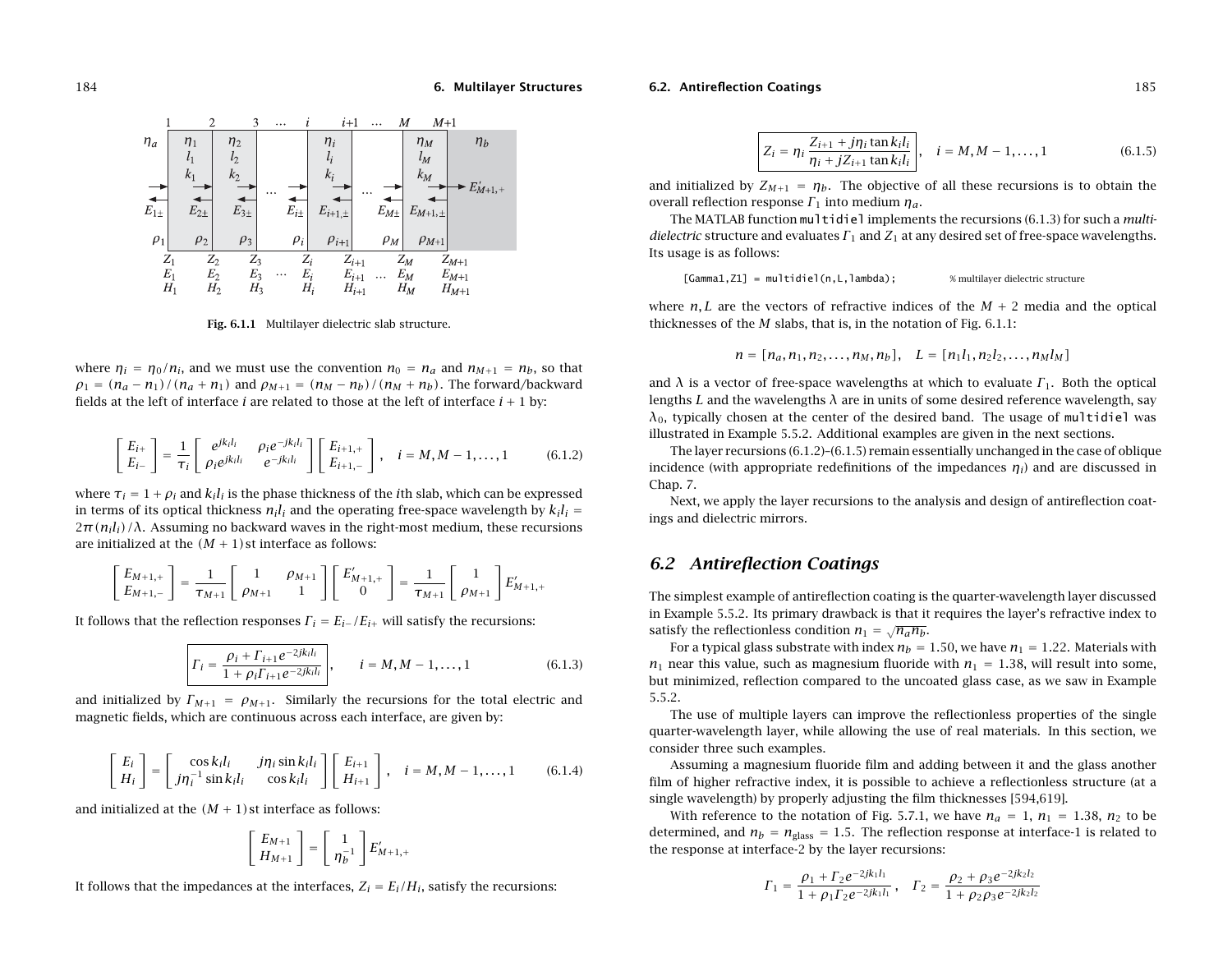#### **6.2. Antireflection Coatings** 187

The reflectionless condition is  $\mathit{\Gamma}_{1}=0$  at an operating free-space wavelength  $\lambda_{0}.$  This requires that  $\rho_1 + \Gamma_2 e^{-2jk_1l_1} = 0$ , which can be written as:

$$
e^{2jk_1l_1} = -\frac{\Gamma_2}{\rho_1} \tag{6.2.1}
$$

**6. Multilayer Structures**

Because the left-hand side has unit magnitude, we must have the condition  $|\Gamma_2|$  =  $|\rho_1|$ , or,  $|\Gamma_2|^2 = \rho_1^2$ , which is written as:

$$
\left|\frac{\rho_2 + \rho_3 e^{-2jk_2l_2}}{1 + \rho_2 \rho_3 e^{-2jk_2l_2}}\right|^2 = \frac{\rho_2^2 + \rho_3^2 + 2\rho_2 \rho_3 \cos 2k_2l_2}{1 + \rho_2^2 \rho_3^2 + 2\rho_2 \rho_3 \cos 2k_2l_2} = \rho_1^2
$$

I I This can be solved for  $\cos 2k_2l_2$ :

I I I

$$
\cos 2k_2 l_2 = \frac{\rho_1^2 (1 + \rho_2^2 \rho_3^2) - (\rho_2^2 + \rho_3^2)}{2 \rho_2 \rho_3 (1 - \rho_1^2)}
$$

Using the identity, cos 2 $k_2l_2$  = 2 cos<sup>2</sup>  $k_2l_2$  – 1, we also find:

$$
\cos^2 k_2 l_2 = \frac{\rho_1^2 (1 - \rho_2 \rho_3)^2 - (\rho_2 - \rho_3)^2}{4 \rho_2 \rho_3 (1 - \rho_1^2)}
$$
  

$$
\sin^2 k_2 l_2 = \frac{(\rho_2 + \rho_3)^2 - \rho_1^2 (1 + \rho_2 \rho_3)^2}{4 \rho_2 \rho_3 (1 - \rho_1^2)}
$$
(6.2.2)

It is evident from these expressions that not every combination of  $\rho_1, \rho_2, \rho_3$  will admit <sup>a</sup> solution because the left-hand sides are positive and less than one. If we assume that  $n_2 > n_1$  and  $n_2 > n_b$ , then, we will have  $\rho_2 < 0$  and  $\rho_3 > 0$ . Then, it is necessary that the numerators of above expressions be negative, resulting into the conditions:

$$
\left|\frac{\rho_3+\rho_2}{1+\rho_2\rho_3}\right|^2<\rho_1^2<\left|\frac{\rho_3-\rho_2}{1-\rho_2\rho_3}\right|^2
$$

The left inequality requires that  $\sqrt{n_b} < n_1 < n_b$ , which is satisfied with the choices  $n_1 = 1.38$  and  $n_b = 1.5$ . Similarly, the right inequality is violated—and therefore there is no solution—if  $\sqrt{n_b} < n_2 < n_1\sqrt{n_b},$  which has the numerical range  $1.22 < n_2 < 1.69.$ 

Catalan [594,619] used bismuth oxide (Bi<sub>2</sub>O<sub>3</sub>) with  $n_2 = 2.45$ , which satisfies the above conditions for the existence of solution. With this choice, the reflection coefficients are  $\rho_1 = -0.16$ ,  $\rho_2 = -0.28$ , and  $\rho_3 = 0.24$ . Solving Eq. (6.2.2) for  $k_2 l_2$  and then Eq. (6.2.1) for  $k_1l_1$ , we find:

$$
k_1 l_1 = 2.0696
$$
,  $k_2 l_2 = 0.2848$  (radians)

Writing  $k_1l_1 = 2\pi (n_1l_1)/\lambda_0$ , we find the optical lengths:

$$
n_1l_1 = 0.3294\lambda_0
$$
,  $n_2l_2 = 0.0453\lambda_0$ 

Fig. 6.2.1 shows the resulting reflection response  $\varGamma_1$  as a function of the free-space wavelength  $\lambda,$  with  $\lambda_0$  chosen to correspond to the middle of the visible spectrum,  $\lambda_0$  = 550 nm. The figure also shows the responses of the single quarter-wave slab of Example 5.5.2.

The reflection responses were computed with the help of the MATLAB function multidiel. The MATLAB code used to implement this example was as follows:



**Fig. 6.2.1** Two-slab reflectionless coating.

na=1; nb=1.5; n1=1.38; n2=2.45;  $n = [na, n1, n2, nb];$   $1a0 = 550;$  $r = n2r(n);$ 

c = sqrt((r(1)^2\*(1-r(2)\*r(3))^2 - (r(2)-r(3))^2)/(4\*r(2)\*r(3)\*(1-r(1)^2)));  $k212 = a\cos(c)$ : G2 =  $(r(2)+r(3)*exp(-2*j*k212))/(1 + r(2)*r(3)*exp(-2*j*k212));$  $k111 = (angle(G2) - pi - angle(r(1)))/2;$ if k1l1 <0, k1l1 = k1l1 +  $2*pi$ ; end

 $L = [k111, k212]/2$ /pi;

la <sup>=</sup> linspace(400,700,101);  $Ga = abs(multidiel(n, L, la/la0))$ .^2 \* 100; Gb = abs(multidiel([na,n1,nb],  $0.25$ ,  $1a/1a0$ )).^2 \* 100; Gc = abs(multidiel( $[na,sqrt(nb),nb]$ , 0.25,  $la/la(0)$ ).^2 \* 100;

plot(la, Ga, la, Gb, la, Gc);

The dependence on  $\lambda$  comes through the quantities  $k_1l_1$  and  $k_2l_2$ , for example:

$$
k_1 l_1 = 2\pi \frac{n_1 l_1}{\lambda} = 2\pi \frac{0.3294 \lambda_0}{\lambda}
$$

Essentially the same method is used in Sec. 12.7 to design 2-section series impedance transformers. The MATLAB function twosect of that section implements the design. It can be used to obtain the optical lengths of the layers, and in fact, it produces two possible solutions:

$$
L_{12} = \text{twosect}(1, 1/1.38, 1/2.45, 1/1.5) = \begin{bmatrix} 0.3294 & 0.0453 \\ 0.1706 & 0.4547 \end{bmatrix}
$$

where each row represents a solution, so that  $L_1$  =  $n_1 l_1/\lambda_0$  = 0.1706 and  $L_2$  =  $n_2l_2/\lambda_0 = 0.4547$  is the second solution. The arguments of twosect are the inverses of the refractive indices, which are proportional to the characteristic impedances of the four media.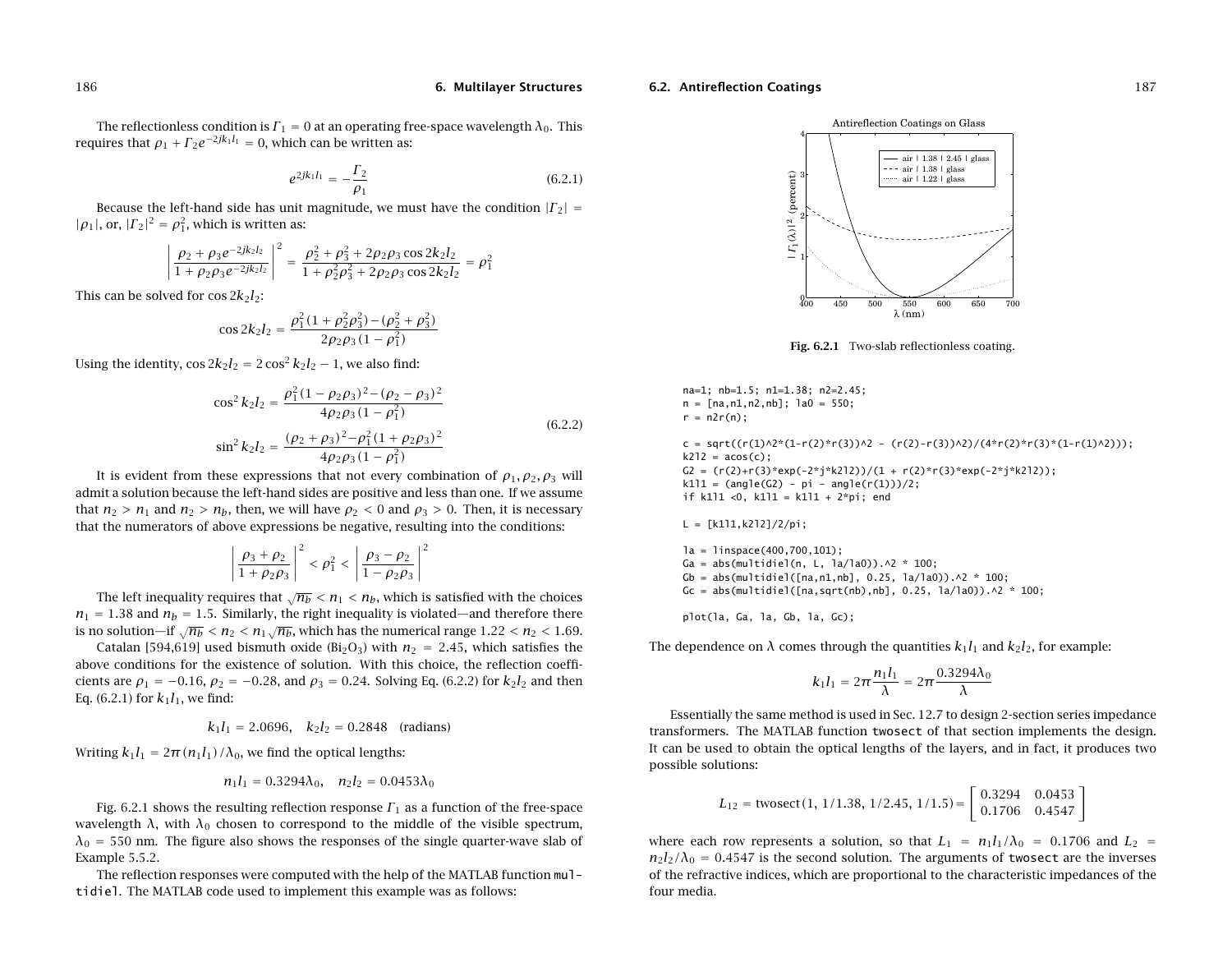Although this design method meets its design objectives, it results in <sup>a</sup> narrower bandwidth compared to that of the ideal single-slab case. Varying  $n_2$  has only a minor effect on the shape of the curve. To widen the bandwidth, and at the same time keep the reflection response low, more than two layers must be used.

A simple approach is to fix the optical thicknesses of the films to some prescribed values, such as quarter-wavelengths, and adjust the refractive indices hoping that the required index values come close to realizable ones [594,620]. Fig. 6.2.2 shows the two possible structures: the quarter-quarter two-film case and the quarter-half-quarter three-film case.



**Fig. 6.2.2** Quarter-quarter and quarter-half-quarter antireflection coatings.

The behavior of the two structures is similar at the design wavelength. For the quarter-quarter case, the requirement  $Z_1 = \eta_{\it a}$  implies:

$$
Z_1 = \frac{\eta_1^2}{Z_2} = \frac{\eta_1^2}{\eta_2^2/Z_3} = \frac{\eta_1^2}{\eta_2^2}\eta_b = \eta_a
$$

which gives the design condition (see also Example 5.7.1):

$$
n_a = \frac{n_1^2}{n_2^2} n_b \tag{6.2.3}
$$

The optical thicknesses are  $n_1l_1 = n_2l_2 = \lambda_0/4$ . In the quarter-half-quarter case, the half-wavelength layer acts as an absentee layer, that is,  $Z_2\,=\,Z_3,$  and the resulting design condition is the same:

$$
Z_1 = \frac{\eta_1^2}{Z_2} = \frac{\eta_1^2}{Z_3} = \frac{\eta_1^2}{\eta_3^2/Z_4} = \frac{\eta_1^2}{\eta_3^2}\eta_b = \eta_a
$$

yielding in the condition:

$$
n_a = \frac{n_1^2}{n_3^2} n_b \tag{6.2.4}
$$

The optical thicknesses are now  $n_1l_1 = n_3l_3 = \lambda_0/4$  and  $n_2l_2 = \lambda_0/2$ . Conditions (6.2.3) and (6.2.4) are the same as far as determining the refractive index of the second quarter-wavelength layer. In the quarter-half-quarter case, the index  $n_2$  of the halfwavelength film is arbitrary.

# **6.2. Antireflection Coatings** 189

In the quarter-quarter case, if the first quarter-wave film is magnesium fluoride with  $n_1 = 1.38$  and the glass substrate has  $n_{\text{glass}} = 1.5$ , condition (6.2.3) gives for the index for the second quarter-wave layer:

$$
n_2 = \sqrt{\frac{n_1^2 n_b}{n_a}} = \sqrt{\frac{1.38^2 \times 1.50}{1.0}} = 1.69 \tag{6.2.5}
$$

The material cerium fluoride (CeF<sub>3</sub>) has an index of  $n_2 = 1.63$  at  $\lambda_0 = 550$  nm and can be used as an approximation to the ideal value of Eq. (6.2.5). Fig. 6.2.3 shows the reflectances  $|\Gamma_1|^2$  for the two- and three-layer cases and for the ideal and approximate values of the index of the second quarter-wave layer.



**Fig. 6.2.3** Reflectances of the quarter-quarter and quarter-half-quarter cases.

The design wavelength was  $\lambda_0$  = 550 nm and the index of the half-wave slab was  $n_2 = 2.2$  corresponding to zirconium oxide (ZrO $_2$ ). We note that the quarter-half-quarter case achieves <sup>a</sup> much broader bandwidth over most of the visible spectrum, for either value of the refractive index of the second quarter slab.

The reflectances were computed with the help of the function multidiel. The typical MATLAB code was as follows:

la0 <sup>=</sup> 550; la <sup>=</sup> linspace(400,700,101);

Ga =  $100*$ abs(multidiel([1,1.38,2.2,1.63,1.5], [0.25,0.5,0.25], la/la0)).^2; Gb =  $100*$ abs(multidiel([1,1.38,2.2,1.69,1.5], [0.25,0.5,0.25], la/la0)).^2; Gc =  $100*abs(multidi[1,1.22,1.5], 0.25, 1a/1a0)).$ <sup>2</sup>;

plot(la, Ga, la, Gb, la, Gc);

These and other methods of designing and manufacturing antireflection coatings for glasses and other substrates can be found in the vast thin-film literature. An incomplete set of references is [592–652]. Some typical materials used in thin-film coatings are given below: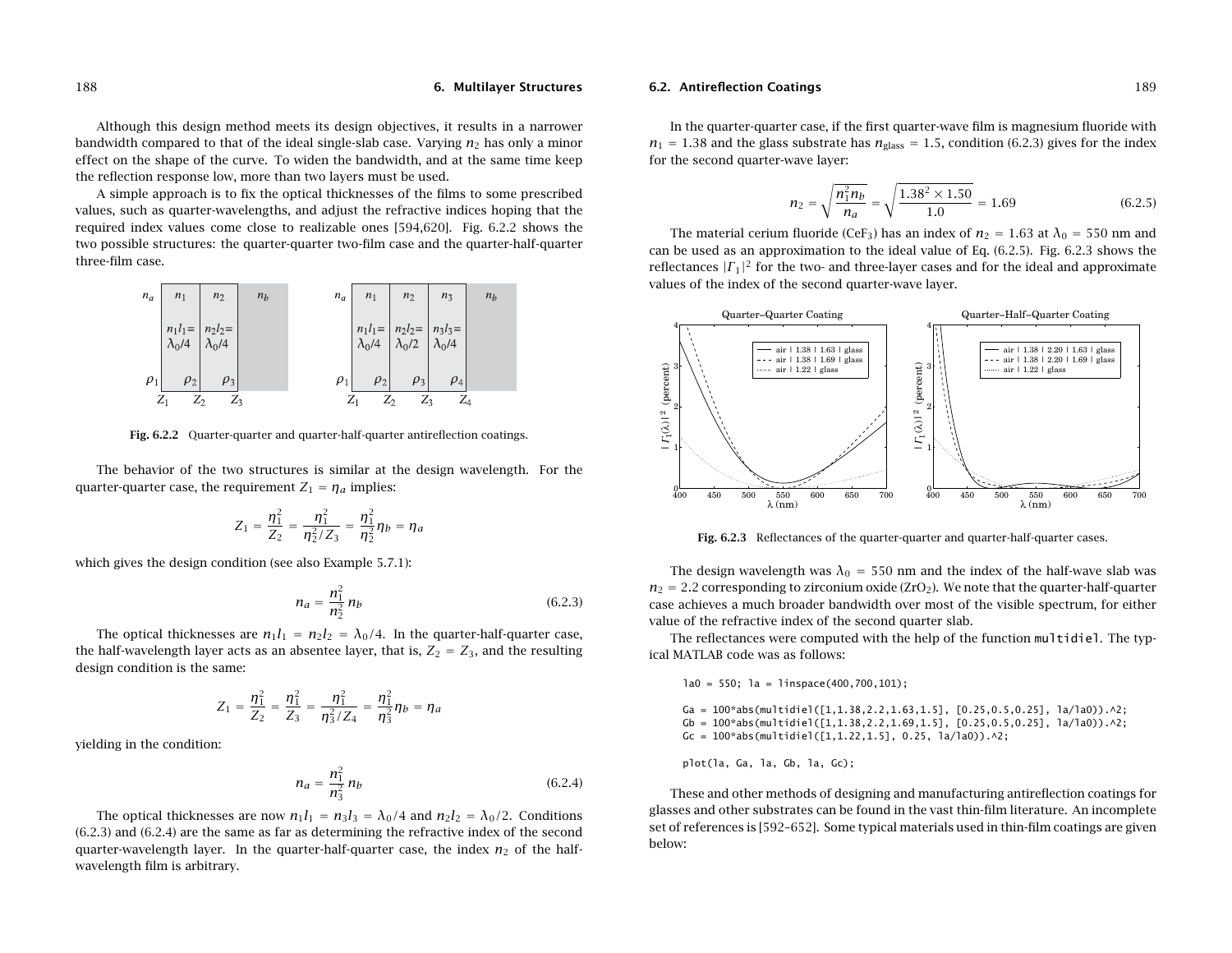| material                         | n    | material                       | n    |
|----------------------------------|------|--------------------------------|------|
| cryolite $(Na_3AlF_6)$           | 1.35 | magnesium fluoride ( $MgF_2$ ) | 1.38 |
| Silicon dioxide SiO <sub>2</sub> | 1.46 | polystyrene                    | 1.60 |
| cerium fluoride $(CeF_3)$        | 1.63 | lead fluoride $(PbF2)$         | 1.73 |
| Silicon monoxide SiO             | 1.95 | zirconium oxide $(ZrO2)$       | 2.20 |
| zinc sulfide (ZnS)               | 2.32 | titanium dioxide $(TiO2)$      | 2.40 |
| bismuth oxide $(Bi2O3)$          | 2.45 | silicon (Si)                   | 3.50 |
| germanium (Ge)                   | 4.20 | tellurium (Te)                 | 4.60 |

Thin-film coatings have <sup>a</sup> wide range of applications, such as displays; camera lenses, mirrors, and filters; eyeglasses; coatings for energy-saving lamps and architectural windows; lighting for dental, surgical, and stage environments; heat reflectors for movie projectors; instrumentation, such as interference filters for spectroscopy, beam splitters and mirrors, laser windows, and polarizers; optics of photocopiers and compact disks; optical communications; home appliances, such as heat reflecting oven windows; rear-view mirrors for automobiles.

# **6.3 Dielectric Mirrors**

The main interest in dielectric mirrors is that they have extremely low losses at optical and infrared frequencies, as compared to ordinary metallic mirrors. On the other hand, metallic mirrors reflect over <sup>a</sup> wider bandwidth than dielectric ones and from all incidentangles. However, omnidirectional dielectric mirrors are also possible and have recently been constructed [736,737]. The omnidirectional property is discussed in Sec. 8.8. Here, we consider only the normal-incidence case.

A dielectric mirror (also known as <sup>a</sup> Bragg reflector) consists of identical alternating layers of high and low refractive indices, as shown in Fig. 6.3.1. The optical thicknesses are typically chosen to be quarter-wavelength long, that is,  $n_H l_H = n_L l_L = \lambda_0/4$  at some operating wavelength  $\lambda_0$ . The standard arrangement is to have an odd number of layers, with the high index layer being the first and last layer.



**Fig. 6.3.1** Nine-layer dielectric mirror.

Fig. 6.3.1 shows the case of nine layers. If the number of layers is  $M = 2N + 1$ , the number of interfaces will be  $2N + 2$  and the number of media  $2N + 3$ . After the first

#### **6.3. Dielectric Mirrors**

layer, we may view the structure as the repetition of  $N$  identical bilayers of low and high index. The elementary reflection coefficients alternate in sign as shown in Fig. 6.3.1 and are given by

$$
\rho = \frac{n_H - n_L}{n_H + n_L}, \quad -\rho = \frac{n_L - n_H}{n_L + n_H}, \quad \rho_1 = \frac{n_a - n_H}{n_a + n_H}, \quad \rho_2 = \frac{n_H - n_b}{n_H + n_b}
$$
(6.3.1)

The substrate  $n_b$  can be arbitrary, even the same as the incident medium  $n_a$ . In that case,  $\rho_2 = -\rho_1$ . The reflectivity properties of the structure can be understood by propagating the impedances from bilayer to bilayer. For the example of Fig. 6.3.1, we have for the quarter-wavelength case:

$$
Z_2 = \frac{\eta_L^2}{Z_3} = \frac{\eta_L^2}{\eta_H^2} Z_4 = \left(\frac{n_H}{n_L}\right)^2 Z_4 = \left(\frac{n_H}{n_L}\right)^4 Z_6 = \left(\frac{n_H}{n_L}\right)^6 Z_8 = \left(\frac{n_H}{n_L}\right)^8 \eta_b
$$

Therefore, after each bilayer, the impedance decreases by a factor of  $(n_L/n_H)^2$ . After N bilayers, we will have:

$$
Z_2 = \left(\frac{n_H}{n_L}\right)^{2N} \eta_b \tag{6.3.2}
$$

Using  $Z_1 = \eta_H^2/Z_2$ , we find for the reflection response at  $\lambda_0$ :

$$
\Gamma_1 = \frac{Z_1 - \eta_a}{Z_1 + \eta_a} = \frac{1 - \left(\frac{n_H}{n_L}\right)^{2N} \frac{n_H^2}{n_a n_b}}{1 + \left(\frac{n_H}{n_L}\right)^{2N} \frac{n_H^2}{n_a n_b}}
$$
(6.3.3)

It follows that for large N,  $\Gamma_1$  will tend to  $-1$ , that is, 100% reflection.

**Example 6.3.1:** For nine layers,  $2N + 1 = 9$ , or  $N = 4$ , and  $n_H = 2.32$ ,  $n_L = 1.38$ , and  $n_a =$  $n_b$  = 1, we find:

$$
\Gamma_1 = \frac{1 - \left(\frac{2.32}{1.38}\right)^8 2.32^2}{1 + \left(\frac{2.32}{1.38}\right)^8 2.32^2} = -0.9942 \implies |\Gamma_1|^2 = 98.84 \text{ percent}
$$

For  $N = 8$ , or 17 layers, we have  $\Gamma_1 = -0.9999$  and  $|\Gamma_1|^2 = 99.98$  percent. If the substrate is glass with  $n_b = 1.52$ , the reflectances change to  $|\Gamma_1|^2 = 98.25$  percent for  $N = 4$ , and  $|{\Gamma}_1|^2 = 99.97$  percent for  $N = 8$ .

To determine the bandwidth around  $\lambda_0$  for which the structure exhibits high reflectivity, we work with the layer recursions (6.1.2). Because the bilayers are identical, the forward/backward fields at the left of one bilayer are related to those at the left of the next one by a transition matrix  $F$ , which is the product of two propagation matrices of the type of Eq. (6.1.2). The repeated application of the matrix  $F$  takes us to the right-most layer. For example, in Fig. 6.3.1 we have:

$$
\begin{bmatrix} E_{2+} \\ E_{2-} \end{bmatrix} = F \begin{bmatrix} E_{4+} \\ E_{4-} \end{bmatrix} = F^2 \begin{bmatrix} E_{6+} \\ E_{6-} \end{bmatrix} = F^3 \begin{bmatrix} E_{8+} \\ E_{8-} \end{bmatrix} = F^4 \begin{bmatrix} E_{10+} \\ E_{10-} \end{bmatrix}
$$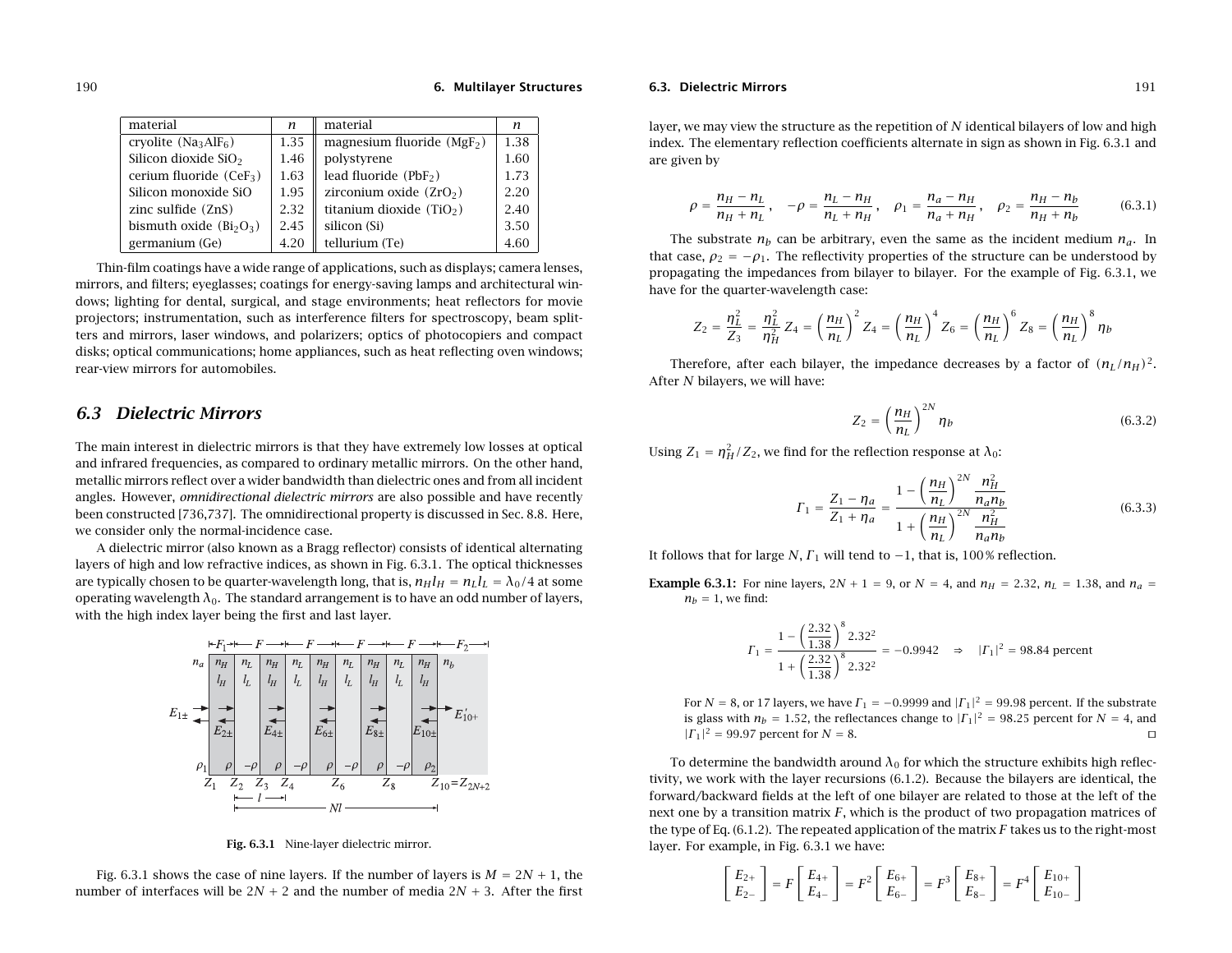where  $F$  is the matrix:

$$
F = \frac{1}{1+\rho} \left[ \begin{array}{cc} e^{jk_L l_L} & \rho e^{-jk_L l_L} \\ \rho e^{jk_L l_L} & e^{-jk_L l_L} \end{array} \right] \frac{1}{1-\rho} \left[ \begin{array}{cc} e^{jk_H l_H} & -\rho e^{-jk_H l_H} \\ -\rho e^{jk_H l_H} & e^{-jk_H l_H} \end{array} \right] \tag{6.3.4}
$$

Defining the phase thicknesses  $\delta_H = k_H l_H$  and  $\delta_L = k_L l_L$ , and multiplying the matrix factors out, we obtain the expression for  $F$ :

$$
F = \frac{1}{1 - \rho^2} \begin{bmatrix} e^{j(\delta_H + \delta_L)} - \rho^2 e^{j(\delta_H - \delta_L)} & -2j\rho e^{-j\delta_H} \sin \delta_L \\ 2j\rho e^{j\delta_H} \sin \delta_L & e^{-j(\delta_H + \delta_L)} - \rho^2 e^{-j(\delta_H - \delta_L)} \end{bmatrix}
$$
(6.3.5)

By an additional transition matrix  $F_1$  we can get to the left of interface-1 and by an additional matching matrix  $F_2$  we pass to the right of the last interface:

$$
\begin{bmatrix} E_{1+} \\ E_{1-} \end{bmatrix} = F_1 \begin{bmatrix} E_{2+} \\ E_{2-} \end{bmatrix} = F_1 F^4 \begin{bmatrix} E_{10+} \\ E_{10-} \end{bmatrix} = F_1 F^4 F_2 \begin{bmatrix} E'_{10+} \\ 0 \end{bmatrix}
$$

where  $F_1$  and  $F_2$  are:

$$
F_1 = \frac{1}{\tau_1} \begin{bmatrix} e^{jk_H l_H} & \rho_1 e^{-jk_H l_H} \\ \rho_1 e^{jk_H l_H} & e^{-jk_H l_H} \end{bmatrix}, \quad F_2 = \frac{1}{\tau_2} \begin{bmatrix} 1 & \rho_2 \\ \rho_2 & 1 \end{bmatrix}
$$
(6.3.6)

where  $\tau_1 = 1 + \rho_1$ ,  $\tau_2 = 1 + \rho_2$ , and  $\rho_1$ ,  $\rho_2$  were defined in Eq. (6.3.1). More generally, for 2 $N+1$  layers, or  $N$  bilayers, we have:

$$
\begin{bmatrix} E_{2+} \\ E_{2-} \end{bmatrix} = F^N \begin{bmatrix} E_{2N+2,+} \\ E_{2N+2,-} \end{bmatrix}, \quad \begin{bmatrix} E_{1+} \\ E_{1-} \end{bmatrix} = F_1 F^N F_2 \begin{bmatrix} E'_{2N+2,+} \\ 0 \end{bmatrix}
$$
(6.3.7)

Thus, the properties of the multilayer structure are essentially determined by the Nth power,  $F^N$ , of the bilayer transition matrix F. In turn, the behavior of  $F^N$  is determined by the eigenvalue structure of F.

Let  $\{\lambda_+, \lambda_-\}$  be the two eigenvalues of F and let V be the eigenvector matrix. Then, the eigenvalue decomposition of  $F$  and  $F^N$  will be  $F=V\Lambda V^{-1}$  and  $F^N=V\Lambda^N V^{-1}$  , where  $\Lambda = \text{diag}\{\lambda_+, \lambda_-\}$ . Because  $F$  has unit determinant, its two eigenvalues will be inverses of each other, that is,  $\lambda_-=1/\lambda_+$ , or,  $\lambda_+\lambda_-=1$ .

The eigenvalues  $\lambda_\pm$  are either both real-valued or both complex-valued with unit magnitude. We can represent them in the equivalent form:

$$
\lambda_{+} = e^{jKl}, \quad \lambda_{-} = e^{-jKl} \tag{6.3.8}
$$

where  $l$  is the length of each bilayer,  $l=l_L+l_H.$  The quantity  $K$  is referred to as the Bloch wavenumber. If the eigenvalues  $\lambda_\pm$  are unit-magnitude complex-valued, then  $K$ is real. If the eigenvalues are real, then K is pure imaginary, say  $K = -j\alpha$ , so that  $\lambda_{\pm} = e^{\pm jKl} = e^{\pm \alpha l}.$ 

The multilayer structure behaves very differently depending on the nature of  $K$ . The structure is primarily reflecting if K is imaginary and the eigenvalues  $\lambda_\pm$  are real, and it is primarily transmitting if  $K$  is real and the eigenvalues are pure phases. To see this, we write Eq. (6.3.7) in the form:

$$
\begin{bmatrix} E_{2+} \\ E_{2-} \end{bmatrix} = V\Lambda^N V^{-1} \begin{bmatrix} E_{2N+2,+} \\ E_{2N+2,-} \end{bmatrix} \Rightarrow V^{-1} \begin{bmatrix} E_{2+} \\ E_{2-} \end{bmatrix} = \Lambda^N V^{-1} \begin{bmatrix} E_{2N+2,+} \\ E_{2N+2,-} \end{bmatrix}, \text{ or,}
$$

$$
\begin{bmatrix} V_{2+} \\ V_{2-} \end{bmatrix} = \Lambda^N \begin{bmatrix} V_{2N+2,+} \\ V_{2N+2,-} \end{bmatrix}
$$

where we defined

**6.3. Dielectric Mirrors**

$$
\begin{bmatrix} V_{2+} \\ V_{2-} \end{bmatrix} = V^{-1} \begin{bmatrix} E_{2+} \\ E_{2-} \end{bmatrix}, \quad \begin{bmatrix} V_{2N+2,+} \\ V_{2N+2,-} \end{bmatrix} = V^{-1} \begin{bmatrix} E_{2N+2,+} \\ E_{2N+2,-} \end{bmatrix}
$$

We have  $V_{2+} = \lambda_{+}^{N} V_{2N+2,+}$  and  $V_{2-} = \lambda_{-}^{N} V_{2N+2,-} = \lambda_{+}^{-N} V_{2N+2,-}$  because  $\Lambda^{N}$  is diagonal. Thus,

$$
V_{2N+2,+} = \lambda_{+}^{-N} V_{2+} = e^{-jKNl} V_{2+}, \quad V_{2N+2,-} = \lambda_{+}^{N} V_{2-} = e^{jKNl} V_{2-}
$$
 (6.3.9)

The quantity Nl is recognized as the total length of the bilayer structure, as depicted in Fig. 6.3.1. It follows that if K is real, the factor  $\lambda_+^{-N}=e^{-jKNl}$  acts as a propagation phase factor and the fields transmit through the structure.

On the other hand, if K is imaginary, we have  $\lambda_+^{-N}=e^{-\alpha N l}$  and the fields attenuate exponentially as they propagate into the structure. In the limit of large  $N$ , the transmitted fields attenuate completely and the structure becomes 100% reflecting. For finite but large N, the structure will be mostly reflecting.

The eigenvalues  $\lambda_{\pm}$  switch from real to complex, as K switches from imaginary to real, for certain frequency or wavenumber bands. The edges of these bands determine the bandwidths over which the structure will act as a mirror.

The eigenvalues are determined from the characteristic polynomial of F, given by the following expression which is valid for any  $2{\times}2$  matrix:

$$
\det(F - \lambda I) = \lambda^2 - (\operatorname{tr} F)\lambda + \det F \tag{6.3.10}
$$

where  $I$  is the 2 $\times$ 2 identity matrix. Because (6.3.5) has unit determinant, the eigenvalues are the solutions of the quadratic equation:

$$
\lambda^2 - (\operatorname{tr} F)\lambda + 1 = \lambda^2 - 2a\lambda + 1 = 0 \tag{6.3.11}
$$

where we defined  $a = (\text{tr } F)/2$ . The solutions are:

$$
\lambda_{\pm} = a \pm \sqrt{a^2 - 1} \tag{6.3.12}
$$

where it follows from Eq.  $(6.3.5)$  that a is given by:

$$
a = \frac{1}{2} \operatorname{tr} F = \frac{\cos(\delta_H + \delta_L) - \rho^2 \cos(\delta_H - \delta_L)}{1 - \rho^2}
$$
 (6.3.13)

Using  $\lambda_+ = e^{jKl} = a + \sqrt{a^2 - 1} = a + j\sqrt{1 - a^2}$ , we also find: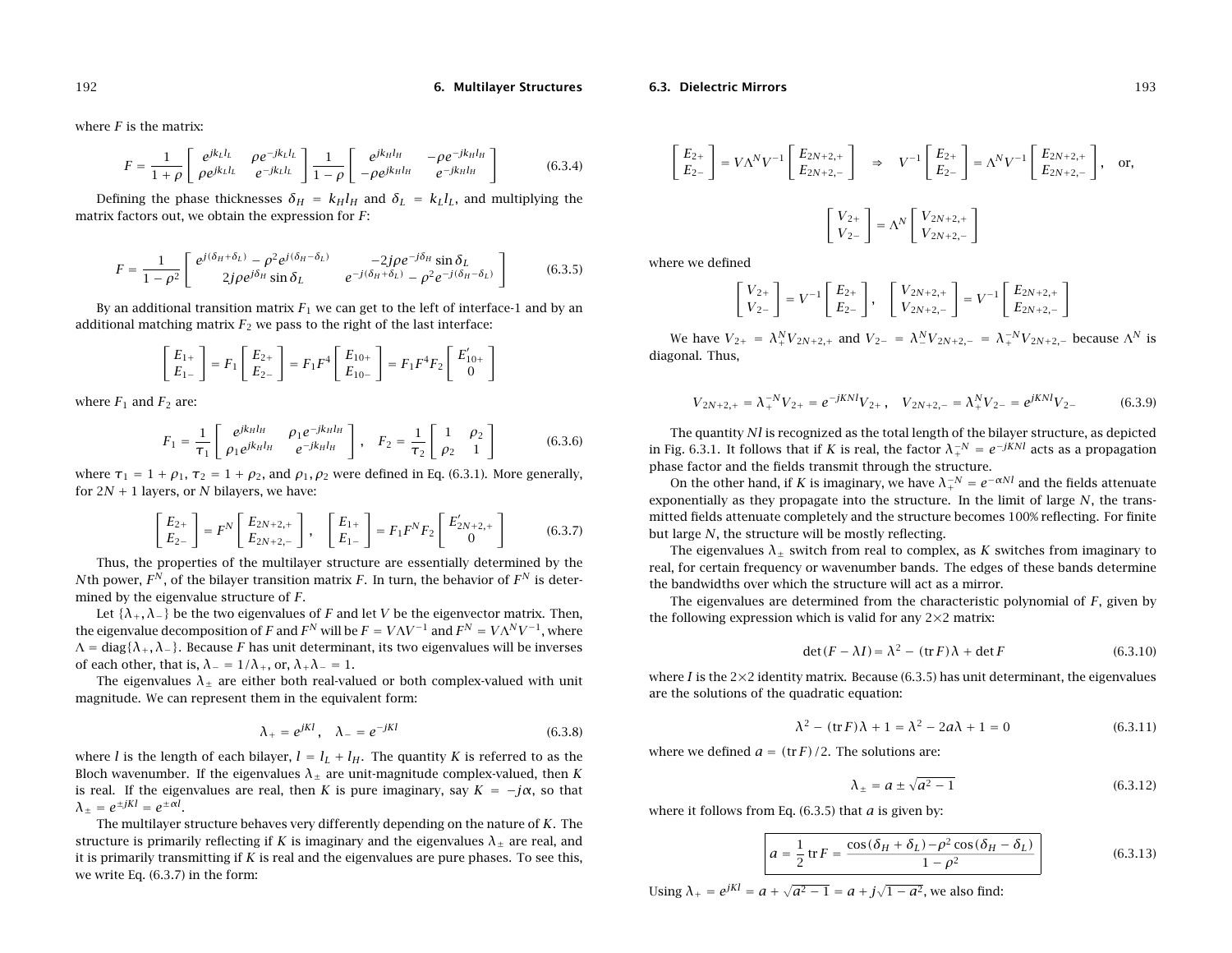### 194

#### **6. Multilayer Structures**

$$
a = \cos Kl \Rightarrow K = \frac{1}{l} \arccos(a)
$$
 (6.3.14)

The sign of the quantity  $a^2 - 1$  determines whether the eigenvalues are real or complex. The eigenvalues switch from real to complex—equivalently, K switches from imaginary to real—when  $a^2 = 1$ , or,  $a = \pm 1$ . These critical values of K are found from Eq. (6.3.14) to be:

$$
K = \frac{1}{l} \operatorname{acos}(\pm 1) = \frac{m\pi}{l}
$$
 (6.3.15)

where *m* is an integer. The lowest value is  $K = \pi / l$  and corresponds to  $a = -1$  and to  $\lambda_+ = e^{jKl} = e^{j\pi} = -1$ . Thus, we obtain the bandedge condition:

$$
a = \frac{\cos(\delta_H + \delta_L) - \rho^2 \cos(\delta_H - \delta_L)}{1 - \rho^2} = -1
$$

It can be manipulated into:

$$
\cos^2\left(\frac{\delta_H + \delta_L}{2}\right) = \rho^2 \cos^2\left(\frac{\delta_H - \delta_L}{2}\right)
$$
 (6.3.16)

The dependence on the free-space wavelength  $\lambda$  or frequency  $f = c_0/\lambda$  comes through  $\delta_H = 2\pi (n_H l_H)/\lambda$  and  $\delta_L = 2\pi (n_L l_L)/\lambda$ . The solutions of (6.3.16) in  $\lambda$ determine the left and right bandedges of the reflecting regions.

These solutions can be obtained numerically with the help of the MATLAB function omniband, discussed in Sec. 8.8. An approximate solution, which is exact in the case of quarter-wave layers, is given below.

If the high and low index layers have equal optical thicknesses,  $n_Hl_H= n_Ll_L$ , such as when they are quarter-wavelength layers, or when the optical lengths are approximately equal, we can make the approximation cos (  $(\delta_H-\delta_L)/2) = 1$  . Then, (6.3.16) simplifies into:

$$
\cos^2\left(\frac{\delta_H + \delta_L}{2}\right) = \rho^2 \tag{6.3.17}
$$

with solutions:

$$
\cos\left(\frac{\delta_H + \delta_L}{2}\right) = \pm \rho \quad \Rightarrow \quad \frac{\delta_H + \delta_L}{2} = \frac{\pi (n_H l_H + n_L l_L)}{\lambda} = \arccos(\pm \rho)
$$

The solutions for the left and right bandedges and the bandwidth in  $\lambda$  are:

$$
\lambda_1 = \frac{\pi (n_H l_H + n_L l_L)}{\arccos(-\rho)}, \quad \lambda_2 = \frac{\pi (n_H l_H + n_L l_L)}{\arccos(\rho)}, \quad \Delta \lambda = \lambda_2 - \lambda_1 \tag{6.3.18}
$$

Similarly, the left/right bandedges in frequency are  $f_1 = c_0/\lambda_2$  and  $f_2 = c_0/\lambda_1$ :

$$
f_1 = c_0 \frac{\arccos(\rho)}{\pi (n_H l_H + n_L l_L)}, \quad f_2 = c_0 \frac{\arccos(-\rho)}{\pi (n_H l_H + n_L l_L)} \tag{6.3.19}
$$

#### **6.3. Dielectric Mirrors**

Noting that  $\arccos(-\rho) = \pi/2 + \arcsin(\rho)$  and  $\arccos(\rho) = \pi/2 - \arcsin(\rho)$ , the frequency bandwidth can be written in the equivalent forms:

$$
\Delta f = f_2 - f_1 = c_0 \frac{\cos(-\rho) - \cos(\rho)}{\pi (n_H l_H + n_L l_L)} = c_0 \frac{2 \sin(\rho)}{\pi (n_H l_H + n_L l_L)}
$$
(6.3.20)

Relative to some desired wavelength  $\lambda_0 = c_0/f_0$ , the normalized bandwidths in wavelength and frequency are:

$$
\frac{\Delta\lambda}{\lambda_0} = \frac{\pi (n_H l_H + n_L l_L)}{\lambda_0} \left[ \frac{1}{\arccos(\rho)} - \frac{1}{\arccos(-\rho)} \right] \tag{6.3.21}
$$

$$
\frac{\Delta f}{f_0} = \frac{2\lambda_0 \operatorname{asin}(\rho)}{\pi (n_H l_H + n_L l_L)}\tag{6.3.22}
$$

Similarly, the center of the reflecting band  $f_c = (f_1 + f_2)/2$  is:

$$
\frac{f_c}{f_0} = \frac{\lambda_0}{2(n_H l_H + n_L l_L)}\tag{6.3.23}
$$

If the layers have equal quarter-wave optical lengths at  $\lambda_0$ , that is,  $n_Hl_H=n_Ll_L =$  $\lambda_{0}$ /4, then,  $f_{c}$  =  $f_{0}$  and the matrix  $F$  takes the simplified form:

$$
F = \frac{1}{1 - \rho^2} \begin{bmatrix} e^{2j\delta} - \rho^2 & -2j\rho e^{-j\delta} \sin \delta \\ 2j\rho e^{j\delta} \sin \delta & e^{-2j\delta} - \rho^2 \end{bmatrix}
$$
 (6.3.24)

where  $\delta = \delta_H = \delta_L = 2\pi (\frac{n_H l_H}{\lambda} - \lambda = 2\pi (\frac{\lambda_0}{4})/\lambda = (\frac{\pi}{2})\lambda_0/\lambda = (\frac{\pi}{2})f/f_0$ . Then, Eqs. (6.3.21) and (6.3.22) simplify into:

$$
\frac{\Delta\lambda}{\lambda_0} = \frac{\pi}{2} \left[ \frac{1}{a\cos(\rho)} - \frac{1}{a\cos(-\rho)} \right], \quad \frac{\Delta f}{f_0} = \frac{4}{\pi} \operatorname{asin}(\rho) \tag{6.3.25}
$$

**Example 6.3.2:** Dielectric Mirror With Quarter-Wavelength Layers. Fig. 6.3.2 shows the reflection response  $|\Gamma_1|^2$  as a function of the free-space wavelength  $\lambda$  and as a function of frequency  $f = c_0/\lambda$ . The high and low indices are  $n_H = 2.32$  and  $n_L = 1.38$ , corresponding to zinc sulfide (ZnS) and magnesium fluoride. The incident medium is air and the substrate is glass with indices  $n_a = 1$  and  $n_b = 1.52$ . The left graph depicts the response for the cases of  $N=2,4,8$  bilayers, or  $2N+1=5,9,17$  layers, as defined in Fig. 6.3.1. The design wavelength at which the layers are quarter-wavelength long is  $\lambda_0 = 500$  nm.

The reflection coefficient is  $\rho = 0.25$  and the ratio  $n_H/n_L = 1.68$ . The wavelength bandwidth calculated from Eq. (6.3.25) is  $\Delta \lambda = 168.02$  nm and has been placed on the graph at an arbitrary reflectance level. The left/right bandedges are  $\lambda_1$  = 429.73,  $\lambda_2$  = 597.75 nm. The bandwidth covers most of the visible spectrum. As the number of bilayers N increases, the reflection response becomes flatter within the bandwidth  $\Delta\lambda$ , and has sharper edges and tends to 100%. The bandwidth  $\varDelta\lambda$  represents the asymptotic width of the reflecting band.

The right figure depicts the reflection response as a function of frequency  $f$  and is plotted in the normalized variable  $f/f_0$ . Because the phase thickness of each layer is  $\delta = \pi f/2f_0$ and the matrix F is periodic in  $\delta$ , the mirror behavior of the structure will occur at odd multiples of  $f_0$  (or odd multiples of  $\pi$ /2 for  $\delta$ .) As discussed in Sec. 6.6, the structure acts as a sampled system with sampling frequency  $f_s = 2f_0$ , and therefore,  $f_0 = f_s/2$  plays the role of the Nyquist frequency.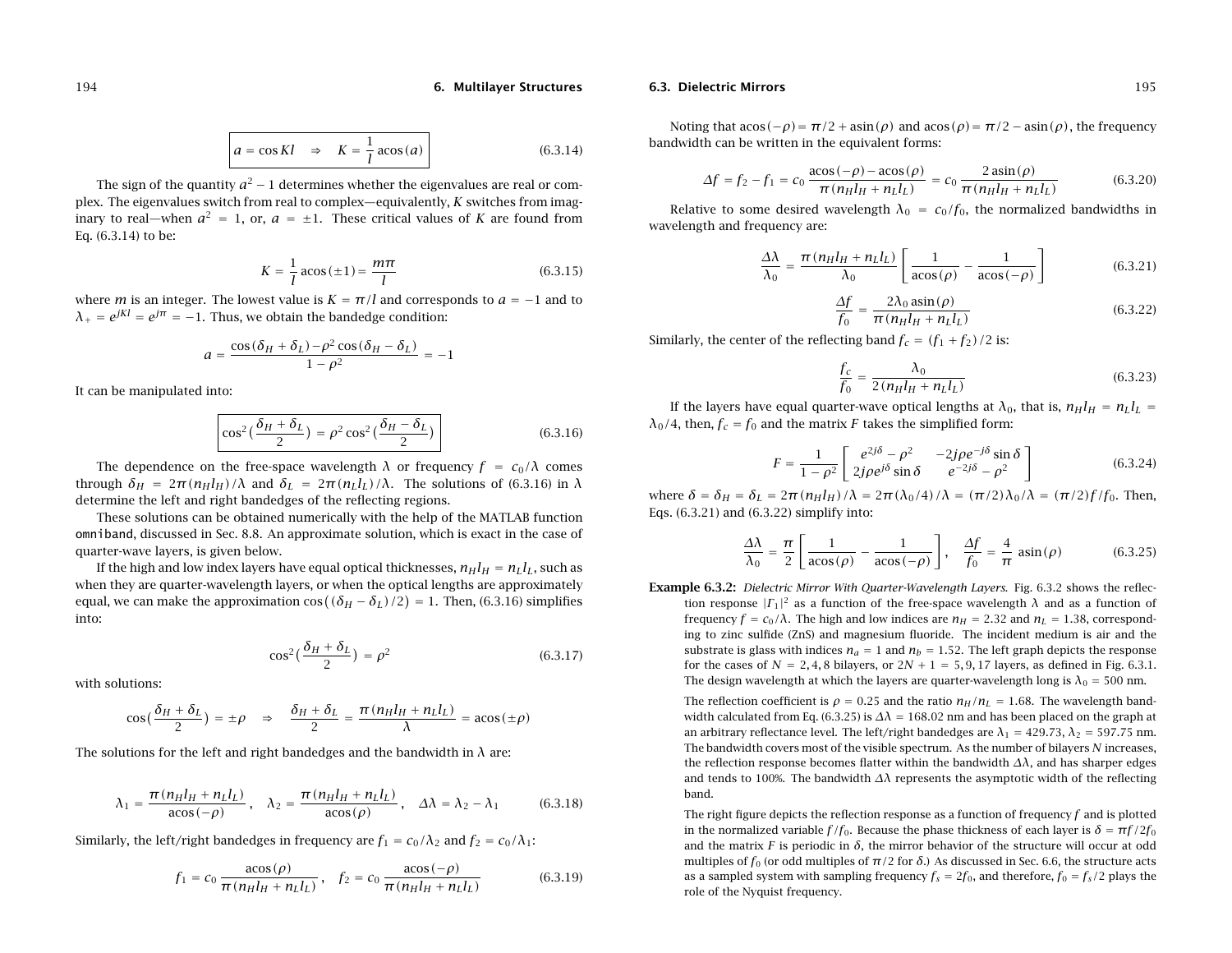#### **6.3. Dielectric Mirrors**



**Fig. 6.3.2** Dielectric mirror with quarter-wavelength layers.

The typical MATLAB code used to generate these graphs was:

| $na = 1$ ; $nb = 1.52$ ; $nH = 2.32$ ; $nL = 1.38$ ;                                                   | % refractive indices                                                                         |
|--------------------------------------------------------------------------------------------------------|----------------------------------------------------------------------------------------------|
| $LH = 0.25$ ; $LL = 0.25$ ;                                                                            | % optical thicknesses in units of $\lambda_0$                                                |
| $1a0 = 500$ ;                                                                                          | % $\lambda_0$ in units of nm                                                                 |
| $rho = (nH-nL)/(nH+nL)$ ;                                                                              | % reflection coefficient $\rho$                                                              |
| $la2 = pi * (LL+LH) * 1/acos(rho) * 1a0;$                                                              | % right bandedge                                                                             |
| $la1 = pi * (LL+LH) * 1/acos(-rho) * 1a0;$                                                             | % left bandedge                                                                              |
| $D1a = 1a2-1a1$ ;                                                                                      | % bandwidth                                                                                  |
| $N = 8:$                                                                                               | % number of bilayers                                                                         |
| $n = \lceil na, nh, remnat(\lceil nl, nH \rceil, 1, N), nb \rceil;$                                    | % indices for the layers $A H(LH)^N G$                                                       |
| $L = [LH,$ repmat([LL, LH], 1, N)];                                                                    | % lengths of the layers $H(LH)^N$                                                            |
| $a = 1$ inspace(300,800,501);<br>$G1a = 100*abs(multidiel(n, L, la/la0)).$<br>figure; $plot(la,Gla)$ ; | % plotting range is $300 \le \lambda \le 800$ nm<br>% reflectance as a function of $\lambda$ |
| $f = 1$ inspace $(0, 6, 1201)$ ;<br>$Gf = 100*abs(multidiel(n, L, 1./f)).$<br>figure: plot(f, Gf):     | % frequency plot over $0 \le f \le 6f_0$<br>% reflectance as a function of $f$               |

Note that the function repmat replicates the  $LH$  bilayer N times. The frequency graph shows only the case of  $N = 8$ . The bandwidth  $\Delta f$ , calculated from (6.3.25), has been placed on the graph. The maximum reflectance (evaluated at odd multiples of  $f_0$ ) is equal to 99.97%.

**Example 6.3.3:** Dielectric Mirror with Unequal-Length Layers. Fig. 6.3.3 shows the reflection response of <sup>a</sup> mirror having unequal optical lengths for the high and low index films.

The parameters of this example correspond very closely to the recently constructed omnidirectional dielectric mirror [736], which was designed to be <sup>a</sup> mirror over the infrared band of 10-15  $\mu$ m. The number of layers is nine and the number of bilayers,  $N=4$ . The indices of refraction are  $n_H = 4.6$  and  $n_L = 1.6$  corresponding to Tellurium and Polystyrene.



**Fig. 6.3.3** Dielectric mirror with unequal optical thicknesses.

Their ratio is  $n_H/n_L = 2.875$  and the reflection coefficient,  $\rho = 0.48.$  The incident medium and substrate are air and NaCl ( $n = 1.48$ .)

The center wavelength is taken to be at the middle of the 10-15  $\mu{\rm m}$  band, that is,  $\lambda_{0}$  = 12.5  $\mu$ m. The lengths of the layers are  $l_H$  = 0.8 and  $l_L$  = 1.65  $\mu$ m, resulting in the optical lengths (relative to  $\lambda_0$ )  $n_H l_H = 0.2944 \lambda_0$  and  $n_L l_L = 0.2112 \lambda_0$ . The wavelength bandwidth, calculated from Eq. (6.3.21), is  $\Delta \lambda = 9.07 \ \mu \text{m}$ . The typical MATLAB code for generating the figures of this example was as follows:

| $1a0 = 12.5$ ;                                                     |                                           |
|--------------------------------------------------------------------|-------------------------------------------|
| $na = 1$ ; $nb = 1.48$ ;                                           | % NaCl substrate                          |
| $nH = 4.6$ ; $nL = 1.6$ ;                                          | % Te and PS                               |
| $1H = 0.8$ ; 1L = 1.65;                                            | % physical lengths $l_H$ , $l_I$          |
| LH = $nH*1H/1a0$ , LL = $nL*1L/1a0$ ;                              | % optical lengths in units of $\lambda_0$ |
| $rho = (nH-nL)/(nH+nL)$ ;                                          | % reflection coefficient $\rho$           |
| $1a2 = pi * (LL+LH) * 1/acos(rho) * 1a0;$                          | % right bandedge                          |
| $la1 = pi * (LL+LH) * 1/acos(-rho) * 1a0;$                         | % left bandedge                           |
| $D1a = 1a2-1a1$ ;                                                  | % bandwidth                               |
| $a = 1$ inspace $(5, 25, 401)$ ;                                   | % equally-spaced wavelengths              |
|                                                                    |                                           |
| $N = 4$ :                                                          |                                           |
| $n = \lceil na, nh, remat(\lceil nl, nH \rceil, 1, N), nb \rceil;$ | % refractive indices of all media         |
| $L = [LH,$ repmat( $[LL, LH],$ 1, N)];                             | % optical lengths of the slabs            |
| $G = 100$ * abs(multidiel(n, L, la/la0)). ^2;                      | % reflectance                             |
| plot(la,G);                                                        |                                           |

The bandwidth  $\varDelta\lambda$  shown on the graph is wider than that of the omnidirectional mirror presented in [736], because our analysis assumes normal incidence only. The condition for omnidirectional reflectivity for both TE and TM modes causes the bandwidth to narrow by about half of what is shown in the figure. The reflectance as <sup>a</sup> function of frequency is no longer periodic at odd multiples of  $f_0$  because the layers have lengths that are not equal to  $\lambda_0/4$ . The omnidirectional case is discussed in Example 8.8.3.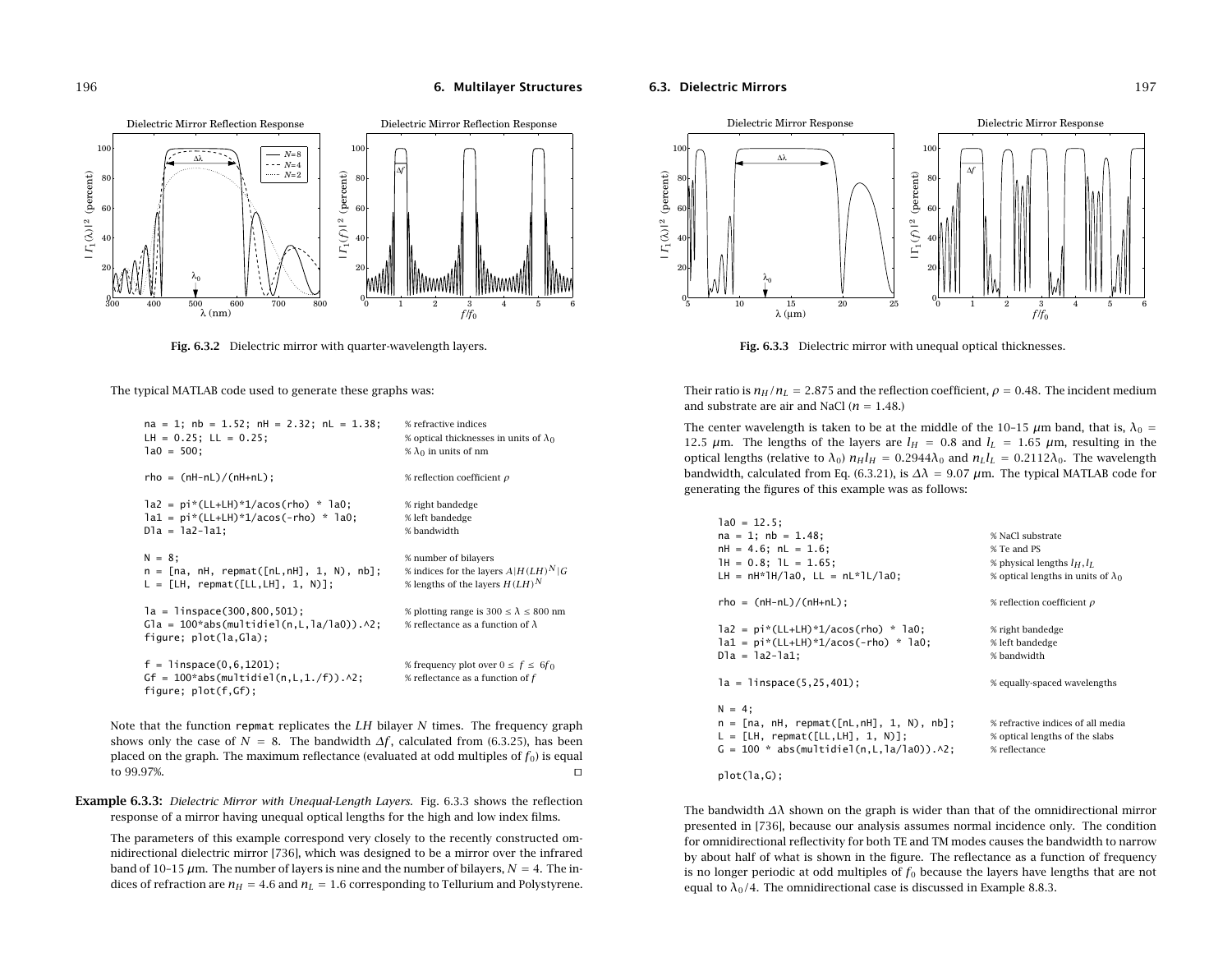### **6.3. Dielectric Mirrors**

The maximum reflectivity achieved within the mirror bandwidth is 99.99%, which is better than that of the previous example with 17 layers. This can be explained because the ratio  $n_H/n_L$  is much larger here.

Although the reflectances in the previous two examples were computed with the help of the MATLAB function multidiel, it is possible to derive closed-form expressions for  $\Gamma_1$  that are valid for any number of bilayers N. Applying Eq. (6.1.3) to interface-1 and interface-2, we have:

$$
\Gamma_1 = \frac{\rho_1 + e^{-2j\delta_H} \Gamma_2}{1 + \rho_1 e^{-2j\delta_H} \Gamma_2}
$$
\n(6.3.26)

**6. Multilayer Structures**

where  $\Gamma_2 = E_{2-}/E_{2+}$ , which can be computed from the matrix equation (6.3.7). Thus, we need to obtain a closed-form expression for  $\varGamma_2.$ 

It is a general property of any 2×2 unimodular matrix F that its Nth power can be obtained from the following simple formula, which involves the Nth powers of its eigenvalues  $\lambda_\pm$ : $^\dagger$ 

$$
F^N = \left(\frac{\lambda_+^N - \lambda_-^N}{\lambda_+ - \lambda_-}\right)F - \left(\frac{\lambda_+^{N-1} - \lambda_-^{N-1}}{\lambda_+ - \lambda_-}\right)I = W_NF - W_{N-1}I
$$
 (6.3.27)

where  $W_N = (\lambda_+^N - \lambda_-^N)/(\lambda_+ - \lambda_-)$ . To prove it, we note that the formula holds as a simple identity when F is replaced by its diagonal version  $\Lambda = diag\{\lambda_+, \lambda_-\}$ :

$$
\Lambda^N = \left(\frac{\lambda_+^N - \lambda_-^N}{\lambda_+ - \lambda_-}\right) \Lambda - \left(\frac{\lambda_+^{N-1} - \lambda_-^{N-1}}{\lambda_+ - \lambda_-}\right) I
$$
\n(6.3.28)

Eq. (6.3.27) then follows by multiplying (6.3.28) from left and right by the eigenvector matrix V and using  $F = V\Lambda V^{-1}$  and  $F^N = V\Lambda^N V^{-1}$ . Defining the matrix elements of F and  $F^N$  by

$$
F = \begin{bmatrix} A & B \\ B^* & A^* \end{bmatrix}, \quad F^N = \begin{bmatrix} A_N & B_N \\ B_N^* & A_N^* \end{bmatrix}, \tag{6.3.29}
$$

it follows from (6.3.27) that:

$$
A_N = AW_N - W_{N-1}, \quad B_N = BW_N \tag{6.3.30}
$$

where we defined:

$$
A = \frac{e^{j(\delta_H + \delta_L)} - \rho^2 e^{j(\delta_H - \delta_L)}}{1 - \rho^2}, \quad B = -\frac{2j\rho e^{-j\delta_H} \sin \delta_L}{1 - \rho^2}
$$
(6.3.31)

Because  $F$  and  $F^N$  are unimodular, their matrix elements satisfy the conditions:

$$
|A|^2 - |B|^2 = 1, \quad |A_N|^2 - |B_N|^2 = 1 \tag{6.3.32}
$$

The first follows directly from the definition (6.3.29), and the second can be verified easily. It follows now that the product  $F^NF_2$  in Eq. (6.3.7) is:

$$
F^{N}F_{2} = \frac{1}{\tau_{2}} \begin{bmatrix} A_{N} + \rho_{2}B_{N} & B_{N} + \rho_{2}A_{N} \\ B_{N}^{*} + \rho_{2}A_{N}^{*} & A_{N}^{*} + \rho_{2}B_{N}^{*} \end{bmatrix}
$$

Therefore, the desired closed-form expression for the reflection coefficient  $\varGamma_2$  is:

$$
\Gamma_2 = \frac{B_N^* + \rho_2 A_N^*}{A_N + \rho_2 B_N} = \frac{B^* W_N + \rho_2 (A^* W_N - W_{N-1})}{A W_N - W_{N-1} + \rho_2 B W_N}
$$
(6.3.33)

Suppose now that  $a^2 < 1$  and the eigenvalues are pure phases. Then,  $W_N$  are oscillatory as functions of the wavelength  $\lambda$  or frequency f and the structure will transmit.

On the other hand, if f lies in the mirror bands, so that  $a^2 > 1$ , then the eigenvalues will be real with  $|\lambda_+| > 1$  and  $|\lambda_-| < 1$ . In the limit of large N,  $W_N$  and  $W_{N-1}$  will behave like:

$$
W_N \to \frac{\lambda_+^N}{\lambda_+ - \lambda_-}, \quad W_{N-1} \to \frac{\lambda_+^{N-1}}{\lambda_+ - \lambda_-}
$$

In this limit, the reflection coefficient  $\mathit{\Gamma}_2$  becomes:

$$
\Gamma_2 \to \frac{B^* + \rho_2 (A^* - \lambda_+^{-1})}{A - \lambda_+^{-1} + \rho_2 B} \tag{6.3.34}
$$

where we canceled some common diverging factors from all terms. Using conditions  $(6.3.32)$  and the eigenvalue equation  $(6.3.11)$ , and recognizing that Re $(A) = a$ , it can be shown that this asymptotic limit of  $\Gamma_2$  is unimodular,  $|\Gamma_2|=1$ , regardless of the value of  $\rho_2$ .

This immediately implies that  $\varGamma_1$  given by Eq. (6.3.26) will also be unimodular,  $|\varGamma_1| =$ 1, regardless of the value of  $\rho_1.$  In other words, the structure tends to become a perfect mirror as the number of bilayers increases.

Next, we discuss some variations on dielectric mirrors that result in (a) multiband mirrors and (b) longpass and shortpass filters that pass long or short wavelengths, in analogy with lowpass and highpass filters that pass low or high frequencies.

**Example 6.3.4:** Multiband Reflectors. The quarter-wave stack of bilayers of Example 6.3.2 can be denoted compactly as  $AH(LH)^{8}G$  (for the case  $N = 8$ ), meaning 'air', followed by a "high-index" quarter-wave layer , followed by four "low/high" bilayers, followed by the "glass" substrate.

Similarly, Example 6.3.3 can be denoted by  $A(1.18H)(0.85L 1.18H)^4G$ , where the layer optical lengths have been expressed in units of  $\lambda_0/4$ , that is,  $n_Ll_L = 0.85(\lambda_0/4)$  and  $n_H l_H = 1.18(\lambda_0/4)$ .

Another possibility for <sup>a</sup> periodic bilayer structure is to replace one or both of the L or H layers by integral multiples thereof [596]. Fig. 6.3.4 shows two such examples. In the first, each  $H$  layer has been replaced by a half-wave layer, that is, two quarter-wave layers 2H, so that the total structure is  $A\left(2H\right)(L\,2H)^{8}G,$  where  $n_{a},\!_{b},\!n_{H},\!n_{L}$  are the same as in Example  $6.3.2.$  In the second case, each  $H$  has been replaced by a three-quarter-wave layer, resulting in  $A(3H)(L 3H)^8$ G.

The mirror peaks at odd multiples of  $f_0$  of Example 6.3.2 get split into two or three peaks each.. В последните поставите на селото на селото на селото на селото на селото на селото на селото на селото на се

198

<sup>&</sup>lt;sup>†</sup>The coefficients  $W_N$  are related to the Chebyshev polynomials of the second kind  $U_m(x)$  through  $W_N = U_{N-1}(a) = \sin(N \arccos(a)) / \sqrt{1 - a^2} = \sin(NKl) / \sin(Kl).$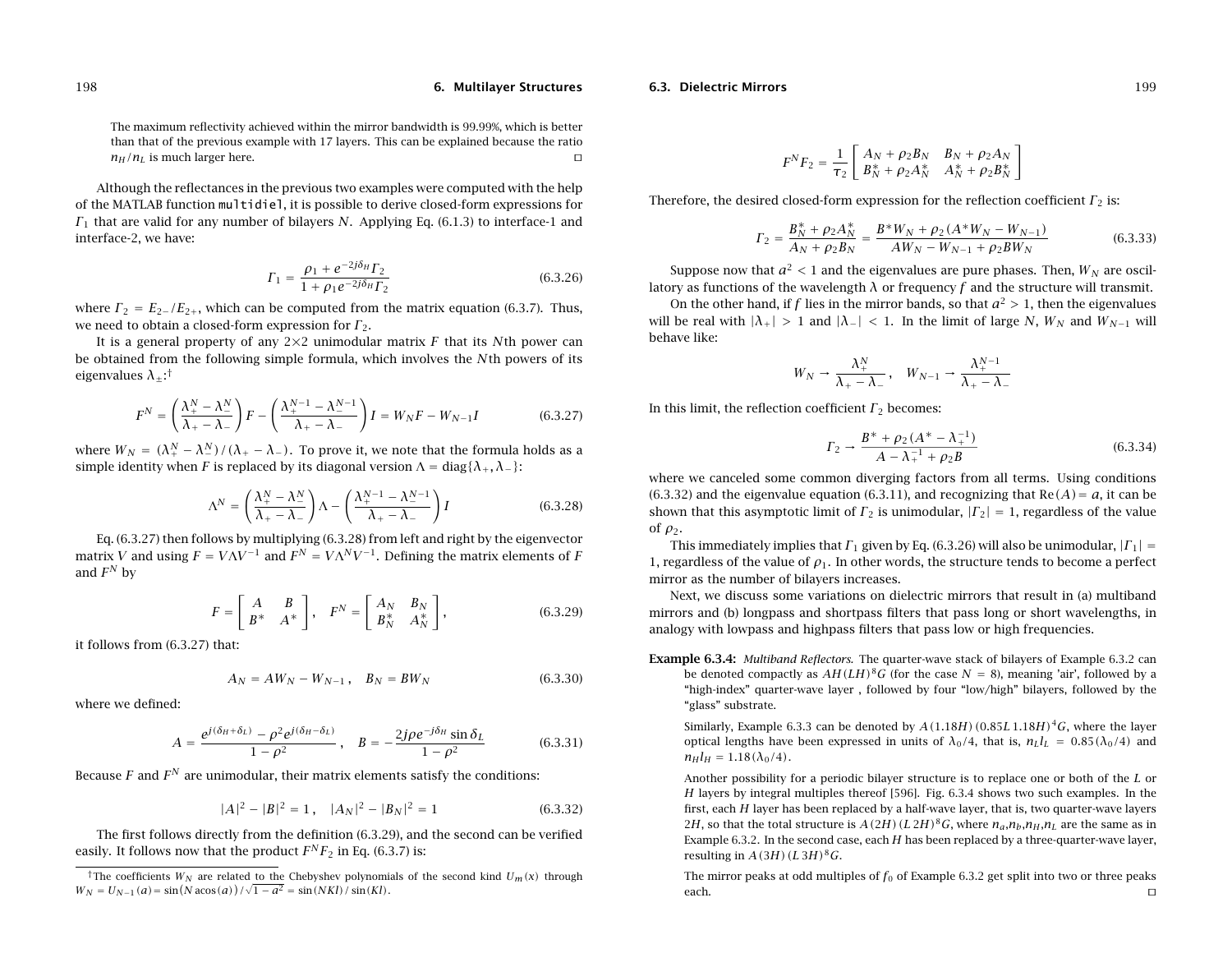

**Fig. 6.3.4** Dielectric mirrors with split bands.

**Example 6.3.5:** Shortpass and Longpass Filters. By adding an eighth-wave low-index layer, that is, <sup>a</sup> (0.5L), at both ends of Example 6.3.2, we can decrease the reflectivity of the short wavelengths. Thus, the stack  $AH(LH)^{8}G$  is replaced by  $A(0.5L)H(LH)^{8}(0.5L)G$ .

For example, suppose we wish to have high reflectivity over the [600, 700] nm range and low reflectivity below 500 nm. The left graph in Fig. 6.3.5 shows the resulting reflectance with the design wavelength chosen to be  $\lambda_0 = 650$  nm. The parameters  $n_a, n_b, n_H, n_L$  are the same as in Example 6.3.2



**Fig. 6.3.5** Short- and long-pass wavelength filters.

The right graph of Fig. 6.3.5 shows the stack  $A(0.5H)L(HL)^{8}(0.5H)G$  obtained from the previous case by *interchanging* the roles of  $H$  and  $L$ . Now, the resulting reflectance is low for the higher wavelengths. The design wavelength was chosen to be  $\lambda_0 = 450$  nm. It can be seen from the graph that the reflectance is high within the band [400, 500] nm and low above 600 nm.

Superimposed on both graphs is the reflectance of the original  $AH(LH)^8G$  stack centered at the corresponding  $\lambda_0$  (dotted curves.)

# **6.4. Propagation Bandgaps** 201

Both of these examples can also be thought of as the periodic repetition of <sup>a</sup> symmetric triple layer of the form  $A(BCB)^{N}G$ . Indeed, we have the equivalences:

> $A(0.5L)H(LH)^{8}(0.5L)G = A(0.5L H 0.5L)^{9}G$  $A(0.5H)L(HL)^{8}(0.5H)G = A(0.5HL0.5H)^{9}G$

The symmetric triple combination BCB can be replaced by an *equivalent single layer*, which facilitates the analysis of such structures  $[594,622-624,626]$ .

# **6.4 Propagation Bandgaps**

There is <sup>a</sup> certain analogy between the electronic energy bands of solid state materials arising from the periodicity of the crystal structure and the frequency bands of dielectric mirrors arising from the periodicity of the bilayers. The high-reflectance bands play the role of the forbidden energy bands (in the sense that waves cannot propagate through the structure in these bands.) Such periodic dielectric structures have been termed photonic crystals and have given rise to the new field of photonic bandgap structures, which has grown rapidly over the past ten years with <sup>a</sup> large number of potential novel applications [720–746].

Propagation bandgaps arise in any wave propagation problem in <sup>a</sup> medium with periodic structure [713–719]. Waveguides and transmission lines that are periodically loaded with ridges or shunt impedances, are examples of such media [843–847].

Fiber Bragg gratings, obtained by periodically modulating the refractive index of the core (or the cladding) of <sup>a</sup> finite portion of <sup>a</sup> fiber, exhibit high reflectance bands [747–767]. Quarter-wave phase-shifted fiber Bragg gratings (discussed in the next section) act as narrow-band transmission filters and can be used in wavelength multiplexed communications systems.

Other applications of periodic structures with bandgaps arise in structural engineering for the control of vibration transmission and stress [768–770], in acoustics for the control of sound transmission through structures [771–776], and in the construction of laser resonators and periodic lens systems [848,849]. A nice review of wave propagation in periodic structures can be found in [714].

# **6.5 Narrow-Band Transmission Filters**

The reflection bands of a dielectric mirror arise from the N-fold periodic replication of high/low index layers of the type  $(HL)^N$ , where H, L can have arbitrary lengths. Here, we will assume that they are quarter-wavelength layers at the design wavelength  $\lambda_0$ .

A quarter-wave phase-shifted multilayer structure is obtained by doubling  $(HL)^N$ to  $(HL)^N(HL)^N$  and then inserting a quarter-wave layer  $L$  between the two groups, resulting in  $(HL)^{N}L(HL)^{N}$ . We are going to refer to such a structure as a *Fabry-Perot* resonator (FPR)—it can also be called <sup>a</sup> quarter-wave phase-shifted Bragg grating.

An FPR behaves like a single L-layer at the design wavelength  $\lambda_0$ . Indeed, noting that at  $\lambda_0$  the combinations  $LL$  and  $HH$  are half-wave or absentee layers and can be deleted, we obtain the successive reductions: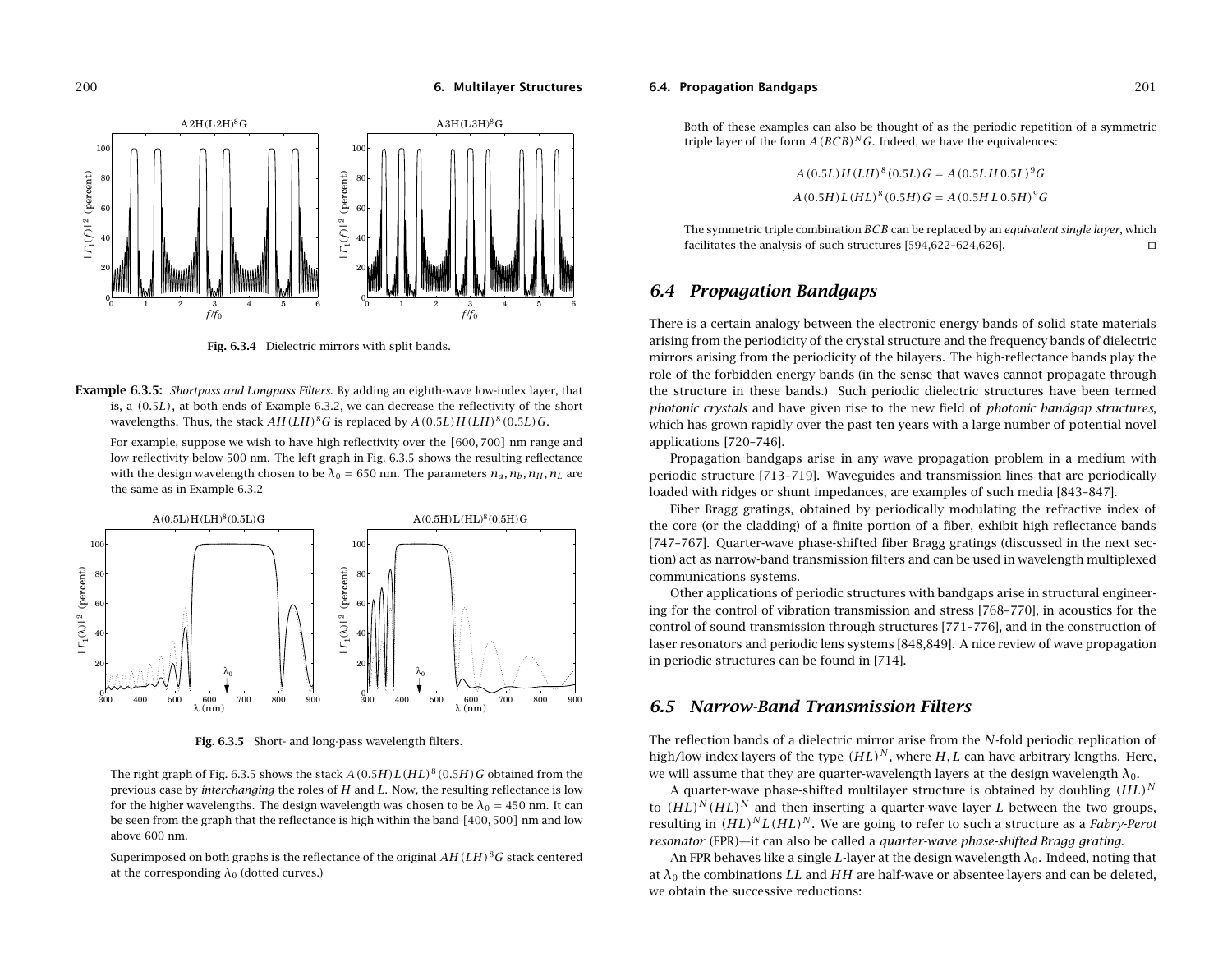(6.5.1)

$$
(HL)^{N}L(HL)^{N} \rightarrow (HL)^{N-1}HLLHL(HL)^{N-1}
$$

$$
\rightarrow (HL)^{N-1}HHL(HL)^{N-1}
$$

$$
\rightarrow (HL)^{N-1}L(HL)^{N-1}
$$

Thus, the number of the HL layers can be successively reduced, eventually resulting in the equivalent layer  $L$  (at  $\lambda_0$ ):

$$
(HL)^{N}L(HL)^{N} \rightarrow (HL)^{N-1}L(HL)^{N-1} \rightarrow (HL)^{N-2}L(HL)^{N-2} \rightarrow \cdots \rightarrow L
$$

Adding another L-layer on the right, the structure  $(HL)^NL(HL)^NL$  will act as 2L, that is, a half-wave absentee layer at  $\lambda_0$ . If such a structure is sandwiched between the same substrate material, say glass, then it will act as an absentee layer, opening up <sup>a</sup> narrow transmission window at  $\lambda_0$ , in the middle of its reflecting band.

Without the quarter-wave layers L present, the structures  $G|(HL)^N(HL)^N|G$  and  $G|(HL)^N|G$  act as mirrors,<sup>†</sup> but with the quarter-wave layers present, the structure  $G|(HL)^N L(HL)^N L|G$  acts as a narrow transmission filter, with the transmission bandwidth becoming narrower as N increases.

By repeating the FPR  $(HL)^NL(HL)^N$  several times and using possibly different lengths  $N$ , it is possible to design a very narrow transmission band centered at  $\lambda_0$  having <sup>a</sup> flat passband and very sharp edges.

Thus, we arrive at <sup>a</sup> whole family of designs, where starting with an ordinary dielectric mirror, we may replace it with one, two, three, four, and so on, FPRs:

- $0. \quad G \vert \, (HL)^{N_1} \vert \, G$
- 1.  $G|(HL)^{N_1}L(HL)^{N_1}|L|G$
- 2.  $G|(HL)^{N_1}L(HL)^{N_1}|(HL)^{N_2}L(HL)^{N_2}|G$
- $\,$ 3.  $\,$  G $\mid$  (HL) $^{N_{1}}$   $\mid$  (HL) $^{N_{2}}$   $\mid$  (HL) $^{N_{2}}$   $\mid$  (HL) $^{N_{3}}$   $\mid$  (HL) $^{N_{3}}$   $\mid$   $\mid$  G
- $4. \quad G \vert \, (HL)^{N_1} L \, (HL)^{N_1} \vert \, (HL)^{N_2} L \, (HL)^{N_2} \vert \, (HL)^{N_3} L \, (HL)^{N_3} \vert \, (HL)^{N_4} L \, (HL)^{N_4} \vert \, G$

Note that when an odd number of FPRs  $(HL)^N L(HL)^N$  are used, an extra L layer must be added at the end to make the overall structure absentee. For an even numberof FPRs, this is not necessary.

Such filter designs have been used in thin-film applications [597–603] and in fiber Bragg gratings, for example, as demultiplexers for WDM systems and for generating verynarrow-bandwidth laser sources (typically at  $\lambda_0$  = 1550 nm) with distributed feedback lasers [757–767]. We discuss fiber Bragg gratings in Sec. 11.4.

In a Fabry-Perot interferometer, the quarter-wave layer  $L$  sandwiched between the mirrors  $(HL)^N$  is called a "spacer" or a "cavity" and can be replaced by any odd multiple of quarter-wave layers, for example,  $(HL)^N(5L)$   $(HL)^N$ .

# **6.5. Narrow-Band Transmission Filters**

Several variations of FPR filters are possible, such as interchanging the role of  $H$ and L, or using symmetric structures. For example, using eighth-wave layers  $L/2$ , the following symmetric multilayer structure will also act like as a single L at  $\lambda_0$ :

$$
\left(\frac{L}{2}H\frac{L}{2}\right)^{N}L\left(\frac{L}{2}H\frac{L}{2}\right)^{N}
$$

To create an absentee structure, we may sandwich this between two  $L/2$  layers:

$$
\frac{L}{2} \left(\frac{L}{2}H\frac{L}{2}\right)^N L \left(\frac{L}{2}H\frac{L}{2}\right)^N \frac{L}{2}
$$

This can be seen to be equivalent to  $(HL)^N(2L)\,(LH)^N,$  which is absentee at  $\lambda_0.$ This equivalence follows from the identities:

$$
\frac{L}{2} \left(\frac{L}{2} H \frac{L}{2}\right)^N \equiv (LH)^N \frac{L}{2}
$$
\n
$$
\left(\frac{L}{2} H \frac{L}{2}\right)^N \frac{L}{2} \equiv \frac{L}{2} (HL)^N
$$
\n(6.5.2)

**Example 6.5.1:** *Transmission Filter Design with One FPR.* This example illustrates the basic transmission properties of FPR filters. We choose parameters that might closely emulate the case of <sup>a</sup> fiber Bragg grating for WDM applications. The refractive indices of the left and right substrates and the layers were:  $n_a=n_b=1.52,$   $n_L=1.4,$  and  $n_H=2.1.$  The design wavelength at which the layers are quarter wavelength is taken to be the standard laser source  $\lambda_0 = 1550$  nm.

First, we compare the cases of a dielectric mirror  $(HL)^N$  and its phase-shifted version using a single FPR (cases 0 and 1 in Eq. (6.5.1)), with number of layers  $N_1=6.$  Fig.  $6.5.1$  shows the transmittance, that is, the quantity  $(1-|{\Gamma_1(\lambda)}|^2)$  plotted over the range  $1200 \leq \lambda \leq 2000$ nm.



**Fig. 6.5.1** Narrowband FPR transmission filters.

We observe that the mirror (case 0) has <sup>a</sup> suppressed transmittance over the entire reflecting band, whereas the FPR filter (case 1) has a narrow peak at  $\lambda_0$ . The asymptotic edges of

 $\dagger$ *G* denotes the glass substrate.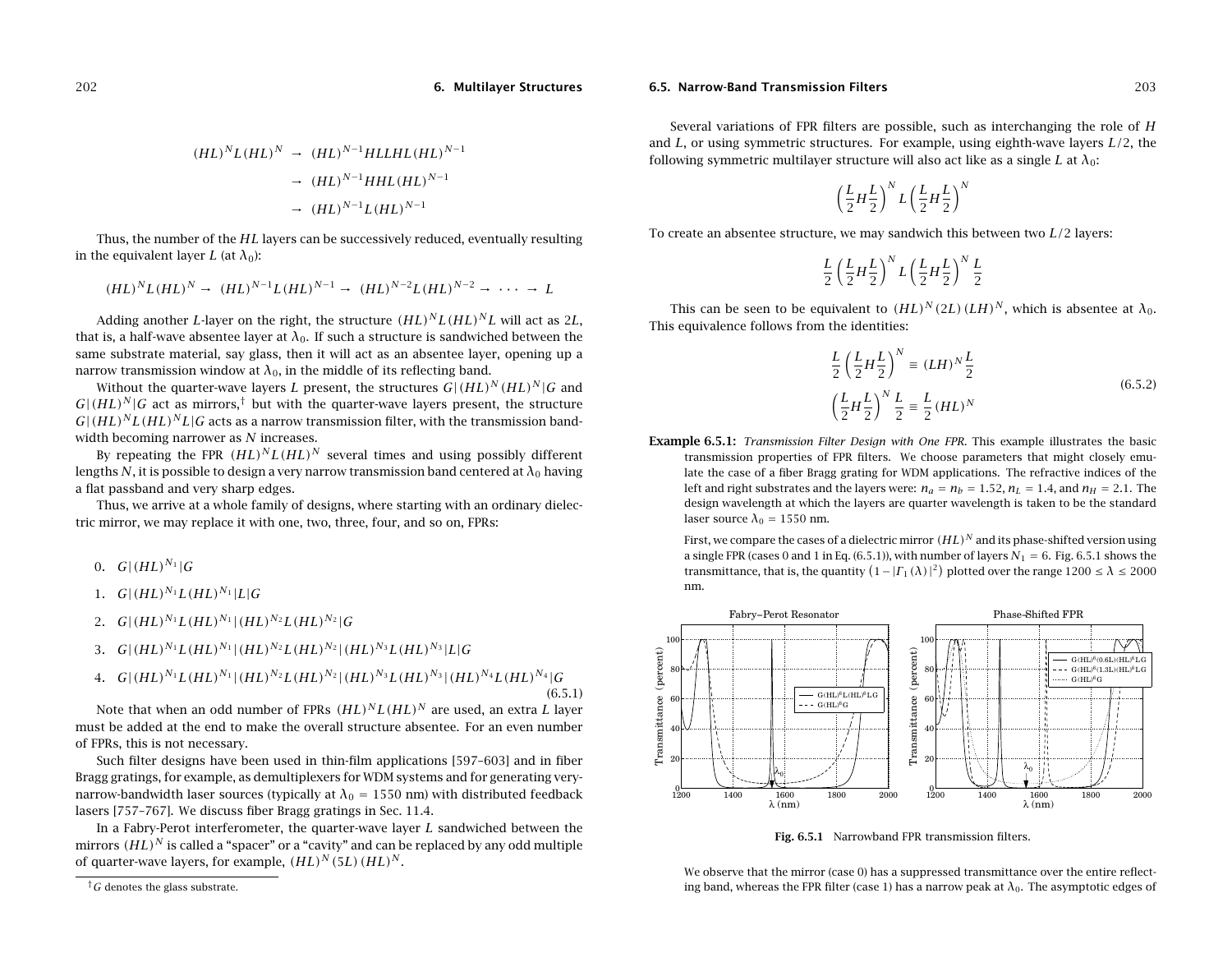the reflecting band are calculated from Eq. (6.3.18) to be  $\lambda_1 = 1373.9$  nm and  $\lambda_2 = 1777.9$ nm, resulting in a width of  $\Delta\lambda = 404$  nm. The MATLAB code used to generated the left graph was:

```
na = 1.52; nb = 1.52; nH = 2.1; nL = 1.4;
LH = 0.25; LL = 0.25; \frac{m}{25} % optical thicknesses
1a0 = 1550:
la = linspace(1200, 2000, 8001); \% 1200 \le \lambda \le 2000 nm
N1 = 6:
n1 = repmat([nH, nL], 1, N1);
L1 = repmat([LH, LL], 1, N1);
n = [na, n1, nb];
L = L1;
G0 = 100*(1 - abs(multidiel(n, L, la/la0)).<sup>2</sup>); % no phase shift
n1 = [repmat([nH,nL],1,N1), nL, repmat([nH,nL],1,N1)];
L1 = \text{[remat([LH, LL], 1, N1), LL, remat([LH, LL], 1, N1)];}n = [na, n1, nL, nb];
L = [L1, LL];G1 = 100*(1 - abs(multidien(n, L, la/la0)). A2); % one phase shift
plot(la,G1,la,G0);
```
The location of the peak can be shifted by making the phase-shift different from  $\lambda/4$ . This can be accomplished by changing the optical thickness of the middle L-layer to some other value. The right graph of Fig. 6.5.1 shows the two cases where that length was chosen to be  $n_Ll_L = (0.6)\lambda_0/4$  and  $(1.3)\lambda_0/4$ , corresponding to phase shifts of 54<sup>o</sup> and 117<sup>o</sup>.  $\Box$ 

**Example 6.5.2:** Transmission Filter Design with Two FPRs. Fig. 6.5.2 shows the transmittance of a grating with two FPRs (case 2 of Eq. (6.5.1)). The number of bilayers were  $N_1=N_2=8$ in the first design, and  $N_1=N_2=9$  in the second.



**Fig. 6.5.2** Narrow-band transmission filter made with two FPRs.

The resulting transmittance bands are extremely narrow. The plotting scale is only from 1549 nm to 1551 nm. To see these bands in the context of the reflectance band, the

#### **6.5. Narrow-Band Transmission Filters**

transmittance (for  $N_1 = N_2 = 8$ ) is plotted on the right graph over the range [1200, 2000] nm, which includes the full reflectance band of [1373.9, 1777.9] nm.

Using two FPRs has the effect of narrowing the transmittance band and making it somewhat flatter at its top.  $\Box$ 

**Example 6.5.3:** Transmission Filter Design with Three and Four FPRs. Fig. 6.5.3 shows the transmittance of <sup>a</sup> grating with three FPRs (case 3 of Eq. (6.5.1)). A symmetric arrangement of FPRs was chosen such that  $N_3=N_1.$ 



**Fig. 6.5.3** Transmission filters with three FPRs of equal and unequal lengths.

The left graph shows the transmittances of the two design cases  $N_1 = N_2 = N_3 = 8$  and  $N_1 = N_2 = N_3 = 9$ , so that all the FPRs have the same lengths. The transmission band is now flatter but exhibits some ripples. To get rid of the ripples, the length of the middle FPR is slightly increased. The right graph shows the case  $N_1 = N_3 = 8$  and  $N_2 = 9$ , and the case  $N_1 = N_3 = 9$  and  $N_2 = 10$ .

Fig. 6.5.4 shows the case of four FPRs (case 4 in Eq. (6.5.1).) Again, <sup>a</sup> symmetric arrangement was chosen with  $N_1=N_4$  and  $N_2=N_3.$ 



**Fig. 6.5.4** Transmission filters with four FPRs of equal and unequal lengths.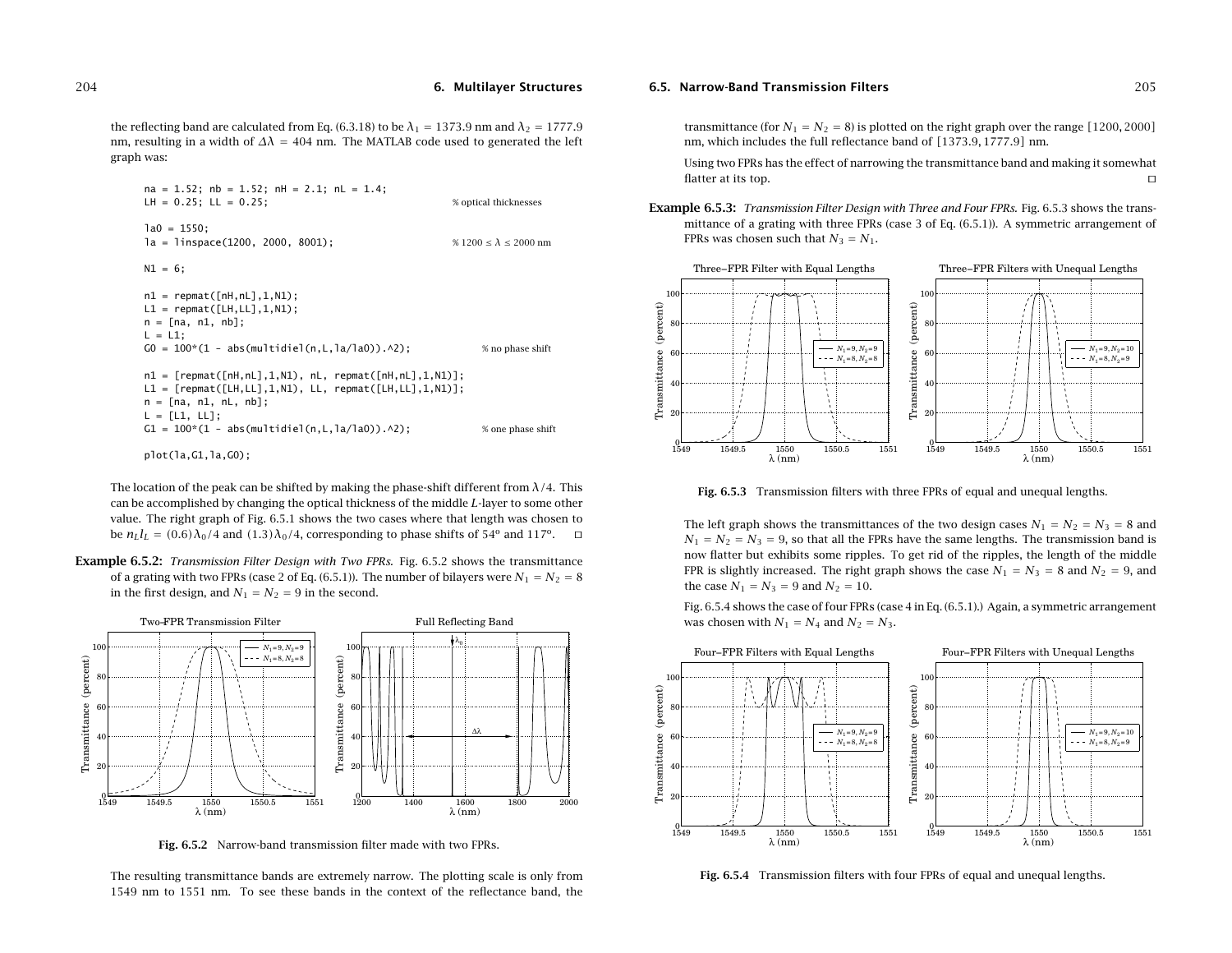The left graph shows the two cases of equal lengths  $N_1 = N_2 = N_3 = N_4 = 8$  and  $N_1 = N_2 = N_3 = N_4 = 9$ . The right graphs shows the case  $N_1 = N_4 = 8$  and  $N_2 = N_4 = 9$ , and the case  $N_1=N_4=9$  and  $N_2=N_3=10$ . We notice again that the equal length cases exhibit ripples, but increasing the length of the middle FPRs tends to eliminate them. The typical MATLAB code for generating the case  $N_1 = N_4 = 9$  and  $N_2 = N_3 = 10$  was as follows:

```
na = 1.52; nb = 1.52; nH = 2.1; nL = 1.4;
LH = 0.25; LL = 0.25;
1a0 = 1550:
la = linspace(1549, 1551, 501);
N1 = 9; N2 = 10; N3 = N2; N4 = N1;
n1 = [repmat([nH, nL], 1, N1), nL, repmat([nH, nL], 1, N1)];n2 = [repmat([nH,nL],1,N2), nL, repmat([nH,nL],1,N2)];
n3 = [repmat([nH, nL], 1, N3), nL, repmat([nH, nL], 1, N3)];n4 = [repmat([nH,nL],1,N4), nL, repmat([nH,nL],1,N4)];
L1 = [remat([LH, LL], 1, N1), LL, remat([LH, LL], 1, N1)];L2 = [repmat([LH,LL],1,N2), LL, repmat([LH,LL],1,N2)];
L3 = [repmat([LH,LL],1,N3), LL, repmat([LH,LL],1,N3)];
L4 = [remat([LH, LL], 1, N4), LL, remat([LH, LL], 1, N4)];n = \lceil na, n1, n2, n3, n4, nb \rceil;
L = [L1, L2, L3, L4];G = 100*(1 - abs(multidi(n, L, la/la0)).<sup>2</sup>);
plot(la,G);
```
The resulting transmittance band is fairly flat with <sup>a</sup> bandwidth of approximately 0.15 nm, as would be appropriate for dense WDM systems. The second design case with  $N_1\,=\,8$ and  $N_2=9$  has a bandwidth of about 0.3 nm.

The effect of the relative lengths  $N_1, N_2$  on the shape of the transmittance band has been studied in [763–765]. The equivalence of the low/high multilayer dielectric structures to coupled-mode models of fiber Bragg gratings has been discussed in [754].

# **6.6 Equal Travel-Time Multilayer Structures**

Here, we discuss the specialized, but useful, case of <sup>a</sup> multilayer structure whose layers have equal optical thicknesses, or equivalently, equal travel-time delays, as for example in the case of quarter-wavelength layers. Our discussion is based on [792] and on [799,800].

Fig. 6.6.1 depicts such <sup>a</sup> structure consisting of M layers. The media to the left and right are  $\eta_a$  and  $\eta_b$  and the reflection coefficients  $\rho_i$  at the  $M+1$  interfaces are as in Eq. (6.1.1). We will discuss the general case when there are incident fields from both the left and right media.

Let  $T_s$  denote the common two-way travel-time delay, so that,

$$
\frac{2n_1l_1}{c_0} = \frac{2n_2l_2}{c_0} = \dots = \frac{2n_Ml_M}{c_0} = T_s \tag{6.6.1}
$$

#### **6.6. Equal Travel-Time Multilayer Structures** 207



**Fig. 6.6.1** Equal travel-time multilayer structure.

Then, all layers have a common phase thickness, that is, for  $i = 1, 2, \ldots, M$ :

$$
\delta = k_i l_i = \frac{\omega n_i l_i}{c_0} = \frac{1}{2} \omega T_s \tag{6.6.2}
$$

where we wrote  $k_i = \omega/c_i = \omega n_i/c_0$ . The layer recursions (6.1.2)–(6.1.5) simplify considerably in this case. These recursions and other properties of the structure can be described using DSP language.

Because the layers have a common roundtrip time delay  $T<sub>s</sub>$ , the overall structure will act as a sampled system with sampling period  $T_s$  and sampling frequency  $f_s = 1/T_s$  . The corresponding "Nyquist frequency",  $f_0 = f_s/2$ , plays a special role. The phase thickness  $\delta$  can be expressed in terms of f and  $f_0$  as follows:

$$
\delta = \frac{1}{2}\omega T_s = \frac{1}{2}2\pi f \frac{1}{f_s} = \pi \frac{f}{f_s} = \frac{\pi}{2} \frac{f}{f_0}
$$

Therefore, at  $f=f_0$  (and odd multiples thereof), the phase thickness will be  $\pi/2=$  $(2\pi)/4$ , that is, the structure will act as quarter-wave layers. Defining the z-domain variable:

$$
Z = e^{2j\delta} = e^{j\omega T_s} = e^{2jk_lI_l}
$$
 (6.6.3)

we write Eq. (6.1.2) in the form:

$$
\begin{bmatrix} E_{i+} \\ E_{i-} \end{bmatrix} = \frac{Z^{1/2}}{\tau_i} \begin{bmatrix} 1 & \rho_i Z^{-1} \\ \rho_i & Z^{-1} \end{bmatrix} \begin{bmatrix} E_{i+1,+} \\ E_{i+1,-} \end{bmatrix}, \quad i = M, M-1, \dots, 1
$$
 (6.6.4)

We may rewrite it compactly as:

$$
\mathbf{E}_{i}(z) = F_{i}(z)\,\mathbf{E}_{i+1}(z) \tag{6.6.5}
$$

where we defined:

$$
F_i(z) = \frac{z^{1/2}}{\tau_i} \begin{bmatrix} 1 & \rho_i z^{-1} \\ \rho_i & z^{-1} \end{bmatrix}, \qquad E_i(z) = \begin{bmatrix} E_{i+}(z) \\ E_{i-}(z) \end{bmatrix}
$$
(6.6.6)

The transition matrix  $F_i(z)$  has two interesting properties. Defining the complex conjugate matrix  $\bar{F}_i(z)$  =  $F_i(z^{-1})$ , we have: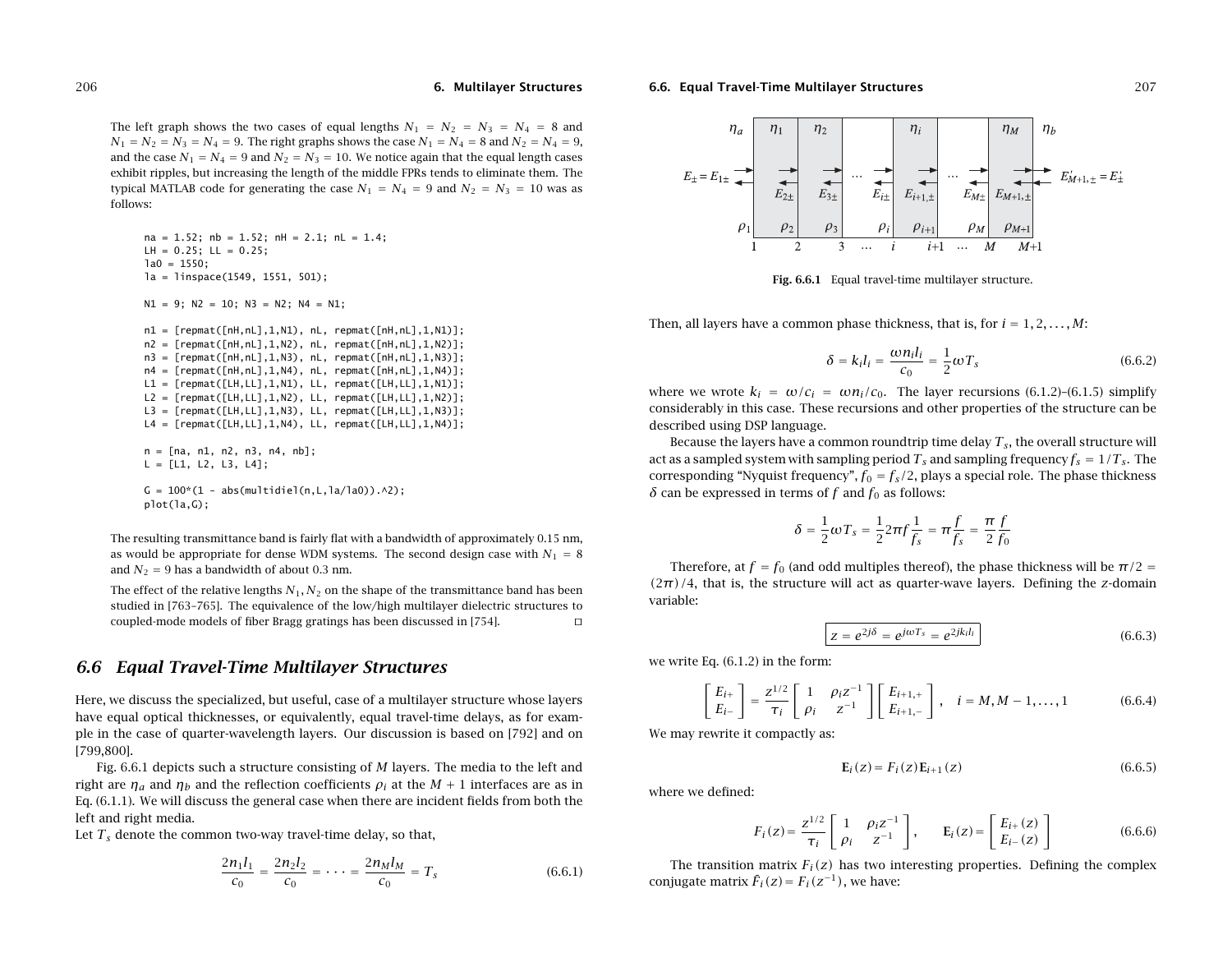### $\bar{F}_i(z)^T J_3 F_i(z) = \frac{1 - \rho_i}{1 - \rho_i}$  $\frac{1-\rho_i}{1+\rho_i} J_3 = \frac{\eta_{i-1}}{\eta_i} J_3$  $\bar{F}_i(z) = J_1 F_i(z) J_1$  $(6.6.7)$

where  $J_1,J_3$  are the 2 $\times$ 2 matrices: $^\dagger$ 

$$
J_1 = \begin{bmatrix} 0 & 1 \\ 1 & 0 \end{bmatrix}, \quad J_3 = \begin{bmatrix} 1 & 0 \\ 0 & -1 \end{bmatrix}
$$
 (6.6.8)

In proving Eq. (6.6.7), we used the result  $(1 - \rho_i^2)/\tau_i^2 = (1 - \rho_i)/(1 + \rho_i) = \eta_{i-1}/\eta_i =$  $n_i/n_{i-1}$ . The first of Eqs. (6.6.7) implies *energy conservation*, that is, the energy flux into medium *i* is equal to the energy flux into medium  $i + 1$ , or,

$$
\frac{1}{2\eta_{i-1}}\left(\bar{E}_{i+}E_{i+}-\bar{E}_{i-}E_{i-}\right)=\frac{1}{2\eta_i}\left(\bar{E}_{i+1,+}\bar{E}_{i+1,+}-\bar{E}_{i+1,-}\bar{E}_{i+1,-}\right)\tag{6.6.9}
$$

This can be expressed compactly in the form:

$$
\bar{\mathbf{E}}_i^T J_3 \mathbf{E}_i = \frac{\eta_{i-1}}{\eta_i} \bar{\mathbf{E}}_{i+1}^T J_3 \mathbf{E}_{i+1}
$$

which follows from Eq. (6.6.7):

$$
\bar{\mathbf{E}}_i^T J_3 \mathbf{E}_i = \bar{\mathbf{E}}_{i+1}^T \bar{F}_i^T J_3 F_i \mathbf{E}_{i+1} = \frac{\eta_{i-1}}{\eta_i} \bar{\mathbf{E}}_{i+1}^T J_3 \mathbf{E}_{i+1}
$$

The second of Eqs. (6.6.7) expresses time-reversal invariance and allows the construction of <sup>a</sup> second, linearly independent, solution of the recursions (6.6.5):

$$
\hat{\mathbf{E}}_i = J_1 \bar{\mathbf{E}}_i = \begin{bmatrix} \bar{E}_{i-} \\ \bar{E}_{i+} \end{bmatrix} = J_1 \bar{F}_i(z) \bar{\mathbf{E}}_{i+1} = F_i(z) J_1 \bar{\mathbf{E}}_{i+1} = F_i(z) \hat{\mathbf{E}}_{i+1}
$$

The recursions (6.6.5) may be iterated now to the rightmost interface. By an additional boundary match, we may pass to the right of interface  $M+1$ :

$$
E_i = F_i(z) F_{i+1}(z) \cdots F_M(z) F_{M+1} E'_{M+1}
$$

where we defined the last transition matrix as

$$
F_{M+1} = \frac{1}{\tau_{M+1}} \begin{bmatrix} 1 & \rho_{M+1} \\ \rho_{M+1} & 1 \end{bmatrix}
$$
 (6.6.10)

More explicitly, we have:

$$
\begin{bmatrix} E_{i+} \\ E_{i-} \end{bmatrix} = \frac{z^{(M+1-i)/2}}{\nu_i} \begin{bmatrix} 1 & \rho_i z^{-1} \\ \rho_i & z^{-1} \end{bmatrix} \begin{bmatrix} 1 & \rho_{i+1} z^{-1} \\ \rho_{i+1} & z^{-1} \end{bmatrix} \cdots
$$

$$
\cdots \begin{bmatrix} 1 & \rho_M z^{-1} \\ \rho_M & z^{-1} \end{bmatrix} \begin{bmatrix} 1 & \rho_{M+1} \\ \rho_{M+1} & 1 \end{bmatrix} \begin{bmatrix} E'_{M+1,+} \\ E'_{M+1,-} \end{bmatrix}
$$
(6.6.11)

# where we defined  $v_i = \tau_i \tau_{i+1} \cdots \tau_M \tau_{M+1}$ . We introduce the following definition for the product of these matrices:

$$
\begin{bmatrix} A_i(z) & C_i(z) \\ B_i(z) & D_i(z) \end{bmatrix} = \begin{bmatrix} 1 & \rho_i z^{-1} \\ \rho_i & z^{-1} \end{bmatrix} \cdots \begin{bmatrix} 1 & \rho_M z^{-1} \\ \rho_M & z^{-1} \end{bmatrix} \begin{bmatrix} 1 & \rho_{M+1} \\ \rho_{M+1} & 1 \end{bmatrix} \tag{6.6.12}
$$

Because there are  $M+1-i$  matrix factors that are first-order in  $\boldsymbol{z}^{-1},$  the quantities  $A_i(z)$ ,  $B_i(z)$ ,  $C_i(z)$ , and  $D_i(z)$  will be *polynomials* of order  $M+1-i$  in the variable  $z^{-1}$ . We may also express (6.6.12) in terms of the transition matrices  $F_i(z)$ :

$$
\begin{bmatrix} A_i(z) & C_i(z) \\ B_i(z) & D_i(z) \end{bmatrix} = z^{-(M+1-i)/2} v_i F_i(z) \cdots F_M(z) F_{M+1}
$$
 (6.6.13)

It follows from Eq. (6.6.7) that (6.6.13) will also satisfy similar properties. Indeed, it can be shown easily that:

$$
\bar{G}_i(z)^T J_3 G_i(z) = \sigma_i^2 J_3
$$
, where  $\sigma_i^2 = \prod_{m=i}^{M+1} (1 - \rho_m^2)$  (6.6.14)

$$
G_i^R(z) = J_1 G_i(z) J_1
$$

where  $G_i(z)$  and its reverse  $G_i^R(z)$  consisting of the *reversed* polynomials are:

$$
G_i(z) = \begin{bmatrix} A_i(z) & C_i(z) \\ B_i(z) & D_i(z) \end{bmatrix}, \quad G_i^R(z) = \begin{bmatrix} A_i^R(z) & C_i^R(z) \\ B_i^R(z) & D_i^R(z) \end{bmatrix}
$$
(6.6.15)

The reverse of <sup>a</sup> polynomial is obtained by reversing its coefficients, for example, if  $A(z)$  has coefficient vector  $\mathbf{a} = [a_0, a_1, a_2, a_3]$ , then  $A^R(z)$  will have coefficient vector  ${\bf a}^R = [a_3, a_2, a_1, a_0]$ . The reverse of a polynomial can be obtained directly in the zdomain by the property:

$$
A^{R}(z) = z^{-d} A(z^{-1}) = z^{-d} \bar{A}(z)
$$

where *d* is the degree of the polynomial. For example, we have:

$$
A(z) = a_0 + a_1 z^{-1} + a_2 z^{-2} + a_3 z^{-3}
$$
  
\n
$$
A^R(z) = a_3 + a_2 z^{-1} + a_1 z^{-2} + a_0 z^{-3} = z^{-3} (a_0 + a_1 z + a_2 z^2 + a_3 z^3) = z^{-3} \overline{A}(z)
$$

Writing the second of Eqs. (6.6.14) explicitly, we have:

$$
\begin{bmatrix} A_i^R(z) & C_i^R(z) \\ B_i^R(z) & D_i^R(z) \end{bmatrix} = \begin{bmatrix} 0 & 1 \\ 1 & 0 \end{bmatrix} \begin{bmatrix} A_i(z) & C_i(z) \\ B_i(z) & D_i(z) \end{bmatrix} \begin{bmatrix} 0 & 1 \\ 1 & 0 \end{bmatrix} = \begin{bmatrix} D_i(z) & B_i(z) \\ C_i(z) & A_i(z) \end{bmatrix}
$$

This implies that the polynomials  $C_i(z)$ ,  $D_i(z)$  are the reverse of  $B_i(z)$ ,  $A_i(z)$ , that is,  $C_i(z) = B_i^R(z)$  ,  $D_i(z) = A_i^R(z)$  . Using this result, the first of Eqs. (6.6.14) implies the following constraint between  $A_i(z)$  and  $B_i(z)$ :

$$
\bar{A}_i(z)A_i(z) - \bar{B}_i(z)B_i(z) = \sigma_i^2
$$

(6.6.16)

<sup>†</sup>They are recognized as two of the three Pauli spin matrices.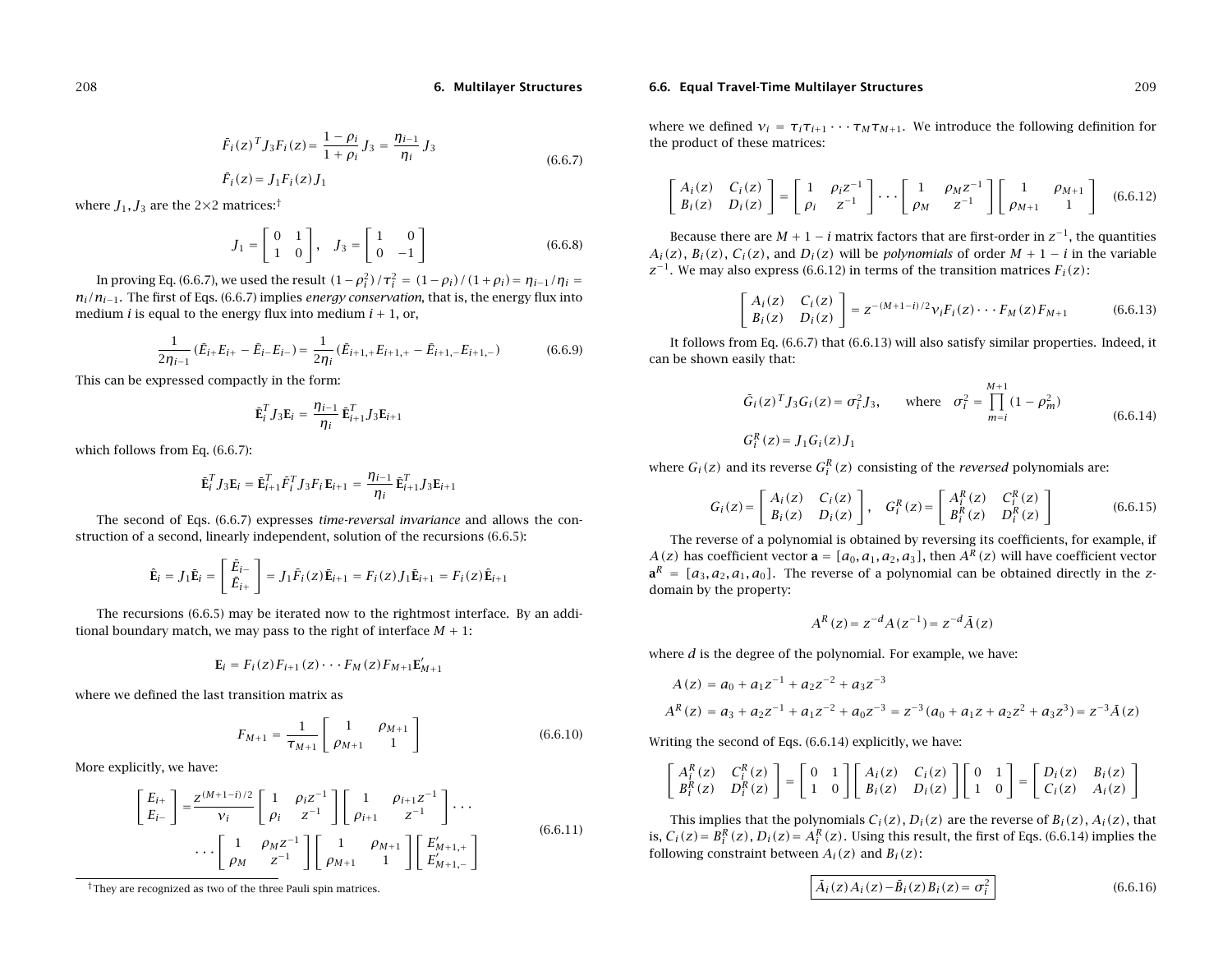#### Thus, the product of matrices in Eq. (6.6.12) has the form:

$$
\begin{bmatrix}\nA_i(z) & B_i^R(z) \\
B_i(z) & A_i^R(z)\n\end{bmatrix} =\n\begin{bmatrix}\n1 & \rho_i z^{-1} \\
\rho_i & z^{-1}\n\end{bmatrix}\n\cdots\n\begin{bmatrix}\n1 & \rho_M z^{-1} \\
\rho_M & z^{-1}\n\end{bmatrix}\n\begin{bmatrix}\n1 & \rho_{M+1} \\
\rho_{M+1} & 1\n\end{bmatrix}
$$
\n(6.6.17)

This definition implies also the recursion:

$$
\begin{bmatrix} A_i(z) & B_i^R(z) \\ B_i(z) & A_i^R(z) \end{bmatrix} = \begin{bmatrix} 1 & \rho_i z^{-1} \\ \rho_i & z^{-1} \end{bmatrix} \begin{bmatrix} A_{i+1}(z) & B_{i+1}^R(z) \\ B_{i+1}(z) & A_{i+1}^R(z) \end{bmatrix}
$$
(6.6.18)

Therefore, each column will satisfy the same recursion:<sup>†</sup>

$$
\begin{bmatrix} A_i(z) \\ B_i(z) \end{bmatrix} = \begin{bmatrix} 1 & \rho_i z^{-1} \\ \rho_i & z^{-1} \end{bmatrix} \begin{bmatrix} A_{i+1}(z) \\ B_{i+1}(z) \end{bmatrix}
$$
 (forward recursion) (6.6.19)

for  $i = M, M - 1, \ldots, 1$ , and initialized by the 0th degree polynomials:

$$
\begin{bmatrix} A_{M+1}(z) \\ B_{M+1}(z) \end{bmatrix} = \begin{bmatrix} 1 \\ \rho_{M+1} \end{bmatrix}
$$
 (6.6.20)

Eq. (6.6.11) reads now:

$$
\begin{bmatrix} E_{i+} \\ E_{i-} \end{bmatrix} = \frac{z^{(M+1-i)/2}}{\nu_i} \begin{bmatrix} A_i(z) & B_i^R(z) \\ B_i(z) & A_i^R(z) \end{bmatrix} \begin{bmatrix} E'_{M+1,+} \\ E'_{M+1,-} \end{bmatrix}
$$
(6.6.21)

Setting  $i = 1$ , we find the relationship between the fields incident on the dielectric structure from the left to those incident from the right:

$$
\begin{bmatrix} E_{1+} \\ E_{1-} \end{bmatrix} = \frac{Z^{M/2}}{\nu_1} \begin{bmatrix} A_1(z) & B_1^R(z) \\ B_1(z) & A_1^R(z) \end{bmatrix} \begin{bmatrix} E'_{M+1,+} \\ E'_{M+1,-} \end{bmatrix}
$$
(6.6.22)

where  $v_1 = \tau_1 \tau_2 \cdots \tau_{M+1}$ . The polynomials  $A_1(z)$  and  $B_1(z)$  have degree M and are obtained by the recursion (6.6.19). These polynomials incorporate all the multiple reflections and reverberatory effects of the structure.

In referring to the overall transition matrix of the structure, we may drop the subscripts 1 and  $M + 1$  and write Eq. (6.6.22) in the more convenient form:

$$
\begin{bmatrix} E_{+} \\ E_{-} \end{bmatrix} = \frac{z^{M/2}}{\nu} \begin{bmatrix} A(z) & B^{R}(z) \\ B(z) & A^{R}(z) \end{bmatrix} \begin{bmatrix} E'_{+} \\ E'_{-} \end{bmatrix}
$$
 (transfer matrix) (6.6.23)

Fig. 6.6.2 shows the general case of left- and right-incident fields, as well as when the fields are incident only from the left or only from the right.

For both the left- and right-incident cases, the corresponding reflection and transmission responses  $\Gamma, \mathcal{T}$  and  $\Gamma', \mathcal{T}'$  will satisfy Eq. (6.6.23):

$$
\begin{bmatrix} 1 \\ \Gamma \end{bmatrix} = \frac{z^{M/2}}{v} \begin{bmatrix} A(z) & B^R(z) \\ B(z) & A^R(z) \end{bmatrix} \begin{bmatrix} \mathcal{T} \\ 0 \end{bmatrix}
$$
\n
$$
\begin{bmatrix} 0 \\ \mathcal{T}' \end{bmatrix} = \frac{z^{M/2}}{v} \begin{bmatrix} A(z) & B^R(z) \\ B(z) & A^R(z) \end{bmatrix} \begin{bmatrix} \Gamma' \\ 1 \end{bmatrix}
$$
\n(6.6.24)

†Forward means order-increasing: as the index *i* decreases, the polynomial order  $M + 1 - i$  increases.



**Fig. 6.6.2** Reflection and transmission responses of <sup>a</sup> multilayer structure.

Solving for  $\Gamma$ ,  $\mathcal T$ , we find:

$$
\Gamma(z) = \frac{B(z)}{A(z)}, \quad \mathcal{T}(z) = \frac{\nu z^{-M/2}}{A(z)}
$$
\n(6.6.25)

Similarly, we find for  $\mathit{\Gamma}', \mathcal{T}'$  :

$$
\Gamma'(z) = -\frac{B^{R}(z)}{A(z)}, \quad \mathcal{T}'(z) = \frac{\nu' z^{-M/2}}{A(z)}
$$
(6.6.26)

where the constants  $v$  and  $v'$  are the products of the left and right transmission coefficients  $\tau_i = 1 + \rho_i$  and  $\tau'_i = 1 - \rho_i$ , that is,

$$
\nu = \prod_{i=1}^{M+1} \tau_i = \prod_{i=1}^{M+1} (1 + \rho_i), \quad \nu' = \prod_{i=1}^{M+1} \tau'_i = \prod_{i=1}^{M+1} (1 - \rho_i)
$$
(6.6.27)

In deriving the expression for  $\mathcal{T}'$ , we used the result (6.6.16), which for  $i = 1$  reads:

$$
\bar{A}(z)A(z) - \bar{B}(z)B(z) = \sigma^2, \quad \text{where} \quad \sigma^2 = \prod_{i=1}^{M+1} (1 - \rho_i^2) \tag{6.6.28}
$$

Because  $A^{R}(z)= z^{-M}\bar{A}(z)$  , we can rewrite (6.6.28) in the form:

$$
A(z) AR(z) - B(z) BR(z) = \sigma2 z-M
$$
 (6.6.29)

Noting that  $vv' = \sigma^2$  and that

$$
\frac{\nu'}{\nu} = \prod_{i=1}^{M+1} \frac{1-\rho_i}{1+\rho_i} = \prod_{i=1}^{M+1} \frac{\eta_{i-1}}{\eta_i} = \frac{\eta_a}{\eta_b},
$$

we may replace  $\nu$  and  $\nu'$  by the more convenient forms:

$$
\nu = \sigma \sqrt{\frac{\eta_b}{\eta_a}}, \quad \nu' = \sigma \sqrt{\frac{\eta_a}{\eta_b}}
$$
(6.6.30)

Then, the transmission responses  ${\cal T}$  and  ${\cal T}'$  can be expressed as:

210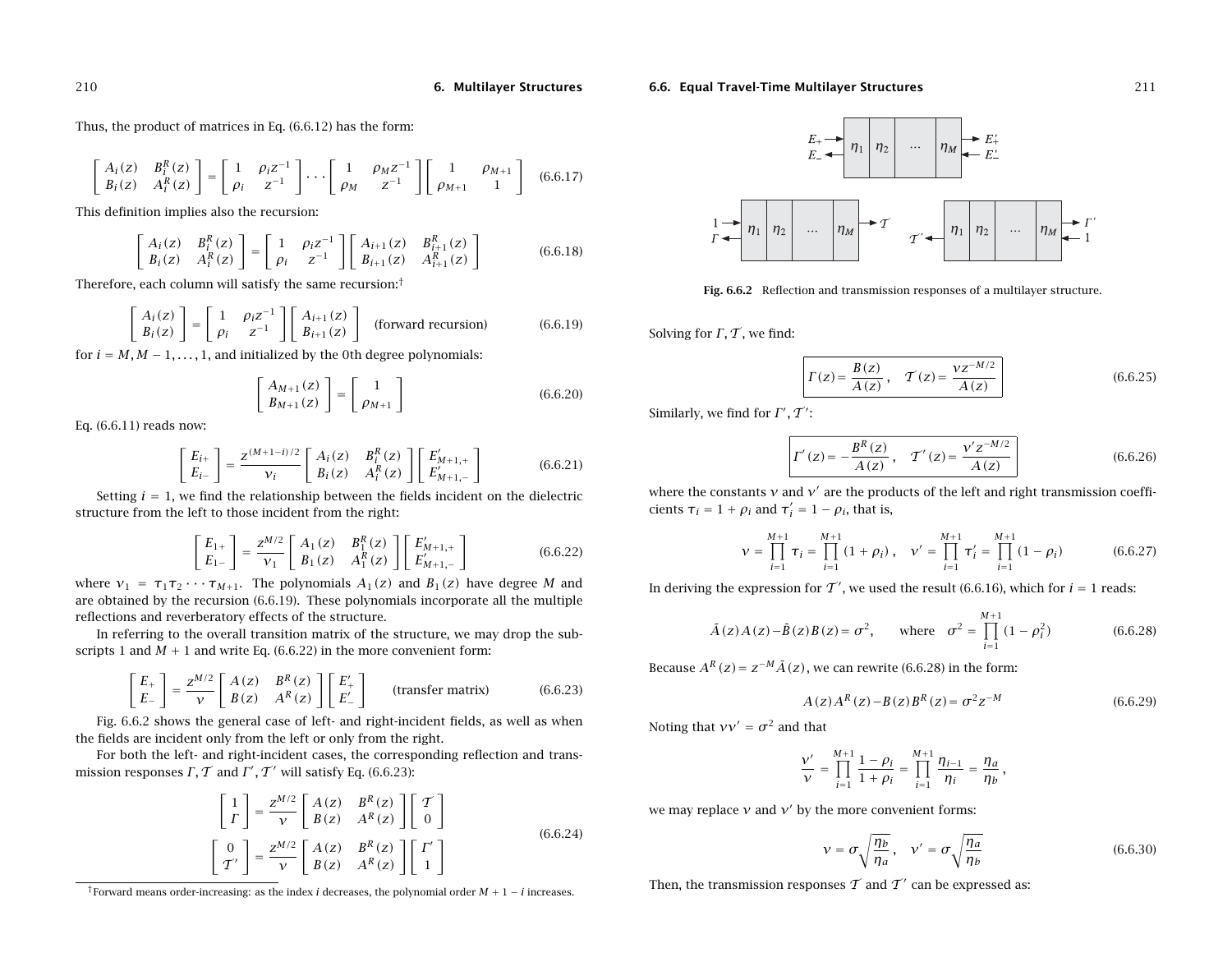$$
\mathcal{T}(z) = \sqrt{\frac{\eta_b}{\eta_a}} T(z), \quad \mathcal{T}'(z) = \sqrt{\frac{\eta_a}{\eta_b}} T(z), \quad T(z) = \frac{\sigma z^{-M/2}}{A(z)}
$$
(6.6.31)

The magnitude squared of  $T(z)$  represents the transmittance, that is, the ratio of the transmitted to incident powers, whereas  $\mathcal T$  is the corresponding ratio of the electric fields. Indeed, assuming  $E_-' = 0$ , we have  $\mathcal{T} = E_+'/E_+$  and find:

$$
\frac{p_{\text{transmitted}}}{p_{\text{incident}}} = \frac{\frac{1}{2\eta_b} |E_+|^2}{\frac{1}{2\eta_a} |E_+|^2} = \frac{\eta_a}{\eta_b} |\mathcal{T}|^2 = |\mathcal{T}|^2 \tag{6.6.32}
$$

where we used Eq. (6.6.31). Similarly, if the incident fields are from the right, then assuming  $E_+ = 0$ , the corresponding transmission coefficient will be  $\mathcal{T}' = E_-/E'_-,$  and we find for the left-going transmittance:

$$
\frac{\mathcal{P}_{\text{transmitted}}'}{\mathcal{P}_{\text{incident}}'} = \frac{\frac{1}{2\eta_a} |E_-|^2}{\frac{1}{2\eta_b} |E_-'|^2} = \frac{\eta_b}{\eta_a} |\mathcal{T}'|^2 = |\mathcal{T}|^2 \tag{6.6.33}
$$

Eqs. (6.6.32) and (6.6.33) state that the transmittance is the same from either side of the structure. This result remains valid even when the slabs are lossy.

The *frequency response* of the structure is obtained by setting  $z = e^{j\omega T_s}$ . Denoting  $A(e^{j\omega T_s})$  simply by  $A(\omega)$ , we may express Eq. (6.6.28) in the form:

$$
|A(\omega)|^2 - |B(\omega)|^2 = \sigma^2 \tag{6.6.34}
$$

This implies the following relationship between reflectance and transmittance:

$$
|\Gamma(\omega)|^2 + |\Gamma(\omega)|^2 = 1
$$
 (6.6.35)

Indeed, dividing Eq. (6.6.34) by  $|A(\omega)|^2$  and using Eq. (6.6.31), we have:

$$
1 - \left| \frac{B(\omega)}{A(\omega)} \right|^2 = \frac{\sigma^2}{|A(\omega)|^2} = \left| \frac{\sigma e^{-jM\omega T_s/2}}{A(\omega)} \right|^2 \Rightarrow 1 - | \Gamma(\omega) |^2 = | \Gamma(\omega) |^2
$$

# **Scattering Matrix**

The transfer matrix in Eq. (6.6.23) relates the incident and reflected fields at the left of the structure to those at the right of the structure. Using Eqs. (6.6.25), (6.6.26), and (6.6.29), we may rearrange the transfer matrix (6.6.23) into <sup>a</sup> scattering matrix form that relates the *incoming* fields  $E_+,E'_-$  to the *outgoing* fields  $E_-,E'_+$ . We have:

$$
\begin{bmatrix} E_{-} \\ E'_{+} \end{bmatrix} = \begin{bmatrix} \Gamma(z) & \mathcal{T}'(z) \\ \mathcal{T}(z) & \Gamma'(z) \end{bmatrix} \begin{bmatrix} E_{+} \\ E'_{-} \end{bmatrix} \qquad \text{(scattering matrix)} \tag{6.6.36}
$$

The elements of the scattering matrix are referred to as the *S-parameters* and are used widely in the characterization of two-port (and multi-port) networks at microwave frequencies.

#### **6.6. Equal Travel-Time Multilayer Structures** 213

We discuss  $S$ -parameters in Sec. 13.1. It is a common convention in the literature to normalize the fields to the impedances of the left and right media (the generator and load impedances), as follows:

$$
\mathcal{L}_{\pm} = \frac{1}{\sqrt{\eta_a}} E_{\pm} = \frac{E \pm \eta_a H}{2\sqrt{\eta_a}}, \qquad \mathcal{L}'_{\pm} = \frac{1}{\sqrt{\eta_b}} E'_{\pm} = \frac{E' \pm \eta_b H'}{2\sqrt{\eta_b}}
$$
(6.6.37)

Such normalized fields are referred to as *power waves* [960]. Using the results of Eq. (6.6.31), the scattering matrix may be written in terms of the normalized fields in the more convenient form:

$$
\begin{bmatrix} \mathcal{I}_{-} \\ \mathcal{I}'_{+} \end{bmatrix} = \begin{bmatrix} \Gamma(z) & T(z) \\ T(z) & \Gamma'(z) \end{bmatrix} \begin{bmatrix} \mathcal{I}_{+} \\ \mathcal{I}'_{-} \end{bmatrix} = S(z) \begin{bmatrix} \mathcal{I}_{+} \\ \mathcal{I}'_{-} \end{bmatrix} \tag{6.6.38}
$$

so that  $S(z)$  is now a symmetric matrix:

$$
S(z) = \begin{bmatrix} \Gamma(z) & T(z) \\ T(z) & \Gamma'(z) \end{bmatrix} \qquad \text{(scattering matrix)} \tag{6.6.39}
$$

One can verify also that Eqs. (6.6.25), (6.6.26), and (6.6.28) imply the following unitarity properties of  $S(z)$ :

$$
\bar{S}(z)^{T} S(z) = I, \qquad S(\omega)^{\dagger} S(\omega) = I, \qquad \text{(unitarity)} \tag{6.6.40}
$$

where I is the 2×2 identity matrix,  $\bar{S}(z) = S(z^{-1})$ , and  $S(\omega)$  denotes  $S(z)$  with  $z =$  $e^{j\omega T_s}$ , so that  $\bar{S}(\omega)^T$  becomes the hermitian conjugate  $S(\omega)^\dag$  =  $S(\omega)^{\ast T}.$ 

The unitarity condition is equivalent to the power conservation condition that the net incoming power into the (lossless) multilayer structure is equal to the net outgoing reflected power from the structure. Indeed, in terms of the power waves, we have:

$$
\mathcal{P}_{\text{out}} = \frac{1}{2\eta_a} |E_-|^2 + \frac{1}{2\eta_b} |E_+'|^2 = \frac{1}{2} |\mathcal{F}_-|^2 + \frac{1}{2} |\mathcal{F}_+'|^2
$$
\n
$$
= \frac{1}{2} [\mathcal{F}_-^*, \mathcal{F}_+^*'] \left[ \frac{\mathcal{F}_-}{\mathcal{F}_+'} \right] = \frac{1}{2} [\mathcal{F}_+^*, \mathcal{F}_-^*'] S^\dagger S \left[ \frac{\mathcal{F}_+}{\mathcal{F}_-'} \right] = \frac{1}{2} [\mathcal{F}_+^*, \mathcal{F}_-^*'] I \left[ \frac{\mathcal{F}_+}{\mathcal{F}_-'} \right]
$$
\n
$$
= \frac{1}{2} |\mathcal{F}_+|^2 + \frac{1}{2} |\mathcal{F}_-'|^2 = \frac{1}{2\eta_a} |E_+|^2 + \frac{1}{2\eta_b} |E_-'|^2 = \mathcal{P}_{\text{in}}
$$

# **Layer Recursions**

Next, we discuss the layer recursions. The reflection responses at the successive interfaces of the structure are given by similar equations to (6.6.25). We have  $\Gamma_i(z)$  $B_i(z)/A_i(z)$  at the *i*th interface and  $\Gamma_{i+1}(z) = B_{i+1}(z)/A_{i+1}(z)$  at the next one. Using Eq. (6.6.19), we find that the responses  $\Gamma_i$  satisfy the following recursion, which is equivalent to Eq. (6.1.3):

$$
\left| \Gamma_i(z) = \frac{\rho_i + z^{-1} \Gamma_{i+1}(z)}{1 + \rho_i z^{-1} \Gamma_{i+1}(z)} \right|, \quad i = M, M - 1, \dots, 1 \tag{6.6.41}
$$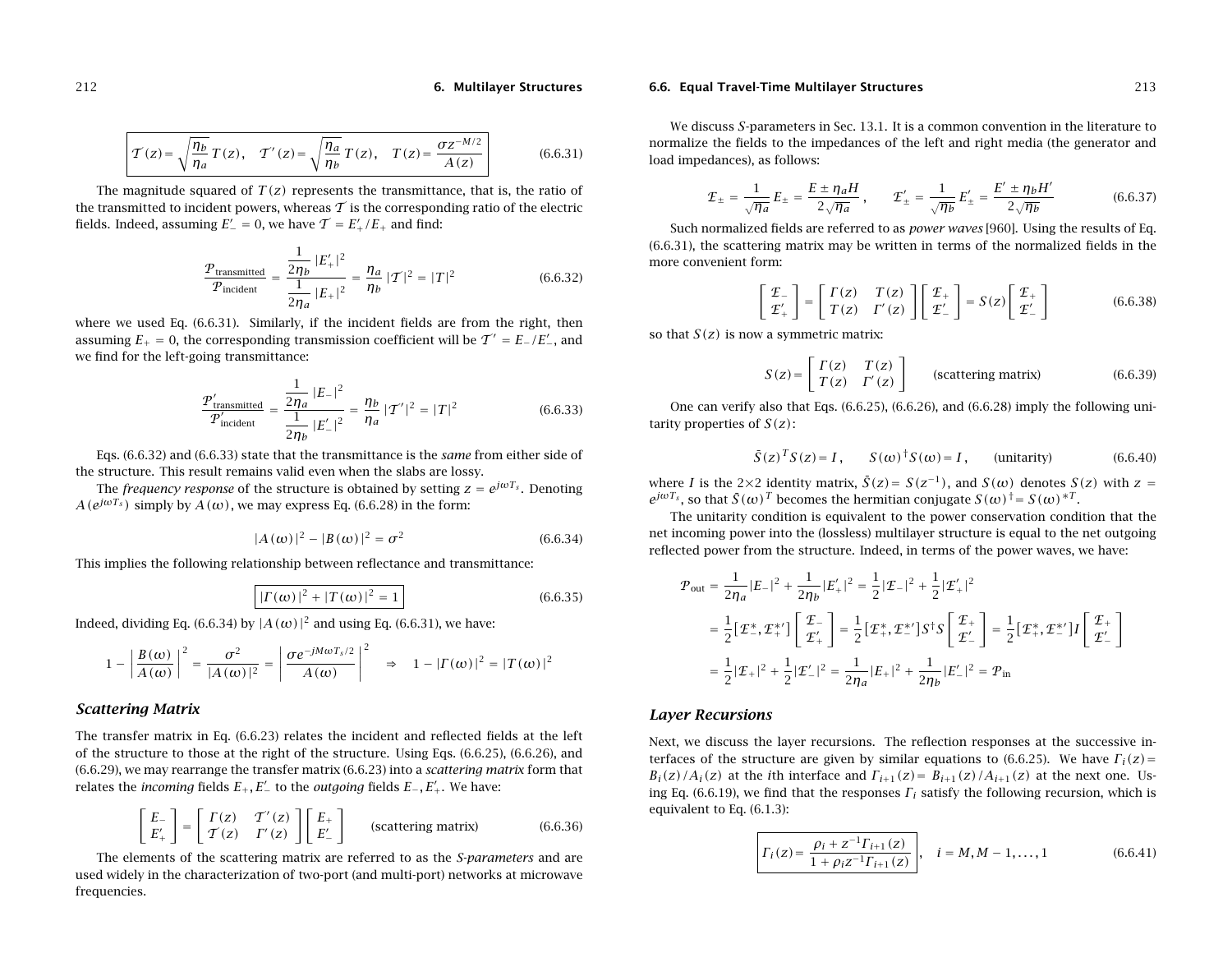It starts at  $\Gamma_{M+1}(z) = \rho_{M+1}$  and ends with  $\Gamma(z) = \Gamma_1(z)$ . The impedances at the interfaces satisfy Eq. (6.1.5), which takes the specialized form in the case of equal phase thicknesses:

$$
Z_i(s) = \eta_i \frac{Z_{i+1}(s) + \eta_i s}{\eta_i + sZ_{i+1}(s)}, \quad i = M, M-1, ..., 1
$$
 (6.6.42)

where we defined the variable *s* via the *bilinear transformation*:

$$
s = \frac{1 - z^{-1}}{1 + z^{-1}}\tag{6.6.43}
$$

Note that if  $z = e^{2i\delta}$ , then  $s = j \tan \delta$ . It is more convenient to think of the impedances  $Z_i(s)$  as functions of the variable s and the reflection responses  $\Gamma_i(z)$  as functions of the variable z.

To summarize, given the characteristic impedances  $\{\eta_a, \eta_1, \ldots, \eta_M, \eta_b\}$ , equivalently, the refractive indices  $\{n_1, n_1, \ldots, n_M\}$  of a multilayered structure, we can compute the corresponding reflection coefficients  $\{\rho_1, \rho_2, \ldots, \rho_{M+1}\}$  and then carry out the polynomial recursions (6.6.19), eventually arriving at the final Mth order polynomials  $A(z)$  and  $B(z)$ , which define via Eq. (6.6.25) the overall reflection and transmission responses of the structure.

Conversely, given the final polynomials  $A_1(z) = A(z)$  and  $B_1(z) = B(z)$ , we invert the recursion (6.6.19) and "peel off" one layer at <sup>a</sup> time, until we arrive at the rightmost interface. In the process, we extract the reflection coefficients  $\{ \rho_1, \rho_2, \ldots, \rho_{M+1} \}$ , as well as the characteristic impedances and refractive indices of the structure.

This inverse recursion is based on the property that the reflection coefficients appear in the first and last coefficients of the polynomials  $B_i(z)$  and  $A_i(z)$ . Indeed, if we define these coefficients by the expansions:

$$
B_i(z) = \sum_{m=0}^{M+1-i} b_i(m) z^{-m}, \quad A_i(z) = \sum_{m=0}^{M+1-i} a_i(m) z^{-m}
$$

then, it follows from Eq. (6.6.19) that the first coefficients are:

$$
b_i(0) = \rho_i, \quad a_i(0) = 1 \tag{6.6.44}
$$

whereas the last coefficients are:

$$
b_i(M+1-i) = \rho_{M+1}, \quad a_i(M+1-i) = \rho_{M+1}\rho_i \tag{6.6.45}
$$

Inverting the transition matrix in Eq.  $(6.6.19)$ , we obtain the backward recursion:<sup>†</sup>

$$
\begin{bmatrix} A_{i+1}(z) \\ B_{i+1}(z) \end{bmatrix} = \frac{1}{1 - \rho_i^2} \begin{bmatrix} 1 & -\rho_i \\ -\rho_i z & z \end{bmatrix} \begin{bmatrix} A_i(z) \\ B_i(z) \end{bmatrix}
$$
 (backward recursion) (6.6.46)

#### **6.6. Equal Travel-Time Multilayer Structures** 215

for  $i = 1, 2, ..., M$ , where  $\rho_i = b_i(0)$ . This recursion starts with the knowledge of  $A_1(z)$ and  $B_1(z)$ . We note that each step of the recursion reduces the order of the polynomials by one, until we reach the 0th order polynomials  $A_{M+1}(z) = 1$  and  $B_{M+1}(z) = \rho_{M+1}$ .

The reverse recursions can also be applied directly to the reflection responses  $\Gamma_i(z)$ and wave impedances  $Z_i(s)$ . It follows from Eq. (6.6.41) that the reflection coefficient  $\rho_i$ can be extracted from  $\Gamma_i(z)$  if we set  $z = \infty$ , that is,  $\rho_i = \Gamma_i(\infty)$ . Then, solving Eq. (6.1.3) for  $\Gamma_{i+1}(z)$ , we obtain:

$$
\Gamma_{i+1}(z) = z \frac{\Gamma_i(z) - \rho_i}{1 - \rho_i \Gamma_i(z)}, \quad i = 1, 2, ..., M
$$
\n(6.6.47)

Similarly, it follows from Eq. (6.6.42) that the characteristic impedance  $\eta_i$  can be extracted from  $Z_i(s)$  by setting  $s = 1$ , which is equivalent to  $z = \infty$  under the transformation (6.6.43). Thus,  $\eta_i = Z_i(1)$  and the inverse of (6.6.42) becomes:

$$
Z_{i+1}(s) = \eta_i \frac{Z_i(s) - s\eta_i}{\eta_i - sZ_i(s)}, \quad i = 1, 2, ..., M
$$
 (6.6.48)

The necessary and sufficient condition that the extracted reflection coefficients  $\rho_i$ and the media impedances  $\eta_i$  are realizable, that is,  $|\rho_i| < 1$  or  $\eta_i > 0$ , is that the starting polynomial  $A(z)$  be a *minimum-phase polynomial* in  $z^{-1}$ , that is, it must have all its zeros inside the unit circle on the <sup>z</sup>-plane. This condition is in turn equivalent to the requirement that the transmission and reflection responses  $T(z)$  and  $\Gamma(z)$  be *stable* and causal transfer functions.

The order-increasing and order-decreasing recursions Eqs. (6.6.19) and (6.6.46) can also be expressed in terms of the vectors of coefficients of the polynomials  $A_i(z)$  and  $B_i(z)$ . Defining the column vectors:

$$
\mathbf{a}_{i} = \begin{bmatrix} a_{i}(0) \\ a_{i}(1) \\ \vdots \\ a_{i}(M+1-i) \end{bmatrix}, \quad \mathbf{b}_{i} = \begin{bmatrix} b_{i}(0) \\ b_{i}(1) \\ \vdots \\ b_{i}(M+1-i) \end{bmatrix}
$$

we obtain for Eq. (6.6.19), with  $i = M, M-1, \ldots, 1$ :

$$
\mathbf{a}_{i} = \begin{bmatrix} \mathbf{a}_{i+1} \\ 0 \end{bmatrix} + \rho_{i} \begin{bmatrix} 0 \\ \mathbf{b}_{i+1} \end{bmatrix}
$$
  
\n
$$
\mathbf{b}_{i} = \rho_{i} \begin{bmatrix} \mathbf{a}_{i+1} \\ 0 \end{bmatrix} + \begin{bmatrix} 0 \\ \mathbf{b}_{i+1} \end{bmatrix}
$$
 (forward recursion) (6.6.49)

and initialized at  $a_{M+1} = [1]$  and  $b_{M+1} = [\rho_{M+1}]$ . Similarly, the backward recursions (6.6.46) are initialized at the Mth order polynomials  $\mathbf{a}_1 = \mathbf{a}$  and  $\mathbf{b}_1 = \mathbf{b}$ . For  $i = 1, 2, \ldots, M$  and  $\rho_i = b_i(0)$ , we have:

$$
\begin{bmatrix}\n\mathbf{a}_{i+1} \\
0\n\end{bmatrix} = \frac{\mathbf{a}_i - \rho_i \mathbf{b}_i}{1 - \rho_i^2}
$$
\n(backward recursion)\n
$$
\begin{bmatrix}\n0 \\
\mathbf{b}_{i+1}\n\end{bmatrix} = \frac{-\rho_i \mathbf{a}_i + \mathbf{b}_i}{1 - \rho_i^2}
$$
\n(backward recursion) (6.6.50)

 $^\dagger$ Backward means order-decreasing: as the index i increases, the polynomial order  $M+1-i$  decreases.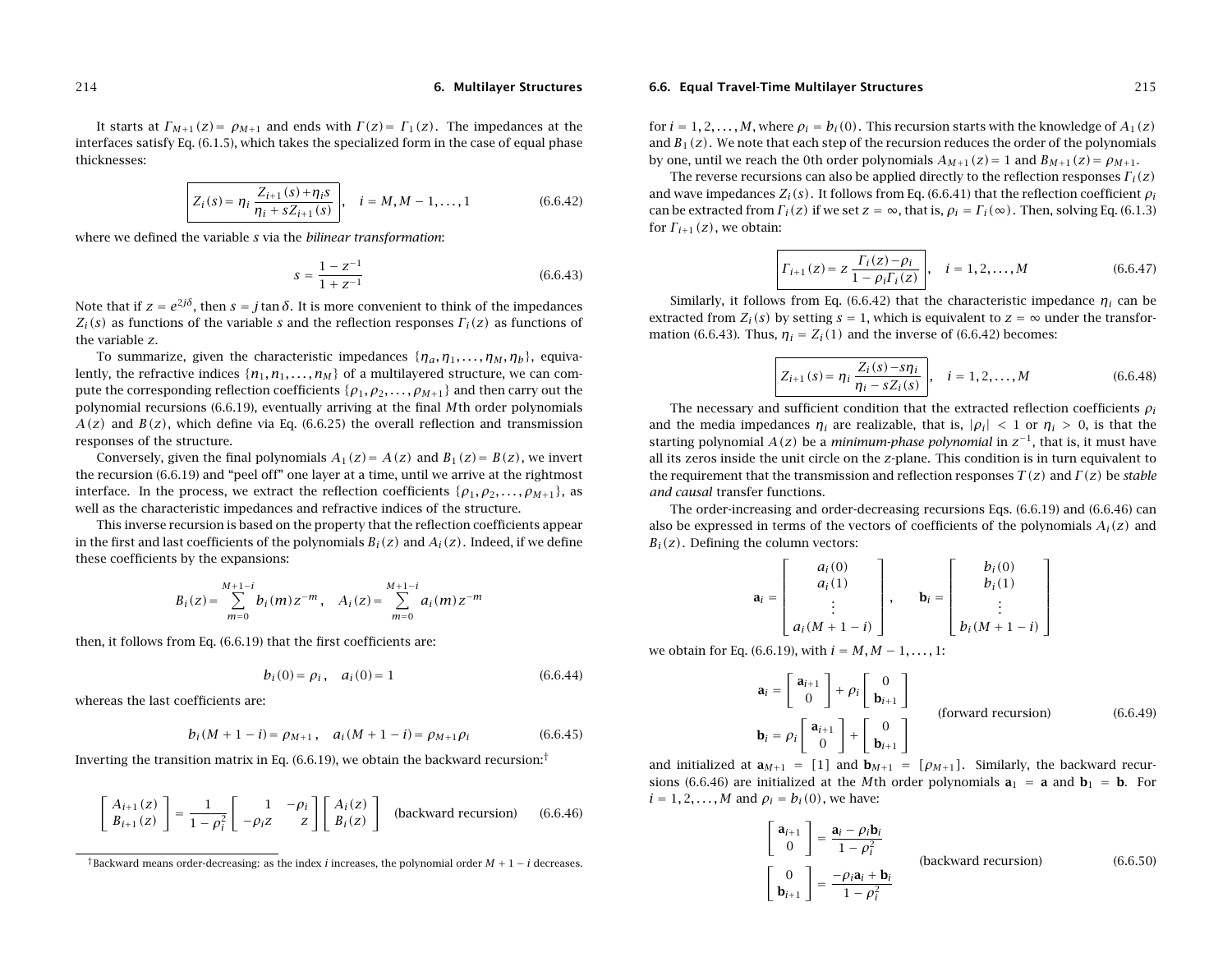**Example 6.6.1:** Determine the number of layers M, the reflection coefficients at the  $M + 1$ interfaces, and the refractive indices of the  $M + 2$  media for a multilayer structure whose overall reflection response is given by:

$$
\Gamma(z) = \frac{B(z)}{A(z)} = \frac{-0.1 - 0.188z^{-1} - 0.35z^{-2} + 0.5z^{-3}}{1 - 0.1z^{-1} - 0.064z^{-2} - 0.05z^{-3}}
$$

**Solution:** From the degree of the polynomials, the number of layers is M <sup>=</sup> 3. The starting polynomials in the backward recursion (6.6.50) are:

$$
\mathbf{a}_1 = \mathbf{a} = \begin{bmatrix} 1.000 \\ -0.100 \\ -0.064 \\ -0.050 \end{bmatrix}, \quad \mathbf{b}_1 = \mathbf{b} = \begin{bmatrix} -0.100 \\ -0.188 \\ -0.350 \\ 0.500 \end{bmatrix}
$$

From the first and last coefficients of  $\mathbf{b}_1$ , we find  $\rho_1 = -0.1$  and  $\rho_4 = 0.5$ . Setting  $i = 1,$ the first step of the recursion gives:

$$
\begin{bmatrix} \mathbf{a}_2 \\ 0 \end{bmatrix} = \frac{\mathbf{a}_1 - \rho_1 \mathbf{b}_1}{1 - \rho_1^2} = \begin{bmatrix} 1.000 \\ -0.120 \\ -0.100 \\ 0.000 \end{bmatrix}, \quad \begin{bmatrix} 0 \\ \mathbf{b}_2 \end{bmatrix} = \frac{-\rho_1 \mathbf{a}_1 + \mathbf{b}_1}{1 - \rho_1^2} = \begin{bmatrix} 0.000 \\ -0.200 \\ -0.360 \\ 0.500 \end{bmatrix}
$$

Thus,

$$
\mathbf{a}_2 = \begin{bmatrix} 1.000 \\ -0.120 \\ -0.100 \end{bmatrix}, \quad \mathbf{b}_2 = \begin{bmatrix} -0.200 \\ -0.360 \\ 0.500 \end{bmatrix}
$$

The first coefficient of  $\mathbf{b}_2$  is  $\rho_2 = -0.2$  and the next step of the recursion gives:

$$
\begin{bmatrix} \mathbf{a}_3 \\ 0 \end{bmatrix} = \frac{\mathbf{a}_2 - \rho_2 \mathbf{b}_2}{1 - \rho_2^2} = \begin{bmatrix} 1.0 \\ -0.2 \\ 0.0 \end{bmatrix}, \quad \begin{bmatrix} 0 \\ \mathbf{b}_3 \end{bmatrix} = \frac{-\rho_2 \mathbf{a}_2 + \mathbf{b}_2}{1 - \rho_2^2} = \begin{bmatrix} 0.0 \\ -0.4 \\ 0.5 \end{bmatrix}
$$

Thus,

$$
\mathbf{a}_3 = \left[ \begin{array}{c} 1.0 \\ -0.2 \end{array} \right], \quad \mathbf{b}_3 = \left[ \begin{array}{c} -0.4 \\ 0.5 \end{array} \right] \quad \Rightarrow \quad \rho_3 = -0.4
$$

The last step of the recursion for  $i = 3$  is not necessary because we have already determined  $\rho_4$  = 0.5. Thus, the four reflection coefficients are:

$$
[\rho_1, \rho_2, \rho_3, \rho_4] = [-0.1, -0.2, -0.4, 0.5]
$$

The corresponding refractive indices can be obtained by solving Eq. (6.1.1), that is,  $n_i =$  $n_{i-1}(1 - \rho_i)/(1 + \rho_i)$ . Starting with  $i = 1$  and  $n_0 = n_a = 1$ , we obtain:

$$
[n_a, n_1, n_2, n_3, n_b] = [1, 1.22, 1.83, 4.28, 1.43]
$$

The same results can be obtained by working with the polynomial version of the recursion, Eq.  $(6.6.46)$ .

#### **6.6. Equal Travel-Time Multilayer Structures** 217

- **Example 6.6.2:** Consider the quarter-quarter antireflection coating shown in Fig. 6.2.2 with refractive indices  $[n_a, n_1, n_2, n_b] = [1, 1.38, 1.63, 1.50]$ . Determine the reflection coefficients at the three interfaces and the overall reflection response  $\Gamma(z)$  of the structure.
- **Solution:** In this problem we carry out the forward layer recursion starting from the rightmost layer. The reflection coefficients computed from Eq. (6.1.1) are:

$$
[\rho_1, \rho_2, \rho_3] = [-0.1597, -0.0831, 0.0415]
$$

Starting the forward recursion with  $\mathbf{a}_3 = [1]$  and  $\mathbf{b}_3 = [\rho_3] = [0.0415]$ , we build the first order polynomials:

$$
\mathbf{a}_2 = \begin{bmatrix} \mathbf{a}_3 \\ 0 \end{bmatrix} + \rho_2 \begin{bmatrix} 0 \\ \mathbf{b}_3 \end{bmatrix} = \begin{bmatrix} 1.0000 \\ 0.0000 \end{bmatrix} + (-0.0831) \begin{bmatrix} 0.0000 \\ 0.0415 \end{bmatrix} = \begin{bmatrix} 1.0000 \\ -0.0034 \end{bmatrix}
$$

$$
\mathbf{b}_2 = \rho_2 \begin{bmatrix} \mathbf{a}_3 \\ 0 \end{bmatrix} + \begin{bmatrix} 0 \\ \mathbf{b}_3 \end{bmatrix} = (-0.0831) \begin{bmatrix} 1.0000 \\ 0.0000 \end{bmatrix} + \begin{bmatrix} 0.0000 \\ 0.0415 \end{bmatrix} = \begin{bmatrix} -0.0831 \\ 0.0415 \end{bmatrix}
$$

Then, we build the 2nd order polynomials at the first interface:

$$
\mathbf{a}_1 = \begin{bmatrix} \mathbf{a}_2 \\ 0 \end{bmatrix} + \rho_1 \begin{bmatrix} 0 \\ \mathbf{b}_2 \end{bmatrix} = \begin{bmatrix} 1.0000 \\ 0.0098 \\ -0.0066 \end{bmatrix}, \quad \mathbf{b}_1 = \rho_1 \begin{bmatrix} \mathbf{a}_2 \\ 0 \end{bmatrix} + \begin{bmatrix} 0 \\ \mathbf{b}_2 \end{bmatrix} = \begin{bmatrix} -0.1597 \\ -0.0825 \\ 0.0415 \end{bmatrix}
$$

Thus, the overall reflection response is:

$$
\Gamma(z) = \Gamma_1(z) = \frac{B_1(z)}{A_1(z)} = \frac{-0.1597 - 0.0825z^{-1} + 0.0415z^{-2}}{1 + 0.0098z^{-1} - 0.0066z^{-2}}
$$

Applying the reverse recursion on this reflection response would generate the same reflection coefficients  $\rho_1, \rho_2, \rho_3$ .

- **Example 6.6.3:** Determine the overall reflection response of the quarter-half-quarter coating of Fig. 6.2.2 by thinking of the half-wavelength layer as two quarter-wavelength layers of the same refractive index.
- **Solution:** There are  $M = 4$  quarter-wave layers with refractive indices:

$$
[n_a, n_1, n_2, n_3, n_4, n_b] = [1, 1.38, 2.20, 2.20, 1.63, 1.50]
$$

The corresponding reflection coefficients are:

$$
[\rho_1, \rho_2, \rho_3, \rho_4, \rho_5] = [-0.1597, -0.2291, 0, 0.1488, 0.0415]
$$

where the reflection coefficient at the imaginary interface separating the two halves of the half-wave layer is zero. Starting the forward recursion with  $a_5 = [1]$ ,  $b_5 = [\rho_5]$ [0.0415], we compute the higher-order polynomials:

$$
\mathbf{a}_4 = \begin{bmatrix} \mathbf{a}_5 \\ 0 \end{bmatrix} + \rho_4 \begin{bmatrix} 0 \\ \mathbf{b}_5 \end{bmatrix} = \begin{bmatrix} 1.0000 \\ 0.0062 \end{bmatrix}, \quad \mathbf{b}_4 = \rho_4 \begin{bmatrix} \mathbf{a}_5 \\ 0 \end{bmatrix} + \begin{bmatrix} 0 \\ \mathbf{b}_5 \end{bmatrix} = \begin{bmatrix} 0.1488 \\ 0.0415 \end{bmatrix}
$$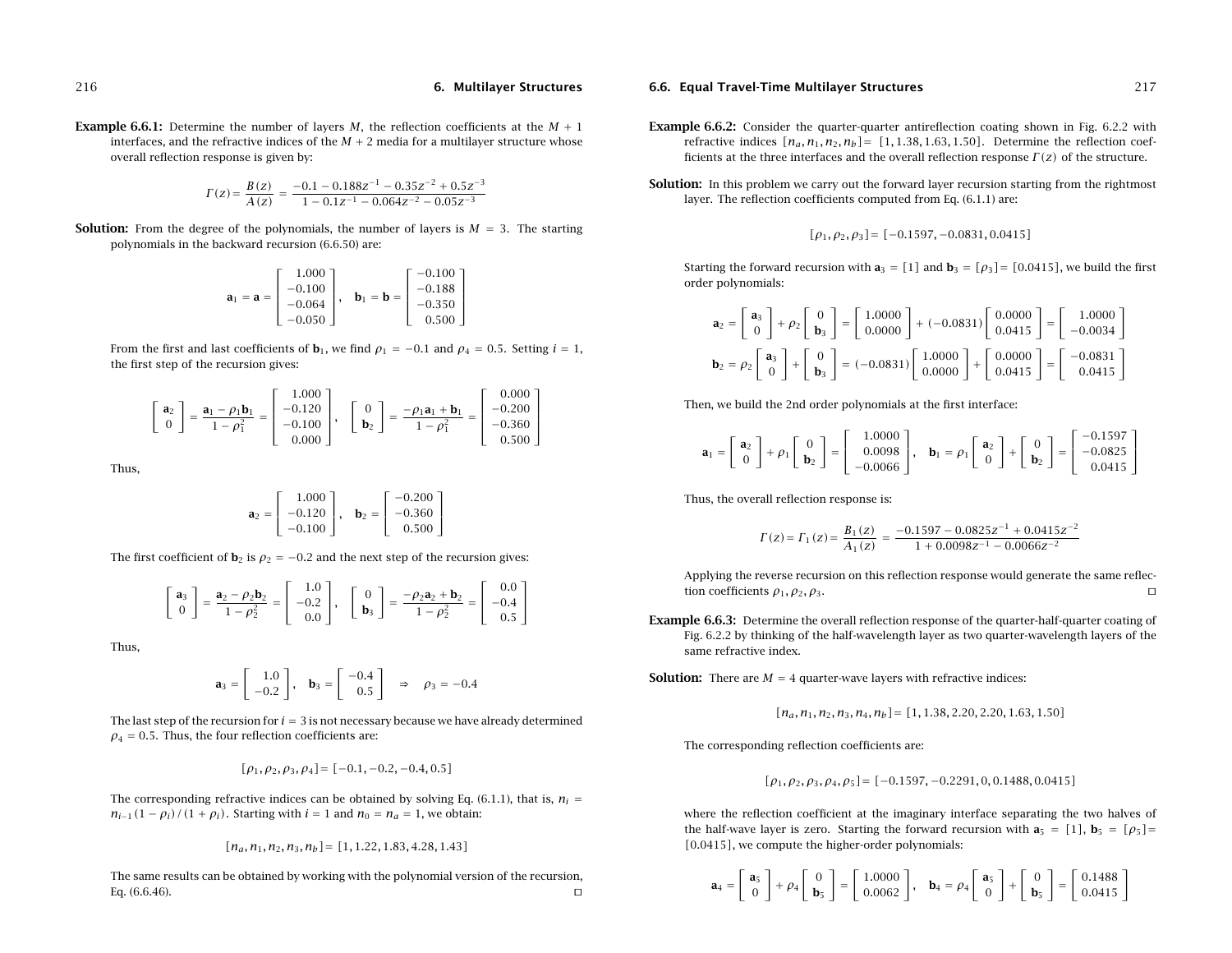$$
\mathbf{a}_{3} = \begin{bmatrix} \mathbf{a}_{4} \\ 0 \end{bmatrix} + \rho_{3} \begin{bmatrix} 0 \\ \mathbf{b}_{4} \end{bmatrix} = \begin{bmatrix} 1.0000 \\ 0.0062 \\ 0.0000 \end{bmatrix}, \quad \mathbf{b}_{3} = \rho_{3} \begin{bmatrix} \mathbf{a}_{4} \\ 0 \end{bmatrix} + \begin{bmatrix} 0 \\ \mathbf{b}_{4} \end{bmatrix} = \begin{bmatrix} 0.0000 \\ 0.1488 \\ 0.0415 \end{bmatrix}
$$

$$
\mathbf{a}_{2} = \begin{bmatrix} \mathbf{a}_{3} \\ 0 \end{bmatrix} + \rho_{2} \begin{bmatrix} 0 \\ \mathbf{b}_{3} \end{bmatrix} = \begin{bmatrix} 1.0000 \\ 0.0062 \\ -0.0341 \\ -0.0095 \end{bmatrix}, \quad \mathbf{b}_{2} = \rho_{2} \begin{bmatrix} \mathbf{a}_{3} \\ 0 \end{bmatrix} + \begin{bmatrix} 0 \\ \mathbf{b}_{3} \end{bmatrix} = \begin{bmatrix} -0.2291 \\ -0.0014 \\ 0.1488 \\ 0.0415 \end{bmatrix}
$$

$$
\mathbf{a}_{1} = \begin{bmatrix} \mathbf{a}_{2} \\ 0 \end{bmatrix} + \rho_{1} \begin{bmatrix} 0 \\ \mathbf{b}_{2} \end{bmatrix} = \begin{bmatrix} 1.0000 \\ -0.0339 \\ -0.0339 \\ -0.0333 \end{bmatrix}, \quad \mathbf{b}_{1} = \rho_{1} \begin{bmatrix} \mathbf{a}_{2} \\ 0 \end{bmatrix} + \begin{bmatrix} 0 \\ \mathbf{b}_{2} \end{bmatrix} = \begin{bmatrix} -0.1597 \\ 0.0040 \\ 0.1503 \\ 0.0415 \end{bmatrix}
$$

Thus, the reflection response will be:

$$
\Gamma(z) = \frac{B_1(z)}{A_1(z)} = \frac{-0.1597 - 0.2300z^{-1} + 0.0040z^{-2} + 0.1502z^{-3} + 0.0415z^{-4}}{1 + 0.0428z^{-1} - 0.0339z^{-2} - 0.0333z^{-3} - 0.0066z^{-4}}
$$

We note that because  $\rho_3 = 0$ , the polynomials  $A_3(z)$  and  $A_4(z)$  are the same and  $B_3(z)$ is simply the delayed version of  $B_4(z)$ , that is,  $B_3(z) = z^{-1}B_4(z)$ .  $□$ 

**Example 6.6.4:** Determine the reflection polynomials for the cases  $M = 1$ ,  $M = 2$ , and  $M = 3$ with reflection coefficients  $\{\rho_1, \rho_2\}$ ,  $\{\rho_1, \rho_2, \rho_3\}$ , and  $\{\rho_1, \rho_2, \rho_3, \rho_4\}$ , respectively.

**Solution:** For  $M = 1$ , we have  $A_2(z) = 1$  and  $B_2(z) = \rho_2$ . Then, Eq. (6.6.19) gives:

$$
\begin{bmatrix} A_1(z) \\ B_1(z) \end{bmatrix} = \begin{bmatrix} 1 & \rho_1 z^{-1} \\ \rho_1 & z^{-1} \end{bmatrix} \begin{bmatrix} A_2(z) \\ B_2(z) \end{bmatrix} = \begin{bmatrix} 1 & \rho_1 z^{-1} \\ \rho_1 & z^{-1} \end{bmatrix} \begin{bmatrix} 1 \\ \rho_2 \end{bmatrix} = \begin{bmatrix} 1 + \rho_1 \rho_2 z^{-1} \\ \rho_1 + \rho_2 z^{-1} \end{bmatrix}
$$

For  $M = 2$ , we start with  $A_3(z) = 1$  and  $B_3(z) = \rho_3$ . The first step of the recursion gives:

$$
\begin{bmatrix} A_2(z) \\ B_2(z) \end{bmatrix} = \begin{bmatrix} 1 & \rho_2 z^{-1} \\ \rho_2 & z^{-1} \end{bmatrix} \begin{bmatrix} 1 \\ \rho_3 \end{bmatrix} = \begin{bmatrix} 1 + \rho_2 \rho_3 z^{-1} \\ \rho_2 + \rho_3 z^{-1} \end{bmatrix}
$$

and the second step:

$$
\begin{bmatrix} A_1(z) \\ B_1(z) \end{bmatrix} = \begin{bmatrix} 1 & \rho_1 z^{-1} \\ \rho_1 & z^{-1} \end{bmatrix} \begin{bmatrix} 1 + \rho_2 \rho_3 z^{-1} \\ \rho_2 + \rho_3 z^{-1} \end{bmatrix} = \begin{bmatrix} 1 + \rho_2 (\rho_1 + \rho_3) z^{-1} + \rho_1 \rho_3 z^{-2} \\ \rho_1 + \rho_2 (1 + \rho_1 \rho_3) z^{-1} + \rho_3 z^{-2} \end{bmatrix}
$$

For  $M = 3$ , we have  $A_4(z) = 1$  and  $B_4(z) = \rho_4$ . The first and second steps give:

$$
\begin{bmatrix}\nA_3(z) \\
B_3(z)\n\end{bmatrix} =\n\begin{bmatrix}\n1 & \rho_3 z^{-1} \\
\rho_3 & z^{-1}\n\end{bmatrix}\n\begin{bmatrix}\n1 \\
\rho_4\n\end{bmatrix} =\n\begin{bmatrix}\n1 + \rho_3 \rho_4 z^{-1} \\
\rho_3 + \rho_4 z^{-1}\n\end{bmatrix}
$$
\n
$$
\begin{bmatrix}\nA_2(z) \\
B_2(z)\n\end{bmatrix} =\n\begin{bmatrix}\n1 & \rho_2 z^{-1} \\
\rho_2 & z^{-1}\n\end{bmatrix}\n\begin{bmatrix}\n1 + \rho_3 \rho_4 z^{-1} \\
\rho_3 + \rho_4 z^{-1}\n\end{bmatrix} =\n\begin{bmatrix}\n1 + \rho_3 (\rho_2 + \rho_4) z^{-1} + \rho_2 \rho_4 z^{-2} \\
\rho_2 + \rho_3 (1 + \rho_2 \rho_4) z^{-1} + \rho_4 z^{-2}\n\end{bmatrix}
$$

#### **6.6. Equal Travel-Time Multilayer Structures** 219

Then, the final step gives:

$$
\begin{bmatrix}\nA_1(z) \\
B_1(z)\n\end{bmatrix} =\n\begin{bmatrix}\n1 & \rho_1 z^{-1} \\
\rho_1 & z^{-1}\n\end{bmatrix}\n\begin{bmatrix}\n1 + \rho_3(\rho_2 + \rho_4)z^{-1} + \rho_2\rho_4 z^{-2} \\
\rho_2 + \rho_3(1 + \rho_2\rho_4)z^{-1} + \rho_4 z^{-2}\n\end{bmatrix}
$$
\n
$$
= \begin{bmatrix}\n1 + (\rho_1 \rho_2 + \rho_2 \rho_3 + \rho_3 \rho_4)z^{-1} + (\rho_1 \rho_3 + \rho_2 \rho_4 + \rho_1 \rho_2 \rho_3 \rho_4)z^{-2} + \rho_1 \rho_4 z^{-3} \\
\rho_1 + (\rho_2 + \rho_1 \rho_2 \rho_3 + \rho_1 \rho_3 \rho_4)z^{-1} + (\rho_3 + \rho_1 \rho_2 \rho_4 + \rho_2 \rho_3 \rho_4)z^{-2} + \rho_4 z^{-3}\n\end{bmatrix}
$$

As expected, in all cases the first and last coefficients of  $A_i(z)$  are 1 and  $\rho_i \rho_{M+1}$  and those of  $B_i(z)$  are  $\rho_i$  and  $\rho_{M+1}$ .

An approximation that is often made in practice is to assume that the  $\rho_i$ s are small and ignore all the terms that involve two or more factors of  $\rho_i$ . In this approximation, we have for the polynomials and the reflection response  $\Gamma(z) = B_1(z)/A_1(z)$ , for the  $M = 3$  case:

$$
A_1(z) = 1
$$
  
\n
$$
B_1(z) = \rho_1 + \rho_2 z^{-1} + \rho_3 z^{-2} + \rho_4 z^{-3} \Rightarrow \Gamma(z) = \rho_1 + \rho_2 z^{-1} + \rho_3 z^{-2} + \rho_4 z^{-3}
$$

This is equivalent to ignoring all multiple reflections within each layer and considering only a *single* reflection at each interface. Indeed, the term  $\rho_2 z^{-1}$  represents the wave reflected at interface-2 and arriving back at interface-1 with a roundtrip delay of  $z^{-1}$ . Similarly,  $ρ_3z^{-2}$ represents the reflection at interface-3 and has a delay of  $z^{-2}$  because the wave must make a roundtrip of two layers to come back to interface-1, and  $\rho_4 z^{-3}$  has three roundtrip delays because the wave must traverse three layers.

The two MATLAB functions frwrec and bkwrec implement the forward and backward recursions (6.6.49) and (6.6.50), respectively. They have usage:

| $[A,B] = \text{frwrec}(r);$ | % forward recursion - from $r$ to $A$ . $B$ |
|-----------------------------|---------------------------------------------|
| $[r,A,B] = b$ kwrec(a,b);   | % backward recursion - from a, b to r       |

The input r of frwrec represents the vector of the  $M+1$  reflection coefficients and A, B are the  $(M + 1) \times (M + 1)$  matrices whose columns are the polynomials  $a_i$  and  $b_i$ (padded with zeros at the end to make them of length  $M+1$ .) The inputs a, b of bkwrec are the final order-M polynomials **<sup>a</sup>**, **b** and the outputs r, A, B have the same meaning as in frwrec. We note that the first row of B contains the reflection coefficients  $r$ .

The auxiliary functions r2n and n2r allow one to pass from the reflection coefficient vector  $r$  to the refractive index vector  $n$ , and conversely. They have usage:

| $n = r2n(r)$ ; | % reflection coefficients to refractive indices |
|----------------|-------------------------------------------------|
| $r = n2r(n)$ ; | % refractive indices to reflection coefficients |

As an illustration, the MATLAB code:

 $a = [1, -0.1, -0.064, -0.05];$  $b = [-0.1, -0.188, -0.35, 0.5]$ ;  $[r,A,B] = b$ kwrec $(a,b)$ ;  $n = r2n(r)$ ;  $r = n2r(n);$ 

will generate the output of Example 6.6.1: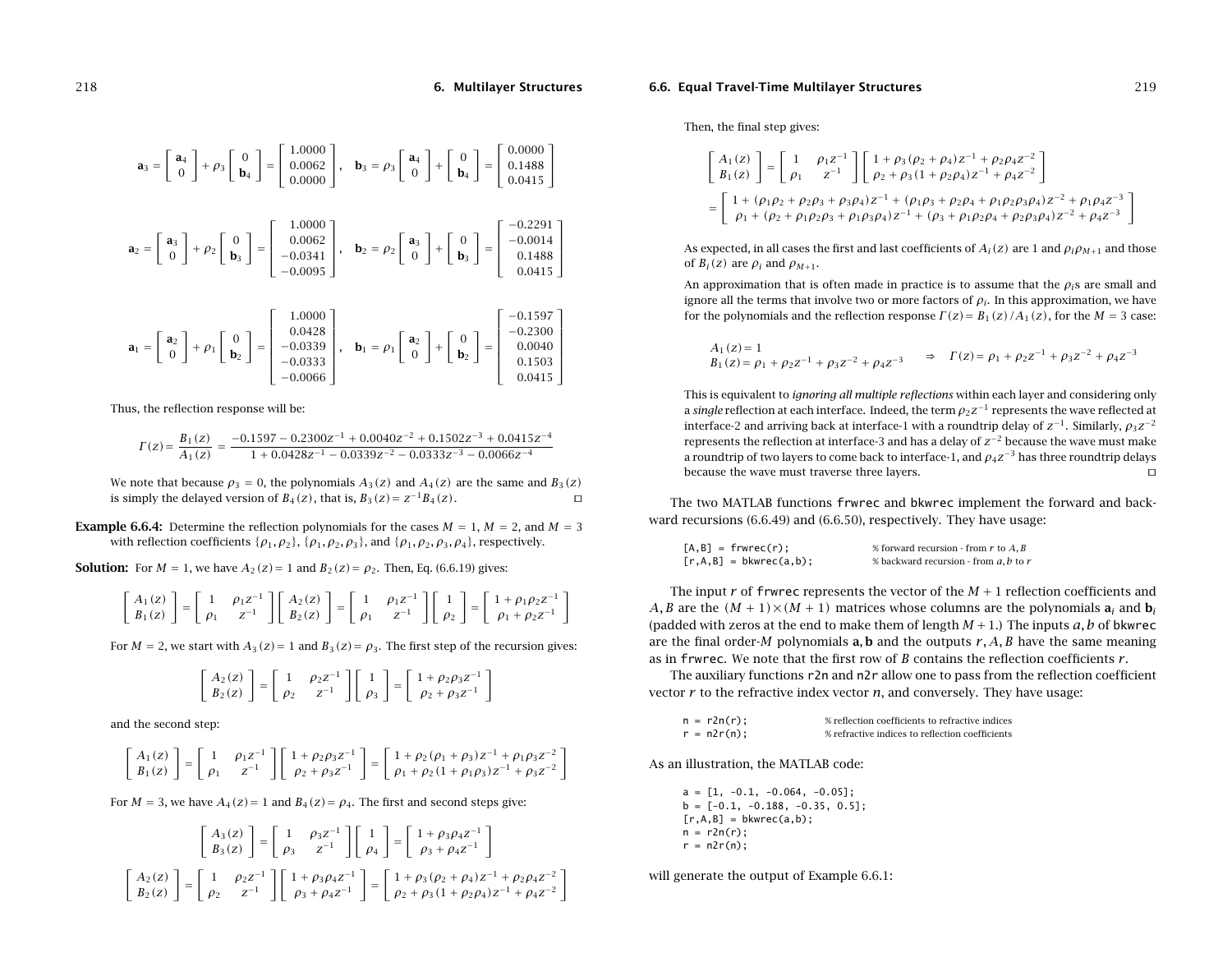| r<br>$=$  |           |           |        |        |
|-----------|-----------|-----------|--------|--------|
| $-0.1000$ | $-0.2000$ | $-0.4000$ | 0.5000 |        |
| $A =$     |           |           |        |        |
| 1.0000    | 1.0000    | 1.0000    | 1.0000 |        |
| $-0.1000$ | $-0.1200$ | $-0.2000$ | 0      |        |
| $-0.0640$ | $-0.1000$ | 0         | ŋ      |        |
| $-0.0500$ | O         | O         | ŋ      |        |
| B<br>$=$  |           |           |        |        |
| $-0.1000$ | $-0.2000$ | $-0.4000$ | 0.5000 |        |
| $-0.1880$ | $-0.3600$ | 0.5000    | o      |        |
| $-0.3500$ | 0.5000    | 0         | ŋ      |        |
| 0.5000    | O         | O         | 0      |        |
| $n =$     |           |           |        |        |
| 1,0000    | 1.2222    | 1.8333    | 4.2778 | 1.4259 |
| $r =$     |           |           |        |        |
| $-0.1000$ | $-0.2000$ | $-0.4000$ | 0.5000 |        |

Conversely, if the above  $r$  is the input to frwrec, the returned matrices  $A, B$  will be identical to the above. The function <code>r2n</code> solves Eq. (6.1.1) for  $n_i$  and always assumes that the refractive index of the leftmost medium is unity. Once the  $n_i$  are known, the function multidiel may be used to compute the reflection response at any set of frequencies or wavelengths.

# **6.7 Applications of Layered Structures**

In addition to their application in dielectric thin-film and radome design, layered structures and the corresponding forward and backward layer recursions have <sup>a</sup> number of applications in other wave propagation problems, such as the design of broadband terminations of transmission lines, the analysis and synthesis of speech, geophysical signal processing for oil exploration, the probing of tissue by ultrasound, and the design of acoustic reflectors for noise control.

It is remarkable also that the same forward and backward recursions (6.6.49) and (6.6.50) are identical (up to reindexing) to the forward and backward Levinson recursions of *linear prediction* [792], with the layer structures being mathematically equivalent to the analysis and synthesis lattice filters. This connection is perhaps the reason behind the great success of linear prediction methods in speech and geophysical signal processing.

Moreover, the forward and backward layer recursions in their reflection forms, Eqs. (6.6.41) and (6.6.47), and impedance forms, Eqs. (6.6.42) and (6.6.48), are the essential mathematical tools for Schur's characterization of *lossless bounded real* functions in the z-plane and Richard's characterization of *positive real* functions in the s-plane and have been applied to network synthesis and to the development of transfer function stability tests, such as the Schur-Cohn test [812–826].

In all wave problems there are always two associated propagating field quantities playing the roles of the electric and magnetic fields. For forward-moving waves the ratio of the two field quantities is constant and equal to the characteristic impedance of the particular propagation medium for the particular type of wave.

## **6.7. Applications of Layered Structures** 221

For example, for transmission lines the two field quantities are the voltage and current along the line, for sound waves they are the pressure and particle volume velocity, and for seismic waves, the stress and particle displacement.

A transmission line connected to <sup>a</sup> multisegment impedance transformer and <sup>a</sup> load is shown in Fig. 6.7.1. The characteristic impedances of the main line and the segments are  $Z_a$  and  $Z_1,\ldots,Z_M$ , and the impedance of the load,  $Z_b.$  Here, the impedances  $\{Z_a, Z_1, \ldots, Z_M, Z_b\}$ , play the same role as  $\{\eta_a, \eta_1, \ldots, \eta_M, \eta_b\}$  in the dielectric stack case.



**Fig. 6.7.1** Multisegment broadband termination of <sup>a</sup> transmission line.

The segment characteristic impedances  $Z_i$  and lengths  $l_i$  can be adjusted to obtain an overall reflection response that is reflectionless over <sup>a</sup> wideband of frequencies [781– 791]. This design method is presented in Sec. 6.8.

In speech processing, the vocal tract is modeled as an acoustic tube of varying crosssectional area. It can be approximated by the piece-wise constant area approximation shown in Fig. 6.7.2. Typically, ten segments will suffice.

The acoustic impedance of a sound wave varies inversely with the tube area,  $Z =$  $\rho c/A$ , where  $\rho$ , c, and A are the air density, speed of sound, and tube area, respectively. Therefore, as the sound wave propagates from the glottis to the lips, it will suffer reflections every time it encounters an interface, that is, whenever it enters <sup>a</sup> tube segment of different diameter.



**Fig. 6.7.2** Multisegment acoustic tube model of vocal tract.

Multiple reflections will be set up within each segment and the tube will reverberate in <sup>a</sup> complicated manner depending on the number of segments and their diameters. By measuring the speech wave that eventually comes out of the lips (the transmission response,) it is possible to remove, or deconvolve, the reverberatory effects of the tube and, in the process, extract the tube parameters, such as the areas of the segments, or equivalently, the reflection coefficients at the interfaces.

During speech, the configuration of the vocal tract changes continuously, but it does so at mechanical speeds. For short periods of time (typically, of the order of 20–30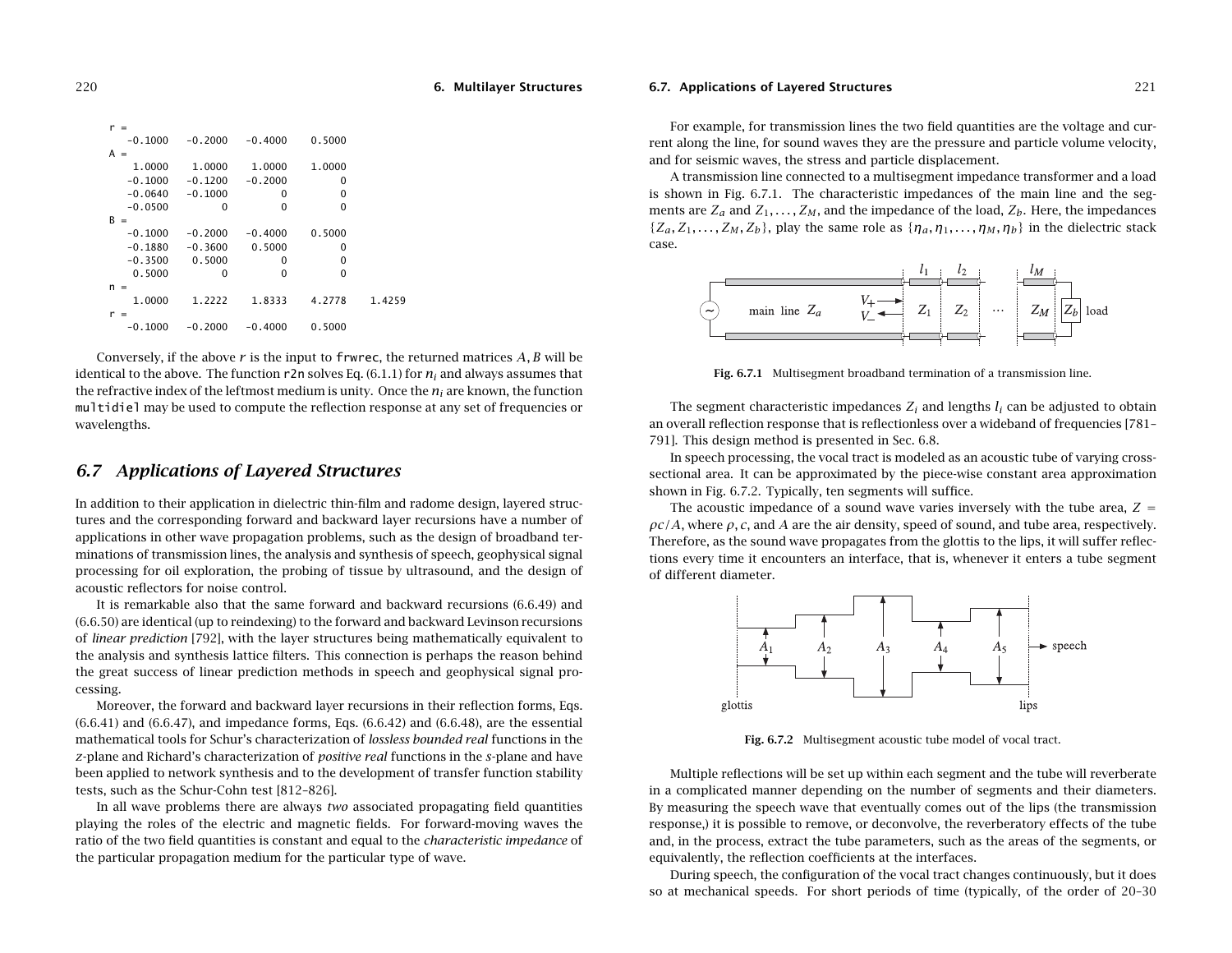### **6.8. Chebyshev Design of Reflectionless Multilayers** 223

msec,) it may be considered to maintain <sup>a</sup> fixed configuration. From each such short segment of speech, <sup>a</sup> set of configuration parameters, such as reflection coefficients, is extracted. Conversely, the extracted parameters may be used to re-synthesize the speech segment.

**6. Multilayer Structures**

Such linear prediction based acoustic tube models of speech production are routinely used in the analysis and synthesis of speech, speech recognition, speaker identification, and speech coding for efficient data transmission, such as in wireless phones.

The seismic problem in geophysical signal processing is somewhat different. Here, it is not the transmitted wave that is experimentally available, but rather the overall reflected wave. Fig. 6.7.3 shows the typical case.



**Fig. 6.7.3** Seismic probing of earth's multilayer structure.

An impulsive input to the earth, such as an explosion near the surface, will set up seismic elastic waves propagating downwards. As the various earth layers are encountered, reflections will take place. Eventually, each layer will be reverberating and an overall reflected wave will be measured at the surface. With the help of the backward recursions, the parameters of the layered structure (reflection coefficients and impedances) are extracted and evaluated to determine the presence of <sup>a</sup> layer that contains an oil deposit.

The application of the backward recursions has been termed dynamic predictive deconvolution in the geophysical context [799–811]. An interesting historical account of the early development of this method by Robinson and its application to oil exploration and its connection to linear prediction is given in Ref. [805]. The connection to the conventional inverse scattering methods based on the Gelfand-Levitan-Marchenko approach is discussed in [806–811].

Fiber Bragg gratings (FBG), obtained by periodically modulating the refractive index of the core (or the cladding) of <sup>a</sup> finite portion of <sup>a</sup> fiber, behave very similarly to dielectric mirrors and exhibit high reflectance bands [747–767]. The periodic modulation is achieved by exposing that portion of the fiber to intense ultraviolet radiation whose intensity has the required periodicity. The periodicity shown in Fig. 6.7.4 can have arbitrary shape—not only alternating high/low refractive index layers as suggested by the figure. We discuss FBGs further in Sec. 11.4.



**Fig. 6.7.4** Fiber Bragg gratings acting as bandstop or bandpass filters.

Quarter-wave phase-shifted fiber Bragg gratings act as narrow-band transmission filters and can be used as demultiplexing filters in WDM and dense WDM (DWDM) communications systems. Assuming as in Fig. 6.7.4 that the inputs to the FBGs consist of several multiplexed wavelengths,  $\lambda_1, \lambda_2, \lambda_3, \ldots$ , and that the FBGs are tuned to wavelength  $\lambda_2$ , then the ordinary FBG will act as an almost perfect reflector of  $\lambda_2$ . If its reflecting band is narrow, then the other wavelengths will transmit through. Similarly, the phase-shifted FBG will act as a narrow-band transmission filter allowing  $\lambda_2$  through and reflecting the other wavelengths if they lie within its reflecting band.

A typical DWDM system may carry 40 wavelengths at 10 gigabits per second (Gbps) per wavelength, thus achieving <sup>a</sup> 400 Gbps bandwidth. In the near future, DWDM systems will be capable of carrying hundreds of wavelengths at 40 Gbps per wavelength, achieving terabit per second rates [767].

# **6.8 Chebyshev Design of Reflectionless Multilayers**

In this section, we discuss the design of broadband reflectionless multilayer structures of the type shown in Fig. 6.6.1 , or equivalently, broadband terminations of transmission lines as shown in Fig. 6.7.1, using Collin's method based on Chebyshev polynomials [781–791,617,636].

As depicted in Fig. 6.8.1, the desired specifications are: (a) the operating center frequency  $f_0$  of the band, (b) the bandwidth  $\varDelta f$ , and (c) the desired amount of attenuation  $A$  (in dB) within the desired band, measured with respect to the reflectance value at dc.

Because the optical thickness of the layers is  $\delta = \omega T_s/2 = (\pi/2)(f/f_0)$  and vanishes at dc, the reflection response at  $f = 0$  should be set equal to its unmatched value, that is, to the value when there are no layers:

$$
|\Gamma(0)|^2 = \rho_0^2 = \left(\frac{\eta_b - \eta_a}{\eta_a + \eta_b}\right)^2 = \left(\frac{n_a - n_b}{n_a + n_b}\right)^2 \tag{6.8.1}
$$

Collin's design method [781] assumes  $|\Gamma(f)|^2$  has the analytical form: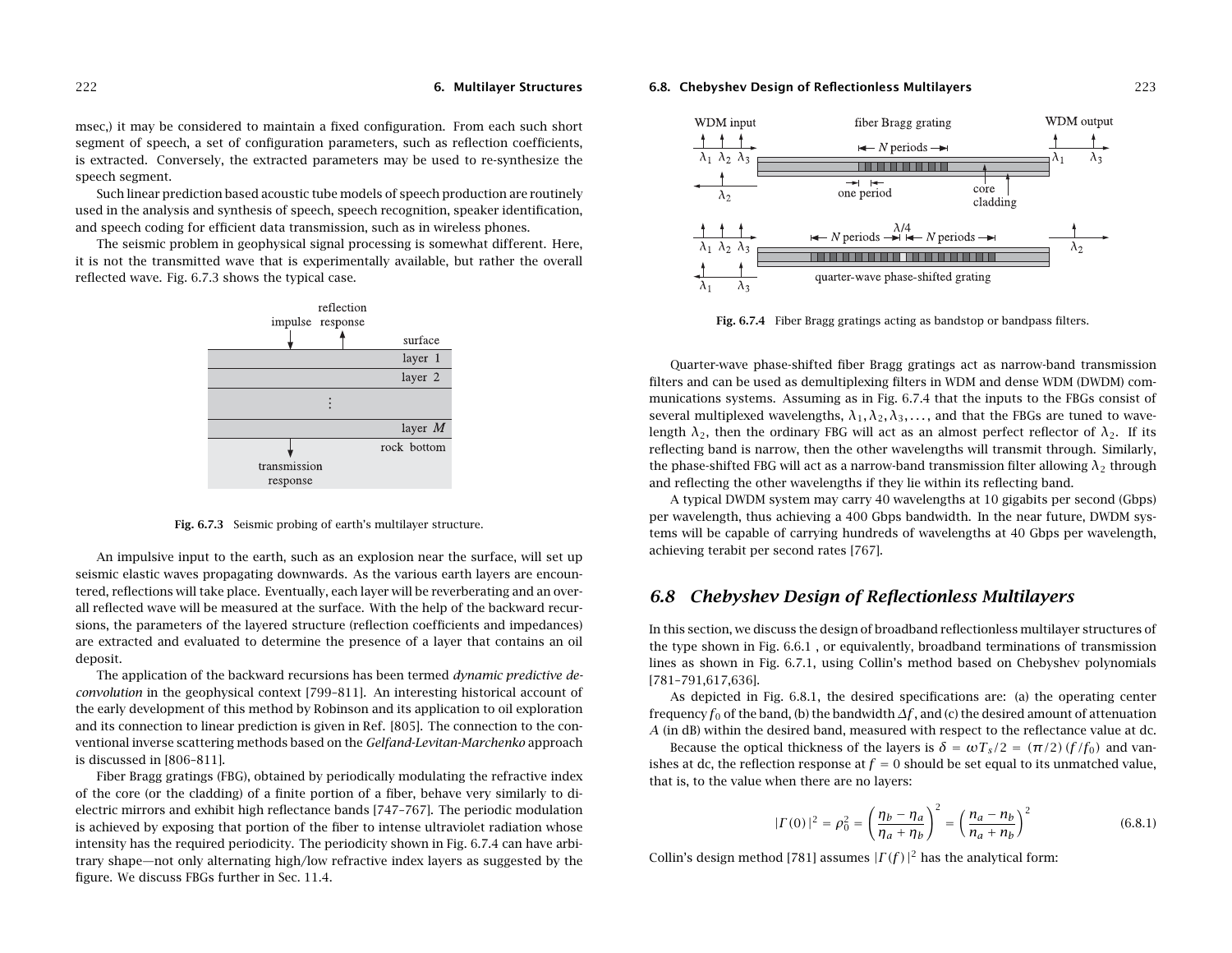#### **6.8. Chebyshev Design of Reflectionless Multilayers** 225

$$
\frac{\pi f_2}{2f_0} = \arccos(-\frac{1}{x_0}) = \frac{\pi}{2} + \arcsin(\frac{1}{x_0})
$$
\n
$$
\frac{\pi f_1}{2f_0} = \arccos(\frac{1}{x_0}) = \frac{\pi}{2} - \arccos(\frac{1}{x_0})
$$
\n(6.8.5)

Subtracting, we obtain the bandwidth  $\varDelta f=f_2-f_1$ :

$$
\frac{\pi}{2} \frac{\Delta f}{f_0} = 2 \operatorname{asin} \left( \frac{1}{x_0} \right) \tag{6.8.6}
$$

We can now solve for the scale parameter  $x_0$  in terms of the bandwidth:

$$
\chi_0 = \frac{1}{\sin\left(\frac{\pi}{4}\frac{\Delta f}{f_0}\right)}\tag{6.8.7}
$$

It is evident from Fig. 6.8.1 that the maximum value of the bandwidth that one can demand is  $\Delta f_\text{max} = 2 f_0$ . Going back to Eq. (6.8.5) and using (6.8.6), we see that  $f_1$  and  $f_2$  lie symmetrically about  $f_0$ , such that  $f_1 = f_0 - \Delta f/2$  and  $f_2 = f_0 + \Delta f/2$ .

Next, we impose the attenuation condition. Because of the equiripple behavior over the  $\Delta f$  band, it is enough to impose the condition at the edges of the band, that is, we demand that when  $f = f_1$ , or  $x = 1$ , the reflectance is down by A dB as compared to its value at dc:

$$
|\Gamma(f_1)|^2 = |\Gamma(0)|^2 10^{-A/10} \Rightarrow \frac{e_1^2 T_M^2(1)}{1 + e_1^2 T_M^2(1)} = \frac{e_0^2}{1 + e_0^2} 10^{-A/10}
$$

But,  $T_M(1) = 1$ . Therefore, we obtain an equation for  $e_1^2$ .

$$
\frac{e_1^2}{1+e_1^2} = \frac{e_0^2}{1+e_0^2} 10^{-A/10}
$$
 (6.8.8)

Noting that  $e_0 = e_1 T_M(x_0)$ , we solve Eq. (6.8.8) for the ratio  $T_M(x_0) = e_0/e_1$ :

$$
T_M(x_0) = \cosh(M \operatorname{acosh}(x_0)) = \sqrt{(1 + e_0^2) 10^{A/10} - e_0^2}
$$
 (6.8.9)

Alternatively, we can express A in terms of  $T_M(x_0)$ :

$$
A = 10\log_{10}\left(\frac{T_M^2(x_0) + e_0^2}{1 + e_0^2}\right) \tag{6.8.10}
$$

where we used the definition  $T_M(x_0) = \cosh(M \operatorname{acosh}(x_0))$  because  $x_0 > 1$ . Solving  $(6.8.9)$  for *M* in terms of *A*, we obtain:

$$
M = \text{ceil}(M_{\text{exact}}) \tag{6.8.11}
$$

where

$$
M_{\text{exact}} = \frac{\text{acosh}\left(\sqrt{(1 + e_0^2)10^{A/10} - e_0^2}\right)}{\text{acosh}(x_0)}\tag{6.8.12}
$$



**Fig. 6.8.1** Reflectance specifications for Chebyshev design.

$$
\left| |\Gamma(f)|^2 = \frac{e_1^2 T_M^2(x)}{1 + e_1^2 T_M^2(x)} \right| \qquad x = x_0 \cos \delta = x_0 \cos \left( \frac{\pi f}{2f_0} \right) \tag{6.8.2}
$$

where  $T_M(x) = \cos(M \arccos(x))$  is the Chebyshev polynomial (of the first kind) of order M. The parameters M,  $e_1$ ,  $x_0$  are fixed by imposing the desired specifications shown in Fig. 6.8.1.

Once these parameters are known, the order-M polynomials  $A(z)$ ,  $B(z)$  are determined by spectral factorization, so that  $|\Gamma(f)|^2 = |B(f)|^2/|A(f)|^2$ . The backward layer recursions, then, allow the determination of the reflection coefficients at the layer interfaces, and the corresponding refractive indices. Setting  $f = 0$ , or  $\delta = 0$ , or  $\cos \delta = 1$ , or  $x = x_0$ , we obtain the design equation:

$$
|\Gamma(0)|^2 = \frac{e_1^2 T_M^2(x_0)}{1 + e_1^2 T_M^2(x_0)} = \frac{e_0^2}{1 + e_0^2} = \rho_0^2
$$
 (6.8.3)

where we defined  $e_0 = e_1 T_M(x_0)$ . Solving for  $e_0$ , we obtain:

$$
e_0^2 = \frac{\rho_0^2}{1 - \rho_0^2} = \frac{(n_a - n_b)^2}{4n_a n_b}
$$
 (6.8.4)

Chebyshev polynomials  $T_M(x)$  are reviewed in more detail in Sec. 20.9 that discusses antenna array design using the Dolph-Chebyshev window. The two key properties of these polynomials are that they have *equiripple* behavior within the interval  $-1 \le x \le 1$ and grow like  $x^M$  for  $|x| > 1$ ; see for example, Fig. 20.9.1.

By adjusting the value of the scale parameter  $x_0$ , we can arrange the entire equiripple domain,  $-1 \le x \le 1$ , of  $T_M(x)$  to be mapped onto the desired reflectionless band  $\left[f_{1}, f_{2}\right]$ , where  $f_{1}, f_{2}$  are the left and right bandedge frequencies about  $f_{0}$ , as shown in Fig. 6.8.1. Thus, we demand the conditions:

$$
x_0 \cos\left(\frac{\pi f_2}{2f_0}\right) = -1, \qquad x_0 \cos\left(\frac{\pi f_1}{2f_0}\right) = 1
$$

These can be solved to give: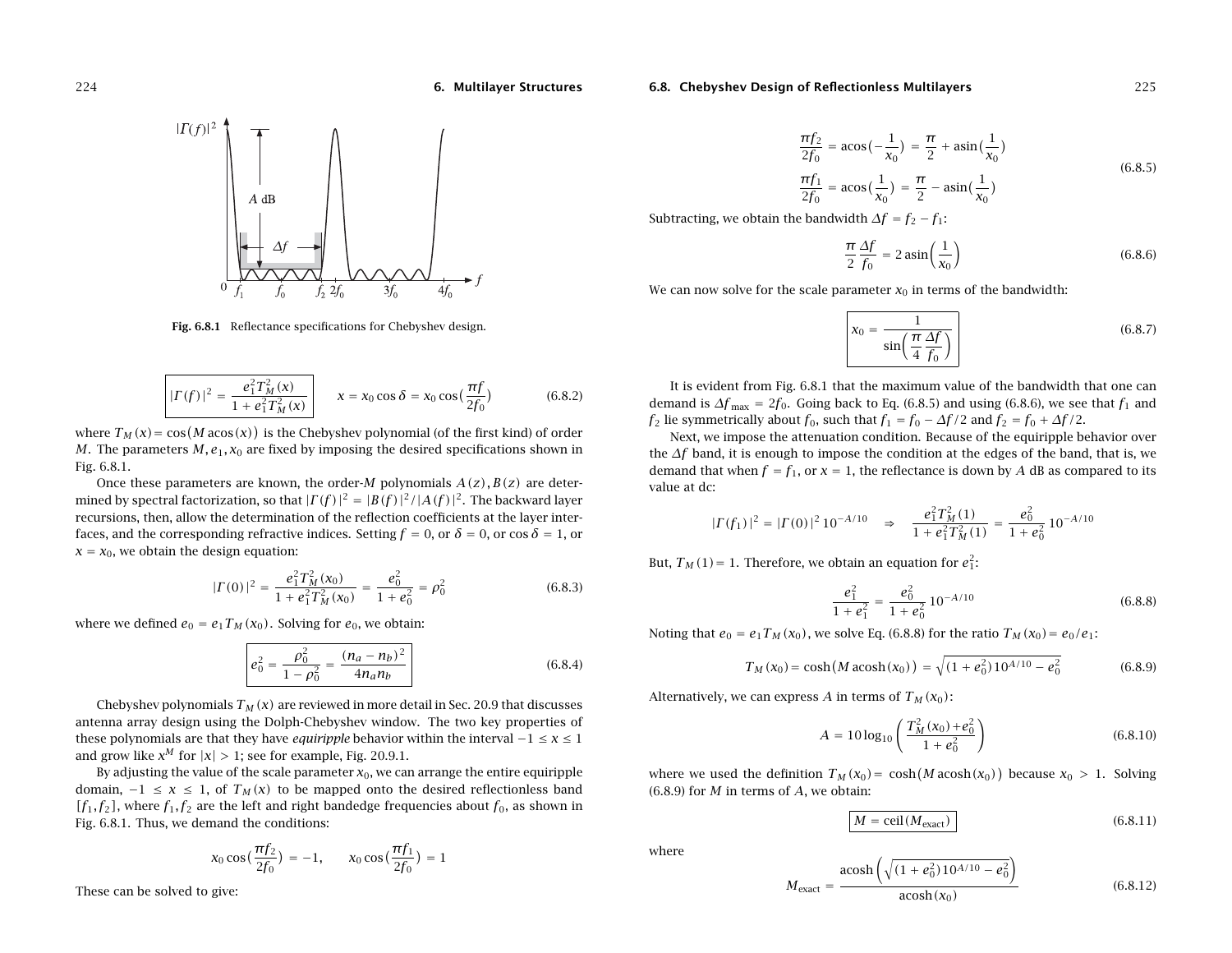Because  $M_{\rm exact}$  is rounded up to the next integer, the attenuation will be somewhat larger than required. In summary, we calculate  $e_0$ ,  $x_0$ , M from Eqs. (6.8.4), (6.8.7), and (6.8.11). Finally,  $e_1$  is calculated from:

$$
e_1 = \frac{e_0}{T_M(x_0)} = \frac{e_0}{\cosh(M \operatorname{acosh}(x_0))}
$$
(6.8.13)

Next, we construct the polynomials  $A(z)$  and  $B(z)$ . It follows from Eqs. (6.6.25) and (6.6.34) that the reflectance and transmittance are:

$$
|\Gamma(f)|^2 = \frac{|B(f)|^2}{|A(f)|^2}, \quad |\Gamma(f)|^2 = 1 - |\Gamma(f)|^2 = \frac{\sigma^2}{|A(f)|^2},
$$

Comparing these with Eq. (6.8.2), we obtain:

$$
|A(f)|^2 = \sigma^2 [1 + e_1^2 T_M^2 (x_0 \cos \delta)]
$$
  
\n
$$
|B(f)|^2 = \sigma^2 e_1^2 T_M^2 (x_0 \cos \delta)
$$
\n(6.8.14)

The polynomial  $A(z)$  is found by requiring that it be a minimum-phase polynomial, that is, with all its zeros inside the unit circle on the <sup>z</sup>-plane. To find this polynomial, we determine the 2M roots of the right-hand-side of  $|A(f)|^2$  and keep only those M that lie inside the unit circle. We start with the equation for the roots:

$$
\sigma^2 \left[ 1 + e_1^2 T_M^2(x_0 \cos \delta) \right] = 0 \quad \Rightarrow \quad T_M(x_0 \cos \delta) = \pm \frac{j}{e_1}
$$

Because  $T_M$  (x $_0$  cos  $\delta)$  = cos (M acos (x $_0$  cos  $\delta)$  ) , the desired M roots are given by:

$$
x_0 \cos \delta_m = \cos \left( \frac{\cos \left( -\frac{j}{e_1} \right) + m \pi}{M} \right), \quad m = 0, 1, \dots, M - 1 \tag{6.8.15}
$$

Indeed, these satisfy:

$$
\cos(M\arccos(x_0\cos\delta_m)) = \cos\left(\arccos(-\frac{j}{e_1}) + m\pi\right) = -\frac{j}{e_1}\cos m\pi = \pm\frac{j}{e_1}
$$

Solving Eq. (6.8.15) for  $\delta_m$ , we find:

$$
\delta_m = \arccos\left[\frac{1}{x_0} \cos\left(\frac{\arccos(-\frac{j}{e_1}) + m\pi}{M}\right)\right], \quad m = 0, 1, ..., M - 1 \quad (6.8.16)
$$

Then, the M zeros of  $A(z)$  are constructed by:

$$
z_m = e^{2j\delta_m}, \quad m = 0, 1, ..., M - 1
$$
 (6.8.17)

These zeros lie inside the unit circle,  $|z_m| < 1$ . (Replacing  $-j/e_1$  by  $+j/e_1$  in Eq. (6.8.16) would generate M zeros that lie outside the unit circle; these are the zeros of  $\bar{A}(z)$  .) Finally, the polynomial  $A(z)$  is obtained by multiplying the root factors:

$$
A(z) = \prod_{m=0}^{M-1} (1 - z_m z^{-1}) = 1 + a_1 z^{-1} + a_2 z^{-2} + \dots + a_M z^{-M}
$$
 (6.8.18)

### **6.8. Chebyshev Design of Reflectionless Multilayers** 227

Once  $A(z)$  is obtained, we may fix the scale factor  $\sigma^2$  by requiring that the two sides of Eq. (6.8.14) match at  $f = 0$ . Noting that  $A(f)$  at  $f = 0$  is equal to the sum of the coefficients of  $A(z)$  and that  $e_1T_M(x_0)=e_0$ , we obtain the condition:

$$
\left|\sum_{m=0}^{M-1} a_m\right|^2 = \sigma^2 (1 + e_0^2) \Rightarrow \sigma = \pm \frac{\left|\sum_{m=0}^{M-1} a_m\right|}{\sqrt{1 + e_0^2}}
$$
(6.8.19)

Either sign of  $\sigma$  leads to a solution, but its physical realizability (i.e.,  $n_1\geq 1$ ) requires that we choose the negative sign if  $n_a < n_b$ , and the positive one if  $n_a > n_b$ . (The opposite choice of signs leads to the solution  $n'_i = n_a^2/n_i$ ,  $i = a, 1, \ldots, M, b$ .)

The polynomial  $B(z)$  can now be constructed by taking the square root of the second equation in (6.8.14). Again, the simplest procedure is to determine the roots of the righthand side and multiply the root factors. The root equations are:

$$
\sigma^2 e_1^2 T_M^2(x_0 \cos \delta) = 0 \qquad \Rightarrow \qquad T_M(x_0 \cos \delta) = 0
$$

with  $M$  roots:

$$
\delta_m = \arccos\left(\frac{1}{x_0}\cos\left(\frac{(m+0.5)\pi}{M}\right)\right), \quad m = 0, 1, \dots, M-1 \tag{6.8.20}
$$

The z-plane roots are  $z_m = e^{2j\delta_m}$ ,  $m = 0, 1, ..., M - 1$ . The polynomial  $B(z)$  is now constructed up to a constant  $b_0$  by the product:

$$
B(z) = b_0 \prod_{m=0}^{M-1} (1 - z_m z^{-1})
$$
 (6.8.21)

As before, the factor  $b_0$  is fixed by matching Eq. (6.8.14) at  $f$  = 0. Because  $\delta_m$  is real, the zeros  $z_m$  will all have unit magnitude and  $B\left(z\right)$  will be equal to its reverse polynomial,  $B^R(z) = B(z)$ .

Finally, the reflection coefficients at the interfaces and the refractive indices are obtained by sending  $A(z)$  and  $B(z)$  into the backward layer recursion.

The above design steps are implemented by the MATLAB functions chebtr, chebtr2, and chebtr3 with usage:

| [n,a,b]   | $=$ chebtr(na,nb,A,DF);          | % Chebyshev multilayer design   |
|-----------|----------------------------------|---------------------------------|
| [n,a,b,A] | = chebtr2(na,nb,M,DF);           | % specify order and bandwidth   |
|           | [n,a,b,DF] = chebtr3(na,nb,M,A); | % specify order and attenuation |

The inputs are the refractive indices  $n_a, n_b$  of the left and right media, the desired attenuation in dB, and the fractional bandwidth  $\varDelta F=\varDelta f/f_0.$  The output is the refractive index vector  $\mathbf{n} = [n_a, n_1, n_2, \ldots, n_M, n_b]$  and the reflection and transmission polynomials**b** and **<sup>a</sup>**. In chebtr2 and chebtr3, the order M is given. To clarify the design steps, we give below the essential source code for chebtr:

 $e0 = \text{sqrt}((nb-na)\wedge2/(4*nb*na))$ ;  $x0 = 1/\sin(DF * pi / 4)$ :  $M = cei[(acosh(sqrt((e0 \land 2+1)*10 \land (A/10) - e0 \land 2))/(acosh(x0));$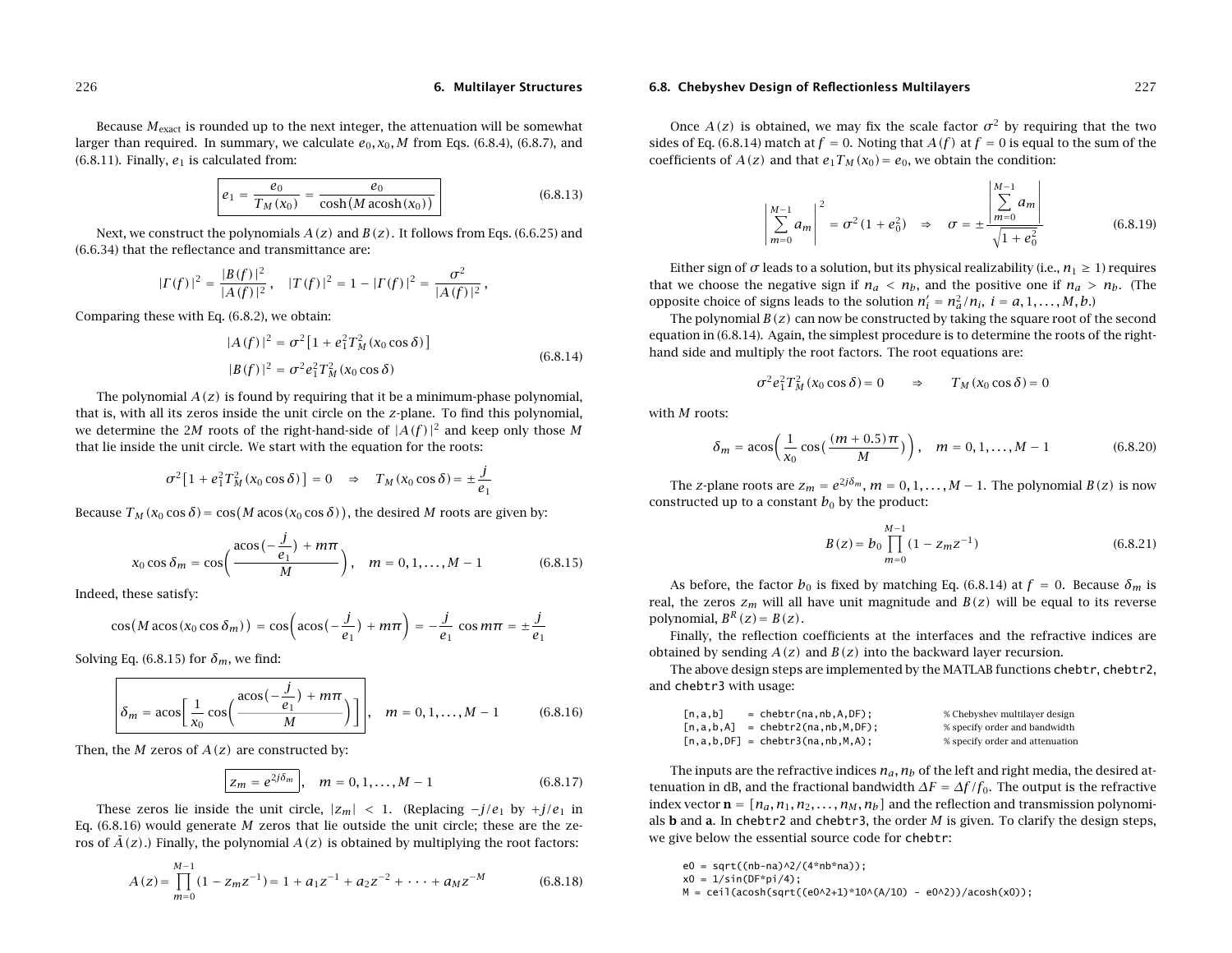$e1 = e0/cosh(M^*acosh(x0));$ 

| $m=0:M-1$ ;<br>delta = $acos(cos((acos(-j/e1)+pi*m)/M)/x0)$ ;<br>$z = exp(2 \cdot i \cdot de)$ : | % zeros of $A(z)$                            |
|--------------------------------------------------------------------------------------------------|----------------------------------------------|
| $a = real(poly(z))$ ;                                                                            | % coefficients of $A(z)$                     |
| sigma = sign(na-nb)*abs(sum(a))/sgrt(1+e0^2);                                                    | % scale factor $\sigma$                      |
| delta = $acos(cos((m+0.5)*pi/M)/x0)$ ;<br>$z = exp(2 \cdot i \cdot de \cdot d \cdot d)$ ;        | % zeros of $B(z)$                            |
| $b = real(poly(z))$ ;                                                                            | % unscaled coefficients of $B(z)$            |
| $b0 = \text{sigma} * e0 / abs(sum(b));$<br>$b = b0$ * b;                                         | % rescaled $B(z)$                            |
| $r =$ bkwrec(a,b);<br>$n = na * r2n(r)$ :                                                        | % backward recursion<br>% refractive indices |

- **Example 6.8.1:** Broadband antireflection coating. Design a broadband antireflection coating on glass with  $n_a = 1$ ,  $n_b = 1.5$ ,  $A = 20$  dB, and fractional bandwidth  $\Delta F = \Delta f/f_0 = 1.5$ . Then, design a coating with deeper and narrower bandwidth having parameters  $A = 30$ dB and  $\Delta F = \Delta f/f_0 = 1.0$ .
- **Solution:** The reflectances of the designed coatings are shown in Fig. 6.8.2. The two cases have  $M = 8$  and  $M = 5$ , respectively, and refractive indices:

n <sup>=</sup> [1, 1.0309, 1.0682, 1.1213, 1.1879, 1.2627, 1.3378, 1.4042, 1.4550, 1.5]

n <sup>=</sup> [1, 1.0284, 1.1029, 1.2247, 1.3600, 1.4585, 1.5]

The specifications are better than satisfied because the method rounds up the exact value of M to the next integer. These exact values were  $M_{\text{exact}} = 7.474$  and  $M_{\text{exact}} = 4.728$ , and were increased to  $M=8$  and  $M=5.$ 



**Fig. 6.8.2** Chebyshev designs. Reflectances are normalized to 0 dB at dc.

The desired bandedges shown on the graphs were computed from  $f_1/f_0 = 1 - \Delta F/2$  and  $f_1/f_0 = 1 + \Delta F/2.$  The designed polynomial coefficients  ${\bf a},{\bf b}$  were in the two cases:

#### **6.8. Chebyshev Design of Reflectionless Multilayers** 229



The zeros of the polynomials **<sup>a</sup>** were in the two cases:

$$
z = \begin{bmatrix} 0.3978\angle \pm 27.93^{\circ} \\ 0.3517\angle \pm 73.75^{\circ} \\ 0.3266\angle \pm 158.76^{\circ} \\ 0.3331\angle \pm 116.34^{\circ} \end{bmatrix} \text{ and } z = \begin{bmatrix} 0.2112\angle \pm 45.15^{\circ} \\ 0.1564\angle 180^{\circ} \\ 0.1678\angle \pm 116.30^{\circ} \end{bmatrix}
$$

They lie inside the unit circle by design. The typical MATLAB code used to generate these examples was:

$$
na = 1; nb = 1.5; A = 20; DF = 1.5;
$$
\n
$$
n = chebr(na, nb, A, DF);
$$
\n
$$
M = length(n) - 2;
$$
\n
$$
f = linspace(0, 4, 1601);
$$
\n
$$
L = 0.25 * ones(1, M);
$$
\n
$$
GO = (na-nb) \cdot 2 / (na+nb) \cdot 2;
$$
\n
$$
G = abs(multidi(n, L, 1. / f)). \cdot 2;
$$

plot(f, 10\*log10(G/G0));

The reflectances were computed with the function multidiel. The optical thickness inputs to multidiel were all quarter-wavelength at  $f_0$ .  $\hfill \Box$ 

We note, in this example, that the coefficients of the polynomial  $B(z)$  are symmetric about their middle, that is, the polynomial is self-reversing  $B<sup>R</sup>(z) = B(z)$ . One consequence of this property is that the vector of reflection coefficients is also symmetric about its middle, that is,

$$
[\rho_1, \rho_2, \dots, \rho_M, \rho_{M+1}] = [\rho_{M+1}, \rho_M, \dots, \rho_2, \rho_1]
$$
(6.8.22)

or,  $\rho_i = \rho_{M+2-i}$ , for  $i = 1, 2, ..., M+1$ . These conditions are equivalent to the following constraints among the resulting refractive indices:

$$
n_i n_{M+2-i} = n_a n_b \iff \rho_i = \rho_{M+2-i}, \quad i = 1, 2, ..., M+1
$$
 (6.8.23)

These can be verified easily in the above example. The proof of these conditions follows from the symmetry of  $B(z)$ . A simple argument is to use the single-reflection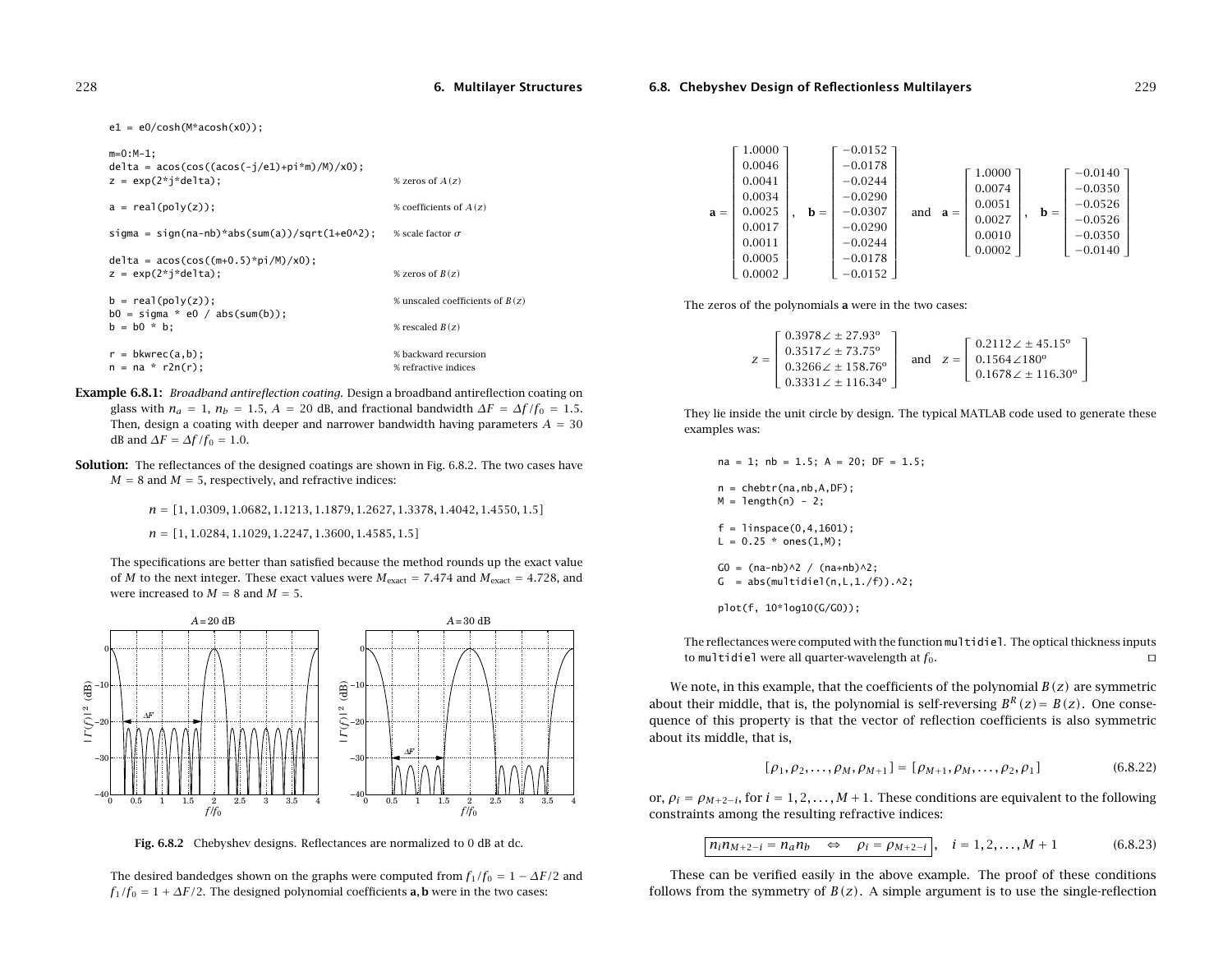approximation discussed in Example 6.6.4, in which the polynomial  $B(z)$  is to first-order in the  $\rho_i$ s:

$$
B(z) = \rho_1 + \rho_2 z^{-1} + \cdots + \rho_{M+1} z^{-M}
$$

If the symmetry property  $\rho_i = \rho_{M+2-i}$  were not true, then  $B(z)$  could not satisfy the property  $B^R(z) = B(z)$ . A more exact argument that does not rely on this approximation can be given by considering the product of matrices (6.6.17).

In the design steps outlined above, we used MATLAB's built-in function poly.m to construct the numerator and denominator polynomials  $B(z)$ ,  $A(z)$  from their zeros. These zeros are almost equally-spaced around the unit circle and get closer to each other with increasing order M. This causes poly to lose accuracy around order 50–60.

In the three chebtr functions (as well as in the Dolph-Chebyshev array functions of Chap. 20), we have used an improved version,  $poly2$ .m, with the same usage as  $poly$ , that maintains its accuracy up to order of about 3000.

Fig. 6.8.3 shows <sup>a</sup> typical pattern of zeros for Example 6.8.1 for normalized bandwidths of  $\Delta F = 1.85$  and  $\Delta F = 1.95$  and attenuation of  $A = 30$  dB. The zeros of  $B\left( z \right)$  lie on the unit circle, and those of  $A(z)$ , inside the circle. The function poly2 groups the zeros in subgroups such that the zeros within each subgroup are not as closely spaced. For example, for the left graph of Fig. 6.8.3, poly2 picks the zeros sequentially, whereas for the right graph, it picks every other zero, thus forming two subgroups, then poly is called on each subgroup, and the two resulting polynomials are convolved to get the overall polynomial.



**Fig.** 6.8.3 Zero patterns of  $B(z)$  (open circles) and  $A(z)$  (filled circles), for  $A = 30$  dB.

Finally, we discuss the design of broadband terminations of transmission lines shown in Fig. 6.7.1. Because the media admittances are proportional to the refractive indices,  $\eta_i^{-1} = n_i \eta_{\text{vac}}^{-1}$ , we need only replace  $n_i$  by the line characteristic admittances:

$$
[n_a, n_1, \ldots, n_M, n_b] \rightarrow [Y_a, Y_1, \ldots, Y_M, Y_b]
$$

where  $Y_a, Y_b$  are the admittances of the main line and the load and  $Y_i$ , the admittances of the segments. Thus, the vector of admittances can be obtained by the MATLAB call:

# **6.9. Problems**

We also have the property (6.8.23),  $Y_iY_{M+2-i} = Y_aY_b$ , or,  $Z_iZ_{M+2-i} = Z_aZ_b$ , for  $i = 1, 2, \ldots, M + 1$ , where  $Y_i = 1/Z_i$ . One can work directly with impedances—the following call would generate exactly the same solution, where  $Z = [Z_a, Z_1, \ldots, Z_M, Z_b]$ :

Z <sup>=</sup> chebtr(Za, Zb, A, DF); % Chebyshev transmission line impedance transformer

In this design method, one does not have any control over the resulting refractive indices  $n_i$  or admittances  $Y_i$ . This can be problematic in the design of antireflection coatings because there do not necessarily exist materials with the designed  $n_i$ s. However, one can replace or "simulate" any value of the refractive index of <sup>a</sup> layer by replacing the layer with an equivalent set of three layers of available indices and appropriate thicknesses [592–652].

This is not an issue in the case of transmission lines, especially microstrip lines, because one can design <sup>a</sup> line segment of <sup>a</sup> desired impedance by adjusting the geometry of the line, for example, by changing the diameters of <sup>a</sup> coaxial cable, the spacing of <sup>a</sup> parallel-wire, or the width of <sup>a</sup> microstrip line.

# **6.9 Problems**

6.1 A uniform plane wave of frequency of 1.25 GHz is normally incident from free space onto <sup>a</sup> fiberglass dielectric slab ( $\epsilon = 4\epsilon_0$ ,  $\mu = \mu_0$ ) of thickness of 3 cm, as shown on the left figure below.



- a. What is the free-space wavelength of this wave in cm? What is its wavelength inside the fiberglass?
- b. What percentage of the incident power is reflected backwards?
- c. Next, an identical slab is inserted to the right of the first slab at <sup>a</sup> distance of 6 cm, as shown on the right. What percentage of incident power is now reflected back?
- 6.2 Three identical dielectric slabs of thickness of 1 cm and dielectric constant  $\epsilon = 4\epsilon_0$  are positioned as shown below. A uniform plane wave of frequency of 3.75 GHz is incident normally onto the leftmost slab.



a. Determine the power reflection and transmission coefficients,  $|\Gamma|^2$  and  $|\Gamma|^2$ , as percentages of the incident power.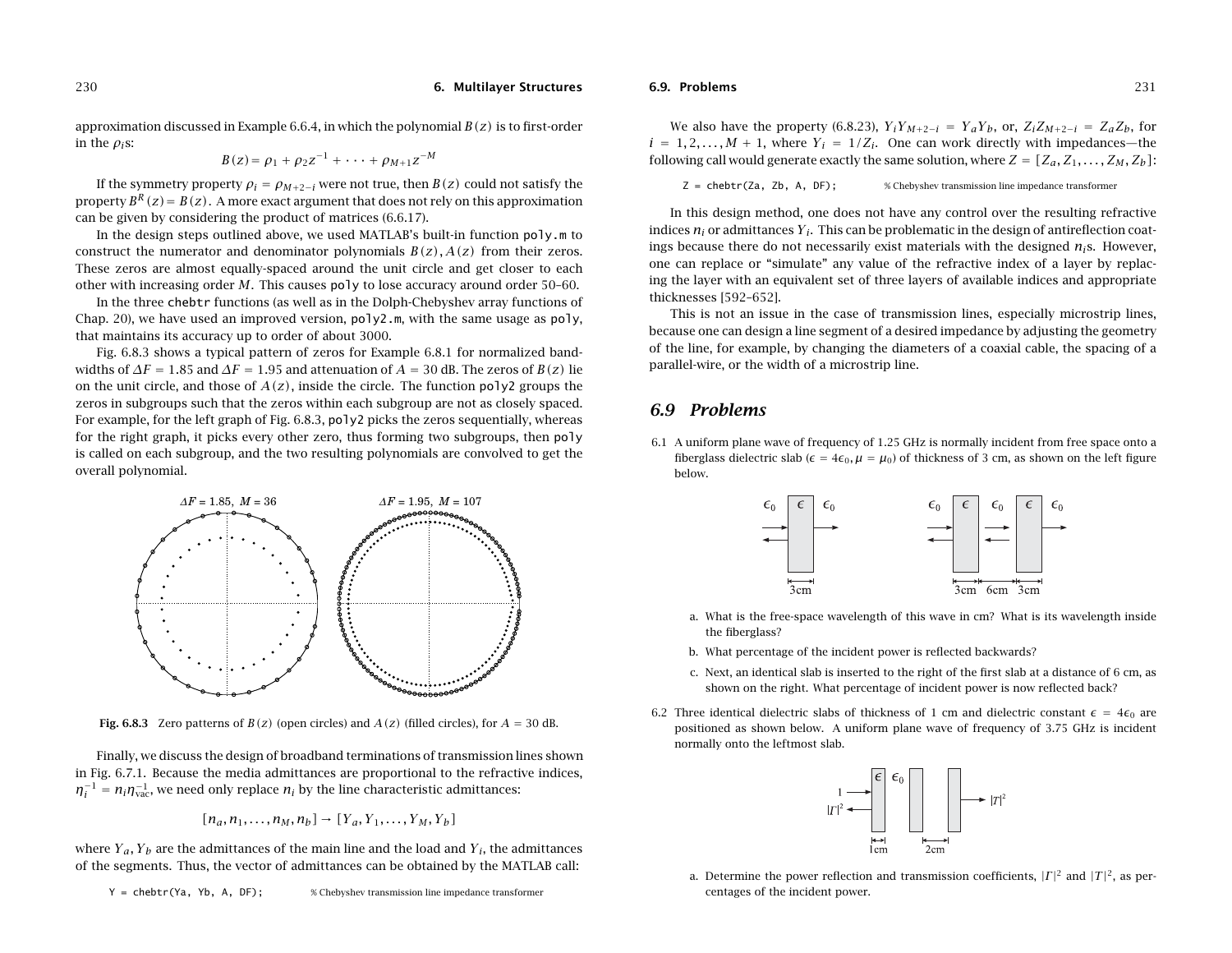- b. Determine  $|\Gamma|^2$  and  $|\Gamma|^2$  if the three slabs and air gaps are replaced by a single slab of thickness of 7 cm.
- 6.3 Three identical fiberglass slabs of thickness of 3 cm and dielectric constant  $\epsilon = 4\epsilon_0$  are positioned at separations  $d_1 = d_2 = 6$  cm, as shown below. A wave of free-space wavelength of 24 cm is incident normally onto the left slab.
	- a. Determine the percentage of reflected power.
	- b. Repeat if the slabs are repositioned such that  $d_1 = 12$  cm and  $d_2 = 6$  cm.



- 6.4 Four identical dielectric slabs of thickness of 1 cm and dielectric constant  $\epsilon = 4\epsilon_0$  are positioned as shown below. A uniform plane wave of frequency of 3.75 GHz is incident normally onto the leftmost slab.
	- a. Determine the reflectance  $|\varGamma|^2$  as a percentage.
	- b. Determine  $|\varGamma|^2$  if slabs A and C are removed and replaced by air.
	- c. Determine  $|\Gamma|^2$  if the air gap B between slabs A and C is filled with the same dielectric, so that  $ABC$  is a single slab.



6.5 A 2.5 GHz wave is normally incident from air onto <sup>a</sup> dielectric slab of thickness of 2 cm and refractive index of 1.5, as shown below. The medium to the right of the slab has index 2.25.



- a. Derive an analytical expression of the reflectance  $|\Gamma(f)|^2$  as a function of frequency and sketch it versus f over the interval  $0 \le f \le 10$  GHz. What is the value of the reflectance at 2.5 GHz?
- b. Next, the 2-cm slab is moved to the left by <sup>a</sup> distance of 6 cm, creating an air-gap between it and the rightmost dielectric. What is the value of the reflectance at 2.5 GHz?

# **6.9. Problems**

6.6 Show that the antireflection coating design equations (6.2.2) can be written in the alternative forms:

$$
\cos^2 k_2 l_2 = \frac{(n_2^2 - n_a n_b) (n_2^2 n_a - n_1^2 n_b)}{n_a (n_2^2 - n_b^2) (n_2^2 - n_1^2)} , \quad \sin^2 k_2 l_2 = \frac{n_2^2 (n_b - n_a) (n_1^2 - n_a n_b)}{n_a (n_2^2 - n_b^2) (n_2^2 - n_1^2)}
$$

Making the assumptions that  $n_2 > n_1 > n_a$ ,  $n_2 > n_b$ , and  $n_b > n_a$ , show that for the design to have <sup>a</sup> solution, the following conditions must be satisfied:

$$
n_1 > \sqrt{n_a n_b}
$$
 and  $n_2 > n_1 \sqrt{\frac{n_b}{n_a}}$ 

6.7 Show that the characteristic polynomial of any  $2\times 2$  matrix F is expressible in terms of the trace and the determinant of F as in Eq. (6.3.10), that is,

$$
\det(F - \lambda I) = \lambda^2 - (\operatorname{tr} F)\lambda + \det F
$$

Moreover, for a unimodular matrix show that the two eigenvalues are  $\lambda_\pm\ =\ e^{\pm\alpha}$  where  $\alpha = \operatorname{acosh}(a)$  and  $a = \operatorname{tr} F/2$ .

6.8 Show that the bandedge condition  $a = -1$  for a dielectric mirror is equivalent to the condition of Eq. (6.3.16). Moreover, show that an alternative condition is:

$$
\cos \delta_H \cos \delta_L - \frac{1}{2} \left( \frac{n_H}{n_L} + \frac{n_L}{n_H} \right) \sin \delta_H \sin \delta_L = -1
$$

6.9 Stating with the approximate bandedge frequencies given in Eq. (6.3.19), show that the bandwidth and center frequency of <sup>a</sup> dielectric mirror are given by:

$$
\Delta f = f_2 - f_1 = \frac{2f_0 \operatorname{asin}(\rho)}{\pi (L_H + L_L)}, \quad f_c = \frac{f_1 + f_2}{2} = \frac{f_0}{2(L_H + L_L)}
$$

where  $L_H = n_H l_H/\lambda_0$ ,  $L_L = n_L l_L/\lambda_0$ , and  $\lambda_0$  is a normalization wavelength, and  $f_0$  the corresponding frequency  $f_0 = c_0/\lambda_0$ .

- 6.10 Computer Experiment—Antireflection Coatings. Compute and plot over the 400–700 nm visible band the reflectance of the following antireflection coatings on glass, defined by the refractive indices and normalized optical thicknesses:
	- a.  $n = [1, 1.38, 1.5], L = [0.25]$
	- b.  $n = [1, 1.38, 1.63, 1.5], L = [0.25, 0.50]$
	- c.  $n = [1, 1.38, 2.2, 1.63, 1.5], L = [0.25, 0.50, 0.25]$
	- d.  $n = \{1, 1.38, 2.08, 1.38, 2.08, 1.5\}, L = \{0.25, 0.527, 0.0828, 0.0563\}$

The normalization wavelength is  $\lambda_0 = 550$  nm. Evaluate and compare the coatings in terms of bandwidth. Cases (a-c) are discussed in Sec. 6.2 and case (d) is from [599].

6.11 Computer Experiment—Dielectric Sunglasses. A thin-film multilayer design of dielectric sunglasses was carried out in Ref. [1321] using 29 layers of alternating TiO $_{2}$  ( $n_{H}$  = 2.35) and SiO<sub>2</sub> ( $n_L = 1.45$ ) coating materials. The design may be found on the web page: www.sspectra.com/designs/sunglasses.html.

The design specifications for the thin-film structure were that the transmittance be: (a) less than one percent for wavelengths 400–500 nm, (b) between 15–25 percent for 510–790 nm, and (c) less than one percent for 800–900 nm.

Starting with the high-index layer closest to the air side and ending with the high-index layer closest to the glass substrate, the designed lengths of the 29 layers were in nm (read across):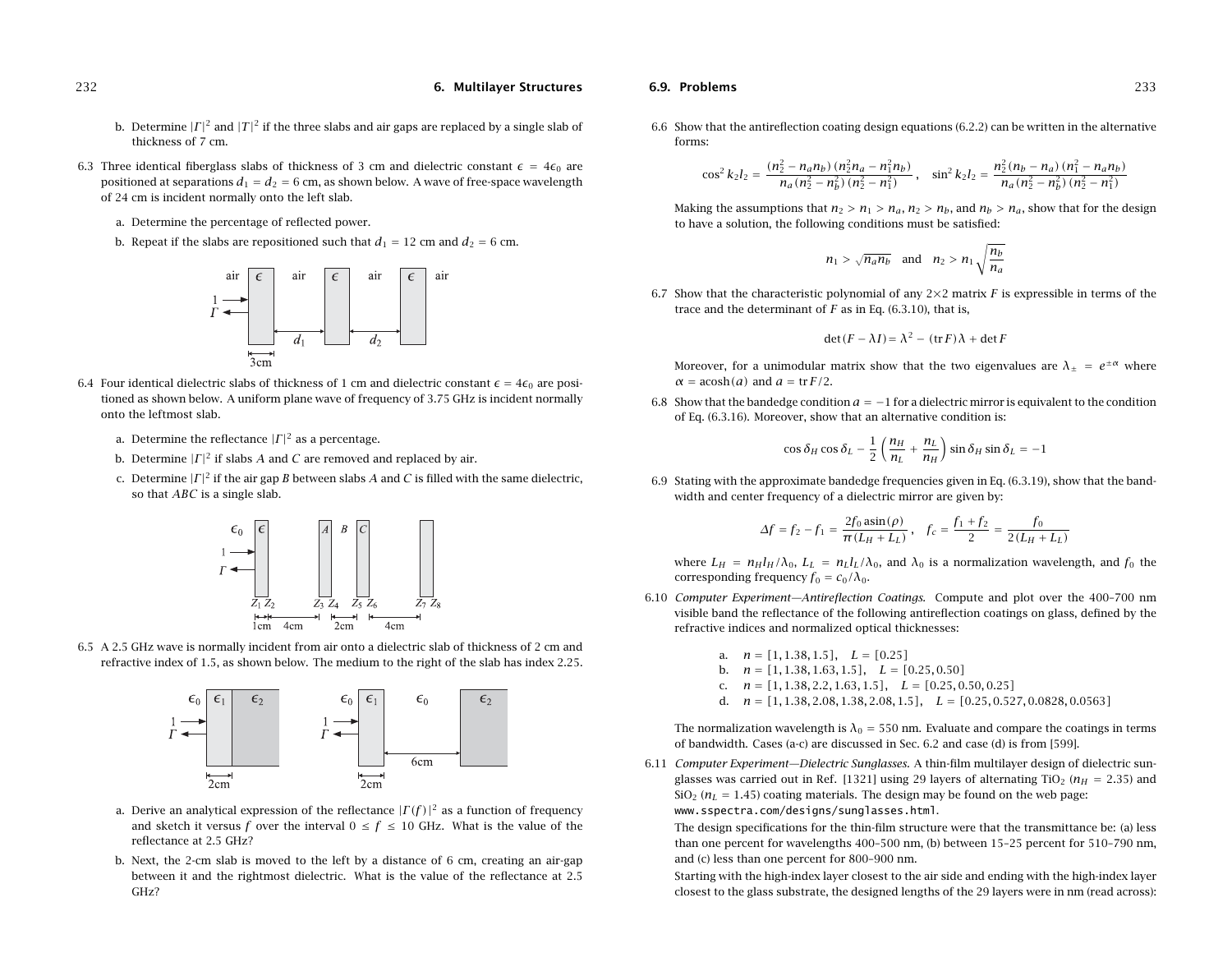| 21.12 |                     |       |                     | 32.41 73.89 123.90 110.55 | 129.47 |
|-------|---------------------|-------|---------------------|---------------------------|--------|
| 63.17 |                     |       | 189.07 68.53 113.66 | 62.56                     | 59.58  |
| 27.17 | 90.29               | 44.78 | 73.58               | 50.14                     | 94.82  |
| 60.40 | 172.27 57.75        |       | 69.00               | 28.13                     | 93.12  |
|       | 106.07 111.15 32.68 |       | 32.82               | 69.95                     |        |

Form the optical lengths  $n_i l_i$  and normalize them  $L_i = n_i l_i / \lambda_0$ , such that the maximum optical length is a quarter wavelength at  $\lambda_0.$  What is the value of  $\lambda_0$  in nm? Assuming the glass substrate has index  $n = 1.5$ , compute and plot the reflectance and transmittance over the band 400–900 nm.

- 6.12 Computer Experiment—Dielectric Mirror. Reproduce all the results and graphs of Example 6.3.2. In addition, carry out the computations for the cases of  $N = 16, 32$  bilayers. In all cases, calculate the minimum and maximum reflectance within the high-reflectance band. For one value of N, calculate the reflectance using the closed-form expression (6.3.33) and verify that it is the same as that produced by multidiel.
- 6.13 Computer Experiment—Dielectric Mirror. Reproduce all the results and graphs of Example 6.3.3. Repeat the computations and plots when the number of bilayers is  $N = 8, 16$ . Repeat for  $N=4,8,16$  assuming the layers are quarter-wavelength layers at 12.5  $\mu$ m. In all cases, calculate the minimum and maximum reflectance within the high-reflectance band.
- 6.14 Computer Experiment—Shortpass and Longpass Filters. Reproduce all the results and graphs of Example 6.3.5. Redo the experiments by shifting the short-pass wavelength to  $\lambda_0$  = 750 nm in the first case, and the long-pass wavelength to  $\lambda_0 = 350$  nm in the second case. Plot the reflectances over the extended band of 200–1000 nm.
- 6.15 Computer Experiment—Wide Infrared Bandpass Filter. A 47-layer infrared bandpass filter with wide transmittance bandwidth was designed in Ref. [1321]. The design may be found on the web page www.sspectra.com/designs/irbp.html.

The alternating low- and high-index layers were ZnS and Ge with indices 2.2 and 4.2. The substrate was Ge with index 4. The design specifications were that the transmittance be: (a) less than 0.1% for wavelengths 2-3  $\mu$ m, (b) greater than 99% for 3.3-5  $\mu$ m, and (c) less than 0.1% for 5.5-7  $\mu$ m.

Starting with <sup>a</sup> low-index layer near the air side and ending with <sup>a</sup> low-index layer at the substrate, the layer lengths were in nm (read across):

|  |  | 528.64 178.96 250.12 123.17 294.15 156.86 265.60 134.34 |  |  |
|--|--|---------------------------------------------------------|--|--|
|  |  | 266.04 147.63 289.60 133.04 256.22 165.16 307.19 125.25 |  |  |
|  |  | 254.28 150.14 168.55 68.54 232.65 125.48 238.01 138.25  |  |  |
|  |  | 268.21 98.28 133.58 125.31 224.72 40.79 564.95 398.52   |  |  |
|  |  | 710.47 360.01 724.86 353.08 718.52 358.23 709.26 370.42 |  |  |
|  |  | 705.03 382.28 720.06 412.85 761.47 48.60 97.33          |  |  |

Form the optical lengths  $n_i l_i$  and normalize them  $L_i = n_i l_i / \lambda_0$ , such that the maximum optical length is a quarter wavelength at  $\lambda_0.$  What is the value of  $\lambda_0$  in  $\mu$ m? Compute and plot the reflectance and transmittance over the band  $2-7 \mu m$ .

6.16 The figure below shows three multilayer structures. The first, denoted by  $(LH)^3$ , consists of three identical bilayers, each bilayer consisting of <sup>a</sup> low-index and <sup>a</sup> high-index quarter-wave layer, with indices  $n_L = 1.38$  and  $n_H = 3.45$ . The second multilayer, denoted by  $(HL)^3$ , is the same as the first one, but with the order of the layers reversed. The third one, denoted by  $(LH)^3(LL)$  (HL)<sup>3</sup> consists of the first two side-by-side and separated by two low-index quarter-wave layers LL.

# **6.9. Problems**



In all three cases, determine the overall reflection response  $\Gamma$ , as well as the percentage of reflected power, at the design frequency at which the individual layers are quarter-wave.

6.17 A radome protecting <sup>a</sup> microwave transmitter consists of <sup>a</sup> three-slab structure as shown below. The medium to the left and right of the structure is air. At the carrier frequency of the transmitter, the structure is required to be reflectionless, that is,  $\Gamma = 0$ .



- a. Assuming that all three slabs are quarter-wavelength at the design frequency, what should be the relationship among the three refractive indices  $n_1, n_2, n_3$  in order to achieve <sup>a</sup> reflectionless structure?
- b. What should be the relationship among the refractive indices  $n_1, n_2, n_3$  if the middle slab (i.e.,  $n_2$ ) is half-wavelength but the other two are still quarter-wavelength slabs?
- c. For case (a), suppose that the medium to the right has <sup>a</sup> slightly different refractive index from that of air, say,  $n_b = 1+\epsilon.$  Calculate the small resulting reflection response  $\varGamma$  to first order in  $\epsilon.$
- 6.18 In order to obtain a reflectionless interface between media  $n_a$  and  $n_b$ , two dielectric slabs of equal optical lengths  $L$  and refractive indices  $n_b, n_a$  are positioned as shown below. (The same technique can be used to connect two transmission lines of impedances  $Z_a$  and  $Z_b$ .)



A plane wave of frequency  $f$  is incident normally from medium  $n_a.$  Let  $f_0$  be the frequency at which the structure must be reflectionless. Let L be the common optical length normalized to the free-space wavelength  $\lambda_0 = c_0/f_0$ , that is,  $L = n_a l_a/\lambda_0 = n_b l_b/\lambda_0$ .

a. Show that the reflection response into medium  $n_a$  is given by:

$$
\Gamma = \rho \frac{1 - (1 + \rho^2)e^{-2j\delta} + e^{-4j\delta}}{1 - 2\rho^2 e^{-2j\delta} + \rho^2 e^{-4j\delta}}, \quad \rho = \frac{n_a - n_b}{n_a + n_b}, \quad \delta = 2\pi L \frac{f}{f_0}
$$

b. Show that the interface will be reflectionless at frequency  $f_0$  provided the optical lengths are chosen according to: